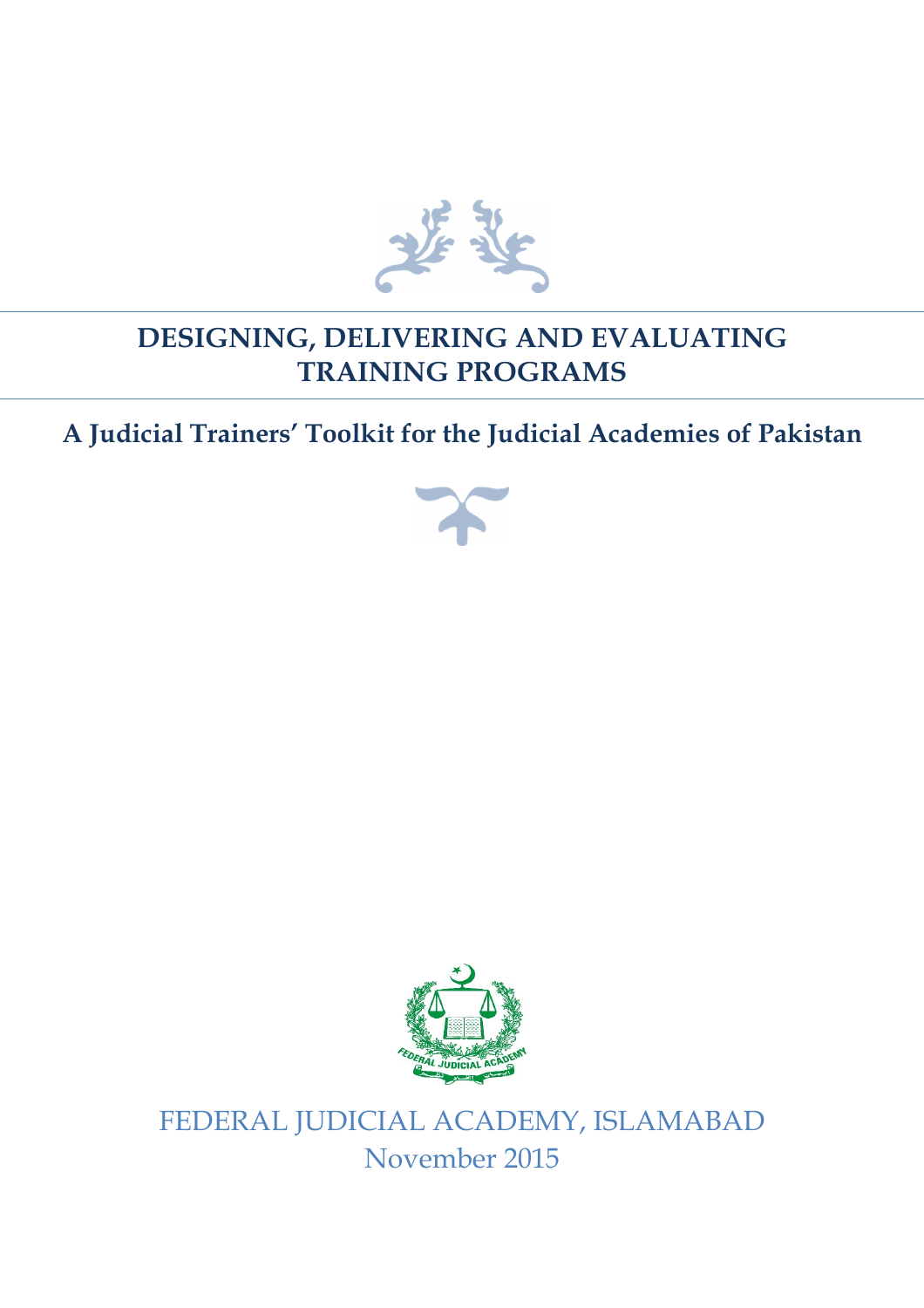## Preface

Judicial education is the mandate of judicial academies that includes not only organizing training courses but to also develop handy material like the Benchbooks and Toolkits that can provide quick reference and guide the users in their work. It is in line with the mandate of the Judicial Academy that this Judicial Trainers' Toolkit was commissioned by the FJA that could be used by all the judicial academies across Pakistan. The Kit focuses on the designing, delivering and evaluating training programs that is essential for any substantial judicial educator's knowledge.

The Toolkit adapts work originally prepared by Dr. Livingston Armytage and Ms Margaret Barron for the Federal Court of Australia. It was developed as result of the *National Training of Trainer (ToT) Workshop* conducted at the Federal Judicial Academy for the judicial academies of Pakistan in November 2015. The workshop was facilitated by Dr. Livingston Armytage, of the Centre for Judicial Studies in Sydney, Australia.

Here, I would also like to acknowledge the support extended by the Government of United Kingdom and Northern Ireland in the process of our effort to develop this toolkit.

I am confident that this comprehensive Toolkit will continue to provide useful guidance to the judicial educators. Any feedback or suggestion to improve this piece of document will be welcomed.

> Fakhar Hayat Director General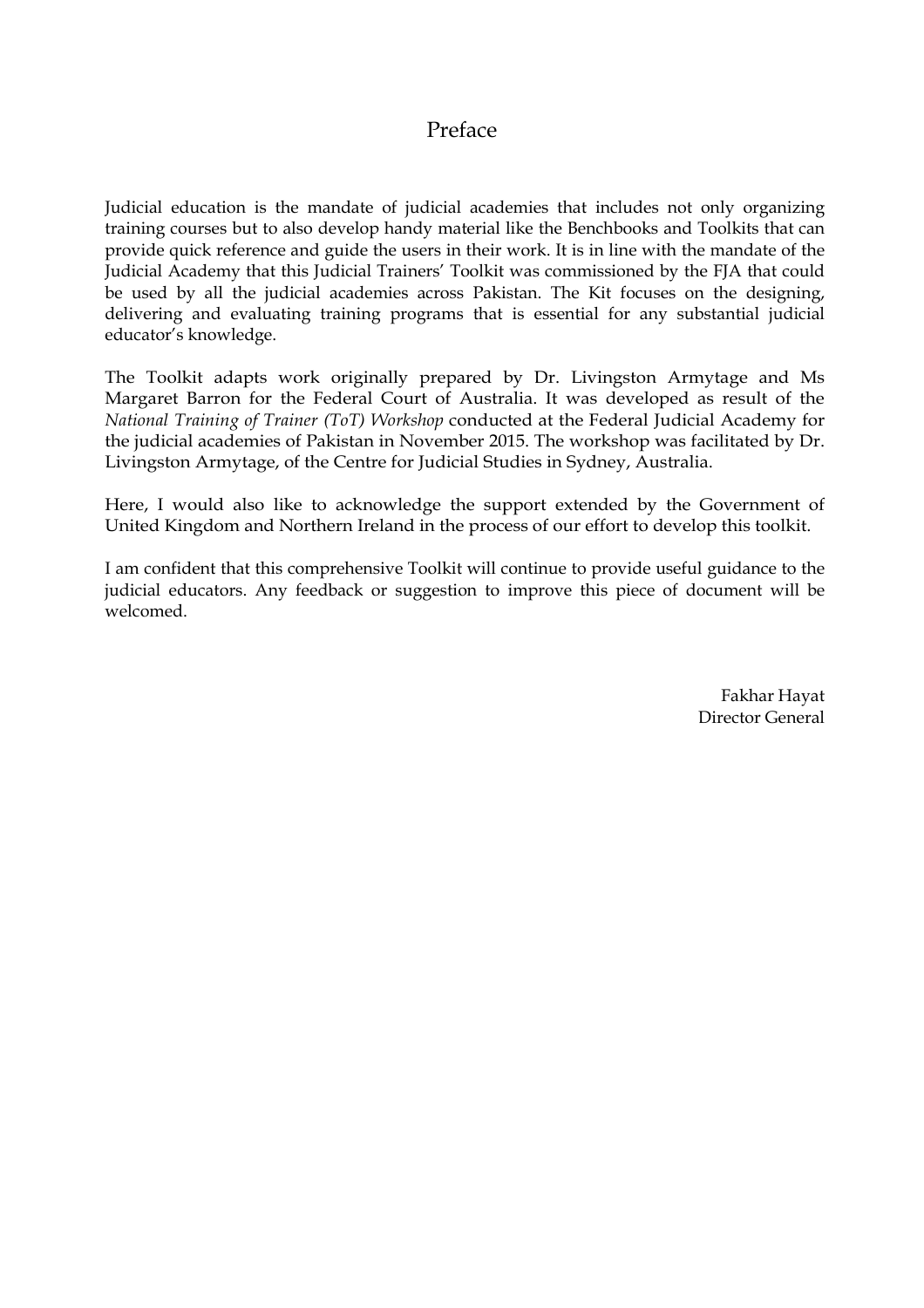## **JUDICIAL TRAINERS' TOOLKIT**

#### **Objective**

The purpose of this Toolkit is to assist Judicial Educators – that is, the trainers of judicial and court officers to design, deliver, assess and evaluate effective training programs throughout Pakistan.

Use this Toolkit as a practical resource. It provides practical assistance on designing and delivering training programs. It explains presentation techniques and how to assess and evaluate your training.

This Toolkit will allow you to build on your actual experience, and assist you to promote the process of learning. You may use all or some of the resources this Toolkit contains.

#### **Introduction**

In recent years, Pakistani judicial leadership has been showing increasing concern for improving judicial education across the country. Judicial education has emerged a visible theme in international judicial conferences organized by the Law and Justice Commission of Pakistan in 2012, 2013 and 2014. The challenges judicial education has been facing have been highlighted and discussed in judicial education summits held in Lahore in 2014 and Karachi in 2011. The most recent example is the *National Training of Trainer (ToT) Workshop* conducted at the Federal Judicial Academy for the judicial academies of Pakistan in November, 2015, facilitated by Dr Livingston Armytage, Centre for Judicial Studies, Sydney. This toolkit is a result of that workshop.

#### **Toolkit**

This toolkit is a Pakistani version of the one launched under the Pacific Judicial Development (PJDP) in 2014. For over a decade, the PJDP has supported a range of judicial and court development activities in partner courts across the Pacific. These activities have focused on regional judicial leadership meetings and networks, capacity-building and training, and pilot projects to address the local needs of courts in the region.

Much of the content of this toolkit is sourced from a number of Trainer of Trainers Workshops which have been piloted and conducted around the Pacific between 2010 - 2015. This toolkit provides practical guidance on managing key aspects of your training program, and contains many useful templates, checklists and advice for trainers.

#### **Use and support**

This toolkit is available on-line for the use of judicial academies at http://www.fja.gov.pk. Should you need any additional assistance, please contact us at:  $\frac{dq}{dt}$  a gov.pk.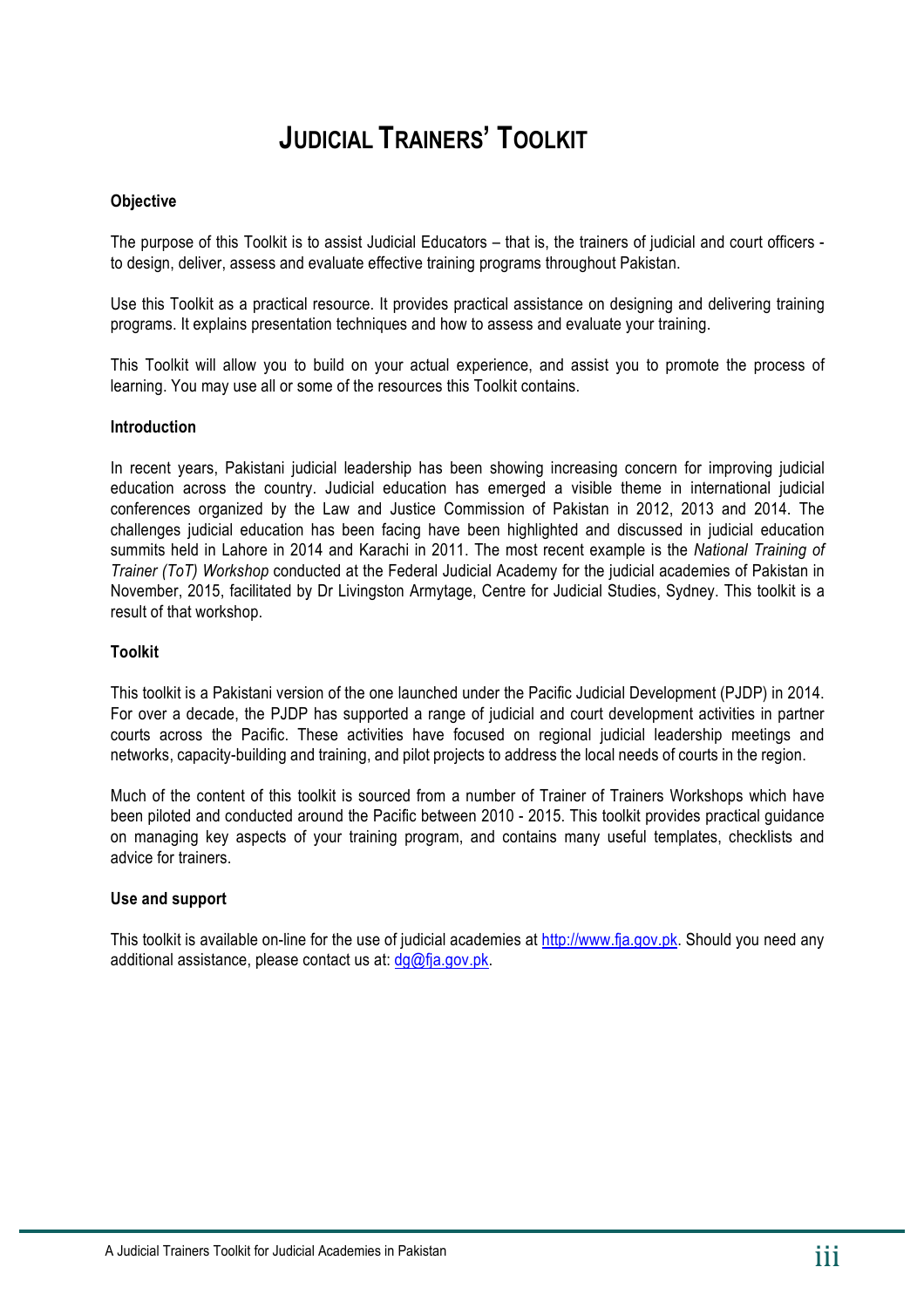## **TABLE OF CONTENTS**

| $\mathbf{1}$   |                          |  |  |  |  |  |  |
|----------------|--------------------------|--|--|--|--|--|--|
| 1.1            |                          |  |  |  |  |  |  |
| $\overline{2}$ |                          |  |  |  |  |  |  |
| 3              |                          |  |  |  |  |  |  |
|                | 3.2<br>3.3<br>3.4        |  |  |  |  |  |  |
|                |                          |  |  |  |  |  |  |
|                | 4.1<br>4.2<br>4.3<br>4.4 |  |  |  |  |  |  |
| 5              |                          |  |  |  |  |  |  |
|                | 5.1<br>5.2               |  |  |  |  |  |  |
| 6              |                          |  |  |  |  |  |  |
|                | 6.1<br>6.2<br>6.3<br>6.4 |  |  |  |  |  |  |
| 7              |                          |  |  |  |  |  |  |
| 8              |                          |  |  |  |  |  |  |
| 9              |                          |  |  |  |  |  |  |
| 10             |                          |  |  |  |  |  |  |
| 11             |                          |  |  |  |  |  |  |
| 12             |                          |  |  |  |  |  |  |
| 13             |                          |  |  |  |  |  |  |
| 14             |                          |  |  |  |  |  |  |
| 15             |                          |  |  |  |  |  |  |
| 16             |                          |  |  |  |  |  |  |
| 17             |                          |  |  |  |  |  |  |
| 18             |                          |  |  |  |  |  |  |
| 19             |                          |  |  |  |  |  |  |
| 20             |                          |  |  |  |  |  |  |
| 21             |                          |  |  |  |  |  |  |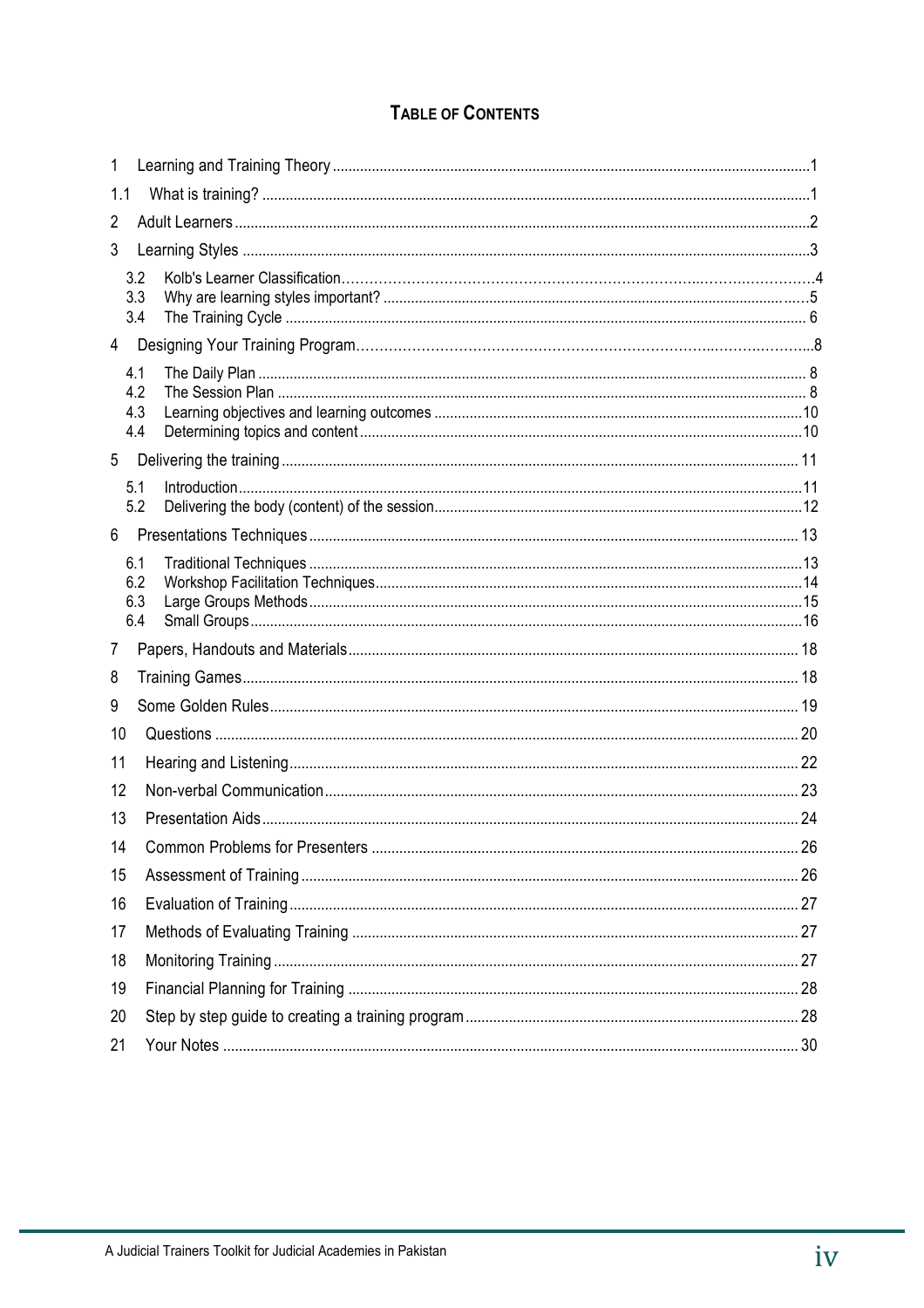## **Additional Documentation**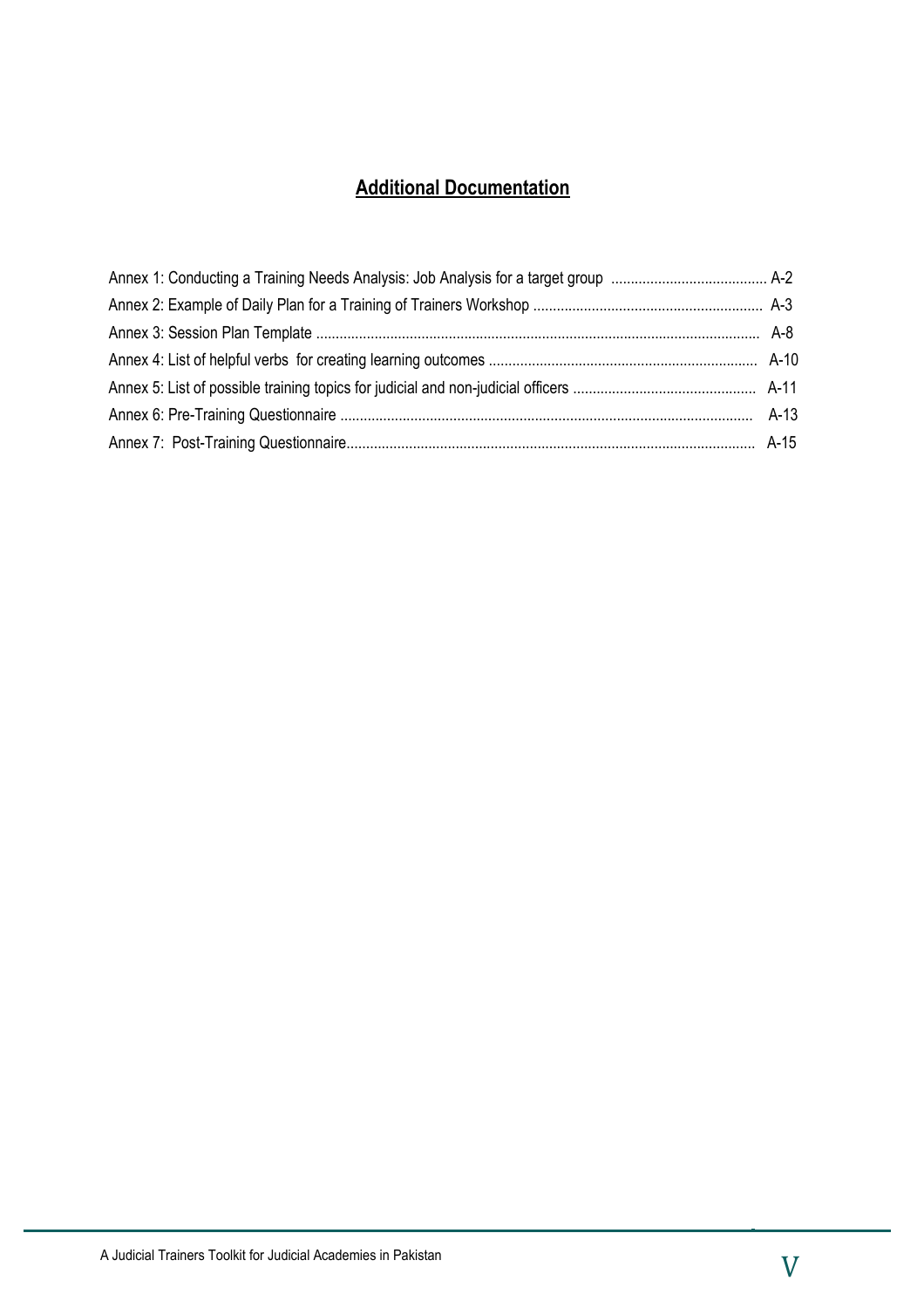#### **1 LEARNING AND TRAINING THEORY**

#### **1.1 WHAT IS TRAINING?**

Training is concerned with the acquisition of knowledge, skills and/or attitudes by a learner.



If you have attended a FJA Train the Trainer Workshop you, as the learner, will have acquired the knowledge, skills and attitudes needed to design, develop, assess and evaluate training programs.

You may have used the knowledge, skills and attitudes acquired to design and deliver one or more training programs.

We need to acknowledge that different training methods may be required depending on whether you are teaching knowledge, a skill or an attitude. A teaching method suitable for teaching knowledge will not necessarily be as effective if you are teaching a skill or an attitude.

#### **Knowledge**

If you wanted to teach a judge the Rules of Evidence this is an example of teaching knowledge. When a learner (in this case the judge) is acquiring knowledge you can divide that process up into the following stages.

- **Perception:** presentation of concepts, ideas and information.
- **Comprehension:** explaining what was perceived.
- **Application:** using what was perceived.
- **Analysis:** detailing a single concept to a variety of ideas.
- **Synthesis:** combining different ideas into one concept.
- **Evaluation:** giving value to the achieved concepts.

#### **Skills**

If you wanted to train a court clerk on the process of creating a file for a newly filed civil suit, this is an example of teaching a skill.

There are four stages whereby the learner will acquire this new skill. These stages are:

- **Theory** (explanation of how a new file is created).
- **Demonstration** (showing the creation of a new file).
- **Experience** (allowing the participant to practice creating the new file).
- **Feedback** (allowing the participant to evaluate the process and seek feedback on performance).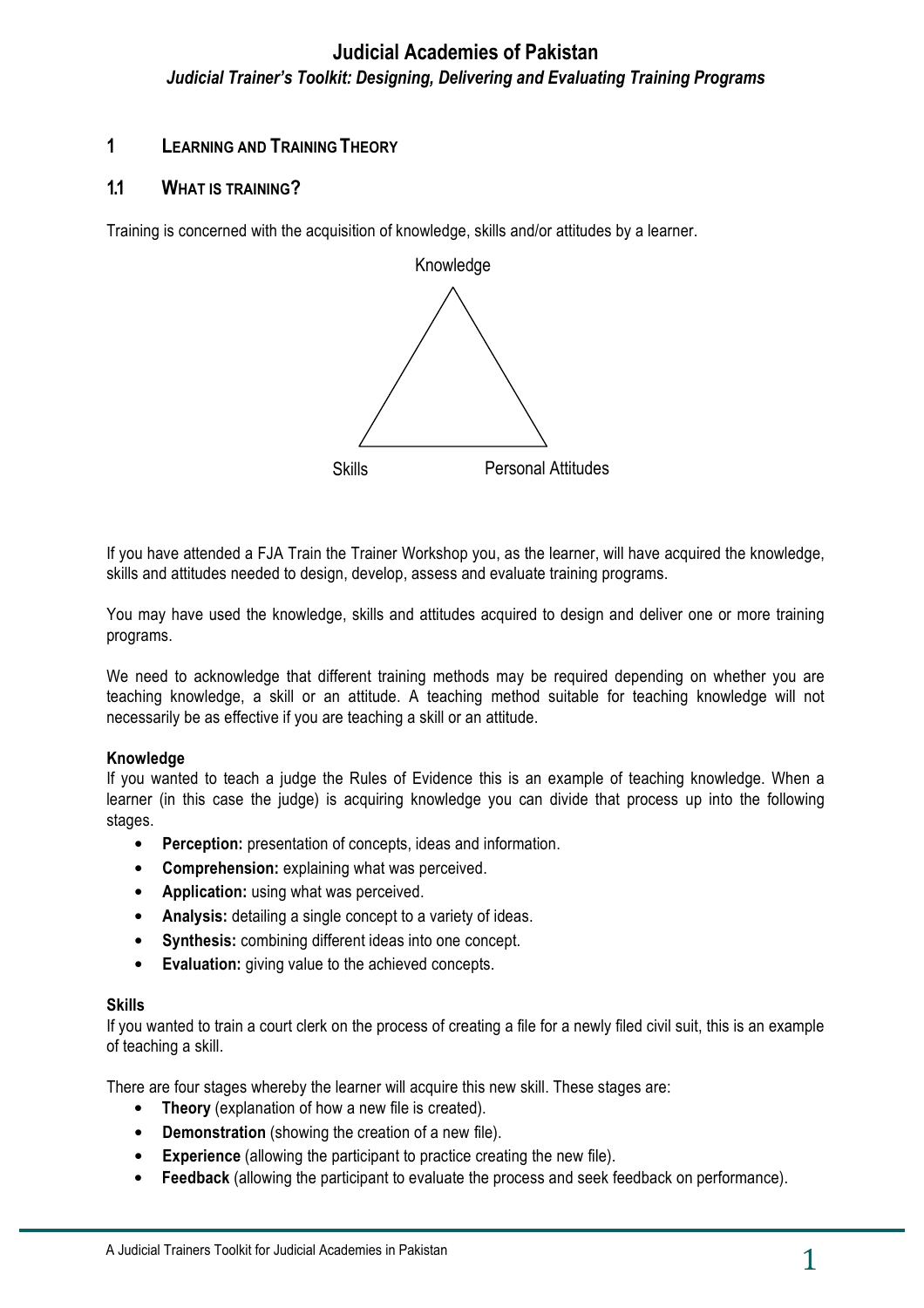#### **Personal attitudes**

If you wanted to train a Judicial Officer on how they should conduct themselves in a court room this concerns personal attitudes. Personal attitudes relate to personal behaviours and values linked to competence, control, leadership and ability to achieve independence, justice and impartiality.

The trainer or instructor will use different types of techniques to fulfil his/her task, then assess and evaluate the communication used, their relevance to topics and their effectiveness in conveying required messages to participants.

### **2 ADULT LEARNERS**

All the people you will train have something in common. They are all adults. Children and adults learn very differently. The following is a list of the characteristics of adult learners. Adult learners:

- **Are self-reliant** (they come to training with both past experience and knowledge).
- **Are self-motivated** (they seek immediate results and want to know why this training is important).
- **May overestimate or underestimate their own learning ability.**
- **May have a weak memory** (short-term).
- **May have an increased memory** (long-term).
- **Will have individualised learning styles and abilities** (not each adult learns in the same way).

#### **Conditions of adult learning**

It is possible to identify situations in which adults learn more effectively. They include, when:

- **They can understand the purpose and content of the training e.g. a Judicial Officer undertaking** Sentencing Training will improve their sentencing skills.
- **Training is directly linked to their practical lives** e.g. the Judicial Officer will use these principles every time they sentence.
- **Training solves their immediate problems** e.g. sentencing is a difficult process and training provides a structure to work within.
- **They actively participate and interact** e.g. the training involves mock sentencing hearings.
- **They feel themselves in a participatory environment** e.g. all participants will actively participate in the training.

It is possible to say that adult learners are:

- **Practitioners**
- **Observers**
- **Thinkers**
- **Experimenters.**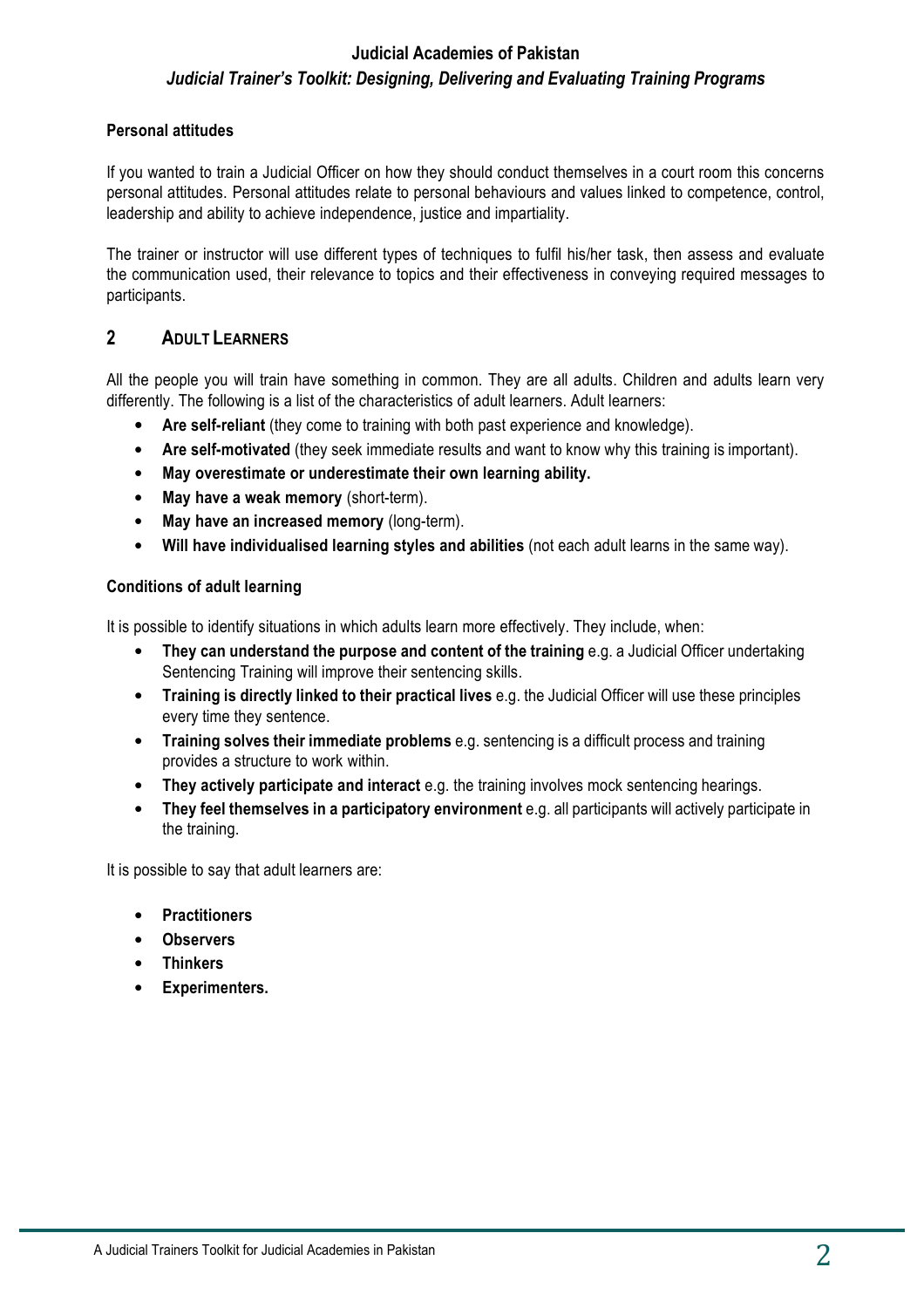### **3 LEARNING STYLES**

Learning is the process whereby knowledge is created through transformation of experience.

Learning occurs as a four step process: (a) concrete personal experience; (b) observations and reflection on that experience reworked into (c) abstract concepts and generalisation which are (d) tested in new situations.

Applying this to the classroom, this cycle can be described as involving the learner first in an immediate concrete experience (such as role plays, exercises, case studies) followed by reflection on the experience from different perspectives (small group discussions, processing of the experience). They then engage in abstract conceptualisation (lectures, research, additional reading) to help integrate observations into conceptual form; finally through active experimentation, learners apply what they have learned to a practical situation (action plans, proposed system changes, procedures). The cycle then begins again, but at a higher and more complex level.

The next page contains two diagrams that represent this cycle.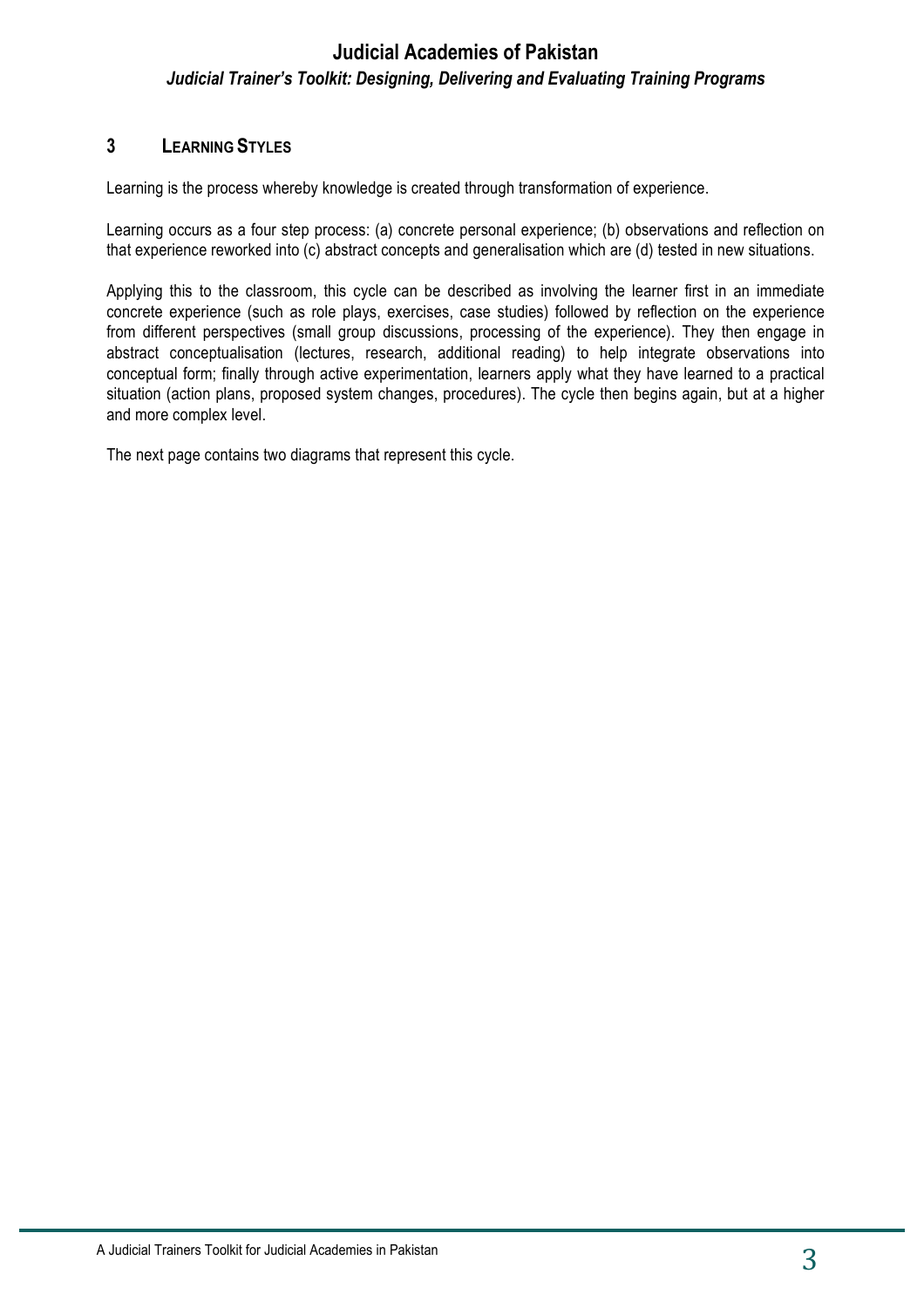**Judicial Academies of Pakistan**  *Judicial Trainer's Toolkit: Designing, Delivering and Evaluating Training Programs*



**3.2 KOLB'S LEARNER CLASSIFICATION**

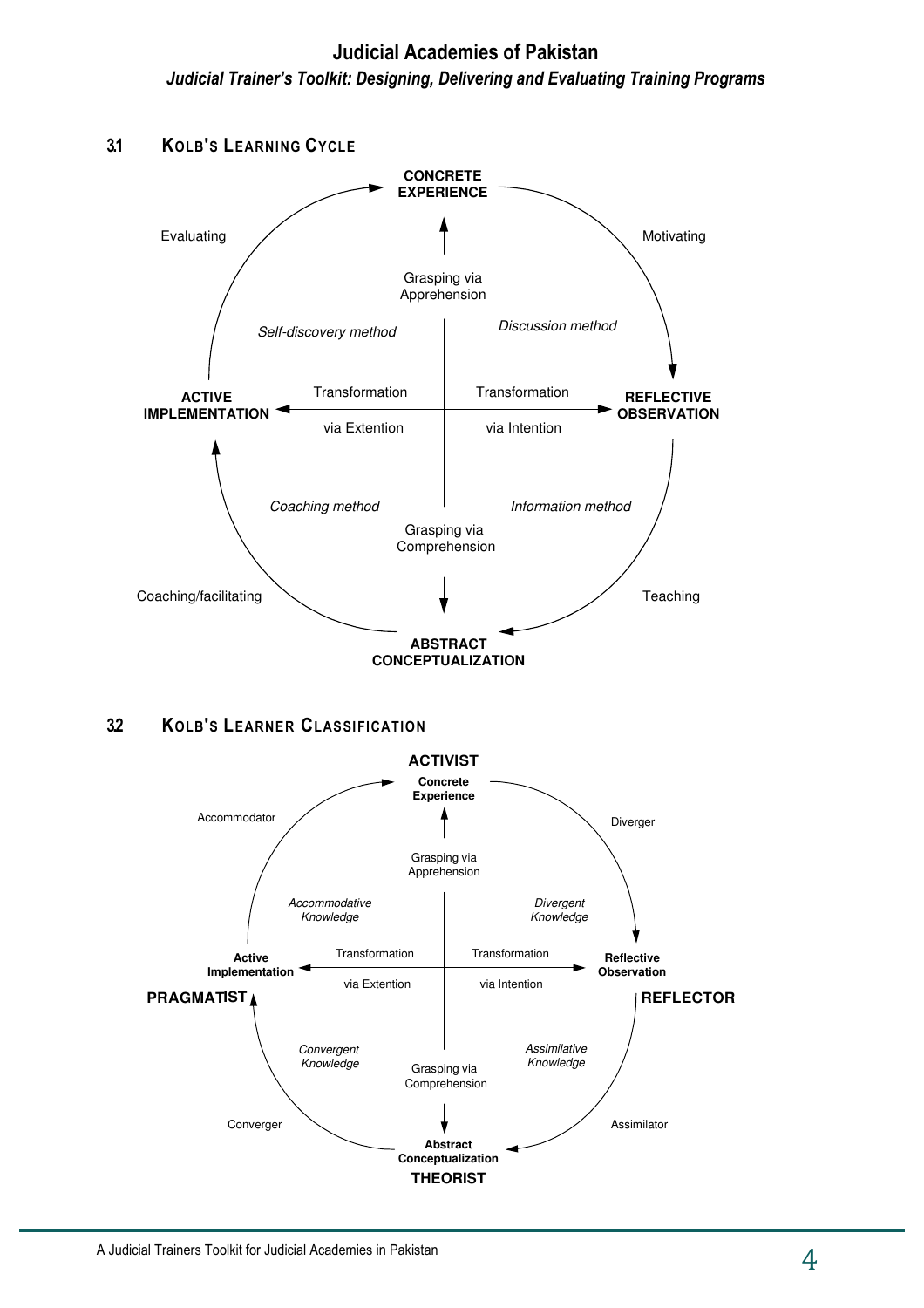#### **KOLB'S LEARNER CLASSIFICATION**

Kolb argues that it is possible to divide learners into four categories based upon the way in which they learn. Let's look at the four categories.

#### **Activist (Doer)**

Prefers to learn by DOING it first; learns best from a concrete experience and specific examples. An example of an activist learner is the judge, magistrate or court officer who buys a computer and immediately has a go at word processing. An activist will generally give anything a try, and thrives on the challenge of new experiences.

#### **Reflector (Watcher)**

Prefers to learn by WATCHING it being done first; they rely heavily on careful observation in making judgments. An example of a reflective learner is the judge, magistrate or court officer who attends a Computer Skills Workshop before doing anything else. A reflector will generally collect extensive data and prefers an organised explanation, or lecture, before adopting a position.

#### **Theorist (Thinker)**

Prefers to learn by THINKING about it first; relies on an analytical approach which depends heavily on logic and rationality. An example of a theorist learner is the judge, magistrate or court officer who reads the manual through from cover to cover and then turns on the computer. Thinkers tend to prefer abstract conceptualisation, usually in a tightly structured process, and can become uncomfortable or frustrated by the apparent abstraction or informality of workshops or experiential learning.

#### **Pragmatist (Tester)**

Prefers to learn by ACTIVE EXPERIMENTATION, and "trying it out". An example of the pragmatic learner is the judge, magistrate or court officer who makes the best start he/she can by glancing at the instructions, turning it on and giving it a go, and then calling a colleague when he/she gets stuck. Pragmatists prefer to actively apply and test knowledge as part of the learning process, to see if they work in practice; they tend to like lectures and other passive learning.

There are infinite combinations of learning style preference: Kolb, for example, creates four sub-categories of learners (accommodators, divergers, convergers, and assimilators) who combine the above learning style characteristics.

#### **3.3 WHY ARE LEARNING STYLES IMPORTANT?**

If a trainer knows the preferred learning style of their participants they will design and deliver training programs in a way that suit those preferred learning styles. The difficulty is in one training program you will have participants who have a range of learning styles. Some participants will learn better by doing, some by watching and some by thinking. In view of the divergence of preferred styles in any workshop gathering, this means that facilitators should ensure the process integrates each of the four learning styles. How can you do this in practise? The following approach is suggested:

- *Select which learning style you find most comfortable, and generally use most often***.**
- *Identify different learning tasks or experiences when you have used each of the three other styles***.**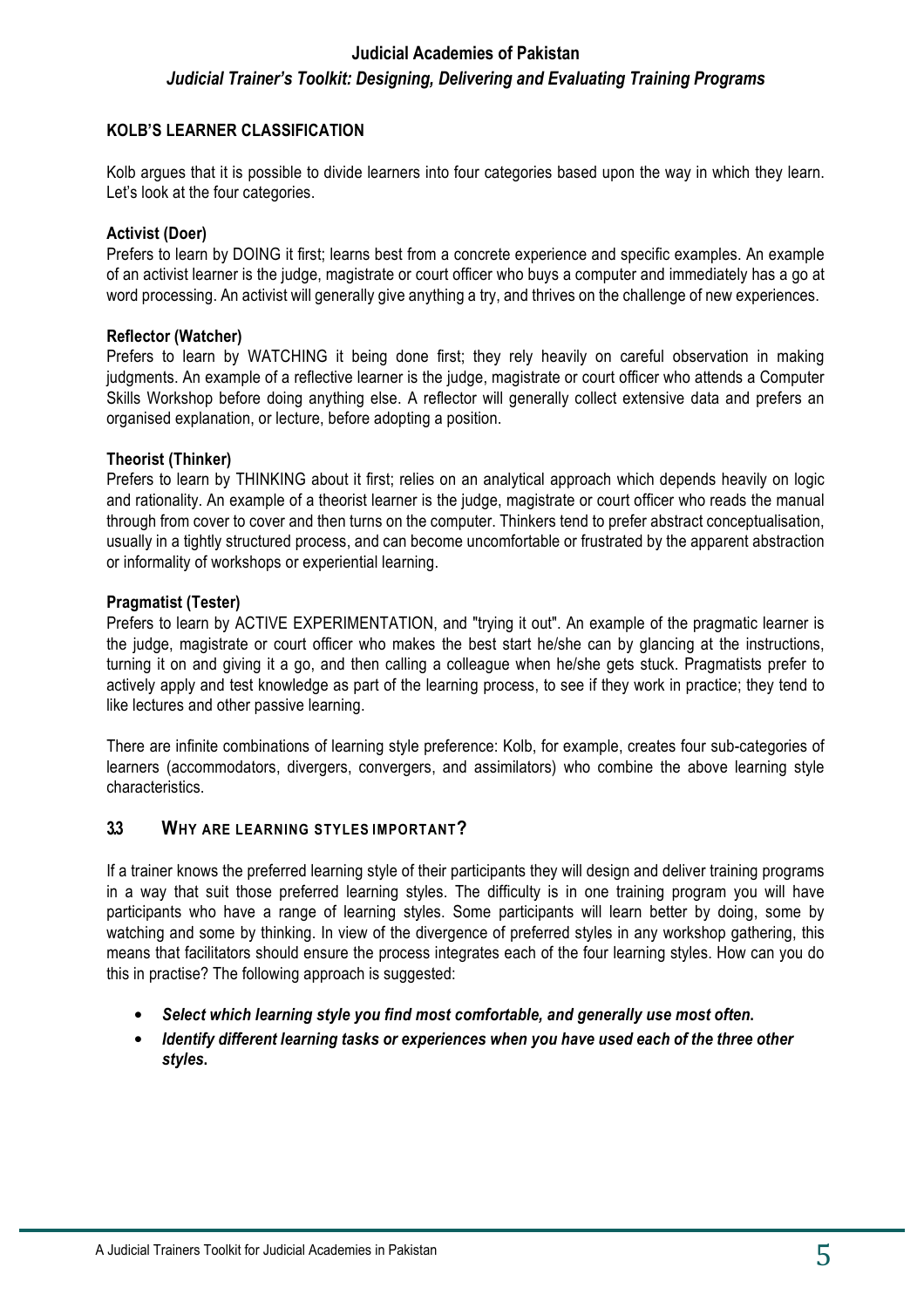#### **3.4 THE TRAINING CYCLE**

Training should be seen as a process that involves a number of stages. The following diagram shows these stages:



#### **STAGE 1: IDENTIFYING THE LEARNING NEEDS**

Training should only be delivered if required. How do you work out what training is required by your court? Conducting a Training Needs Analysis (TNA) will tell you the areas where there are performance gaps and that training is required to close those performance gaps.

A TNA will identify training needs through an objective research and analysis process. Conducting a TNA will assist in solving work problems by conducting training to address these problems. For example, work problems might include:

- High level of complaints
- Slow work speeds
- People working overtime
- Delays in judgement writing
- Conflict or poor working relationships.

#### **How do you conduct a TNA?**

The first step is to identify the general problem area. You then need to undertake the following steps:

- **1. Identify your target group** e.g. Judicial Magistrates, Judges, or Court Staff
- **2. List all the job roles of your target group**
- **3. Identify job descriptions** use Duty Statements
- **4. Identify the specific category (job role) of your specific target group**
- **5. Complete a Job Analysis of your target group** break jobs into duties/tasks. See Annex 1, *Template 1*: Example of Job Analysis for a Target Group
- **6. Break the tasks down into knowledge/skills and attitudes.** See *Annex 1, Template 2*: Breaking Tasks into Skills, Knowledge and Attitudes
- **7. Place the information into a survey for the target group.** See *Annex 2*: Example of a Survey of Target Group
- **8. Conduct the survey or other research method** (meeting or interview)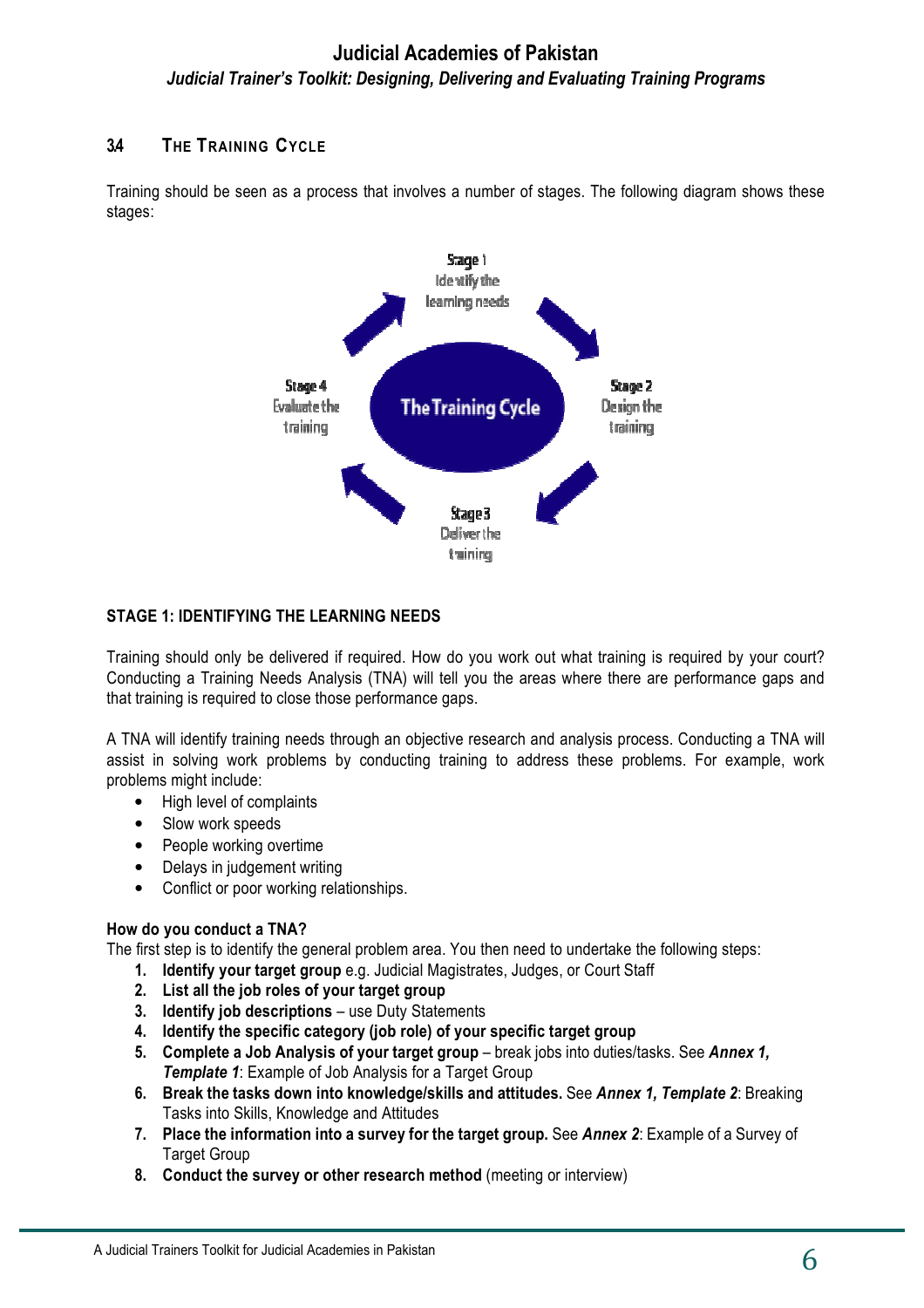- **9. Analyse the survey information** (identifying gaps requiring training)
- **10. Identify topics for your training program or your target group.**

At the Trainer of Trainers Workshop you will have examined in detail how to conduct a TNA. *Annex 1* is a Summary of the steps in Conducting a Training Needs Analysis.

#### **STAGE 2: DESIGN THE TRAINING**

Thought needs to go into designing a training program. You will need to answer the following questions:

- Who are the participants?
- Who will deliver the training?
- What is the nature of the training?
- How many days or hours will the training last?
- Where will the training be held?
- What resources will be needed to conduct the training?
- What training methods will be used in the training?
- How will you assess that participants have gained knowledge, skills and/or attitude from attending the training?
- How will you evaluate whether the training was a success?

#### **STAGE 3: DELIVER THE TRAINING**

The training date has arrived. You now need to deliver the training to your participants.

Plan, plan, plan. Effective training does not happen without detailed planning. Remember the **Four P's**: proper preparation prevents poor performance!

You should prepare a number of plans for every training that you deliver. Firstly a **daily plan** that will provide a summary of the whole of your training program. The plan will explain how the content will be divided up, the time spent on each topic, learning objectives and outcomes, teaching aids that will be used and teaching methods that will used during the training.

Secondly, you should prepare individual **session plans** for each session within your training program. See page 8of this guide for a more detailed discussion on designing your training program using Daily and Session Plans.

During training, after you have delivered the content of training, it is important to assess whether participants have achieved the set learning objectives and outcomes (see page 27 of this guide for a more detailed discussion on how to assess training).

#### **STAGE 4: EVALUATE THE TRAINING**

After the training has been delivered you need to review the training process. How successful was it? A training evaluation will also tell you whether participants enjoyed the program. It will tell you what they liked and didn't like about the training. It may also provide you with some suggestions on how the training could be improved for future presentations.

The evaluation process will measure whether the participants have acquired knowledge, skills and/or attitudes as a result of the training.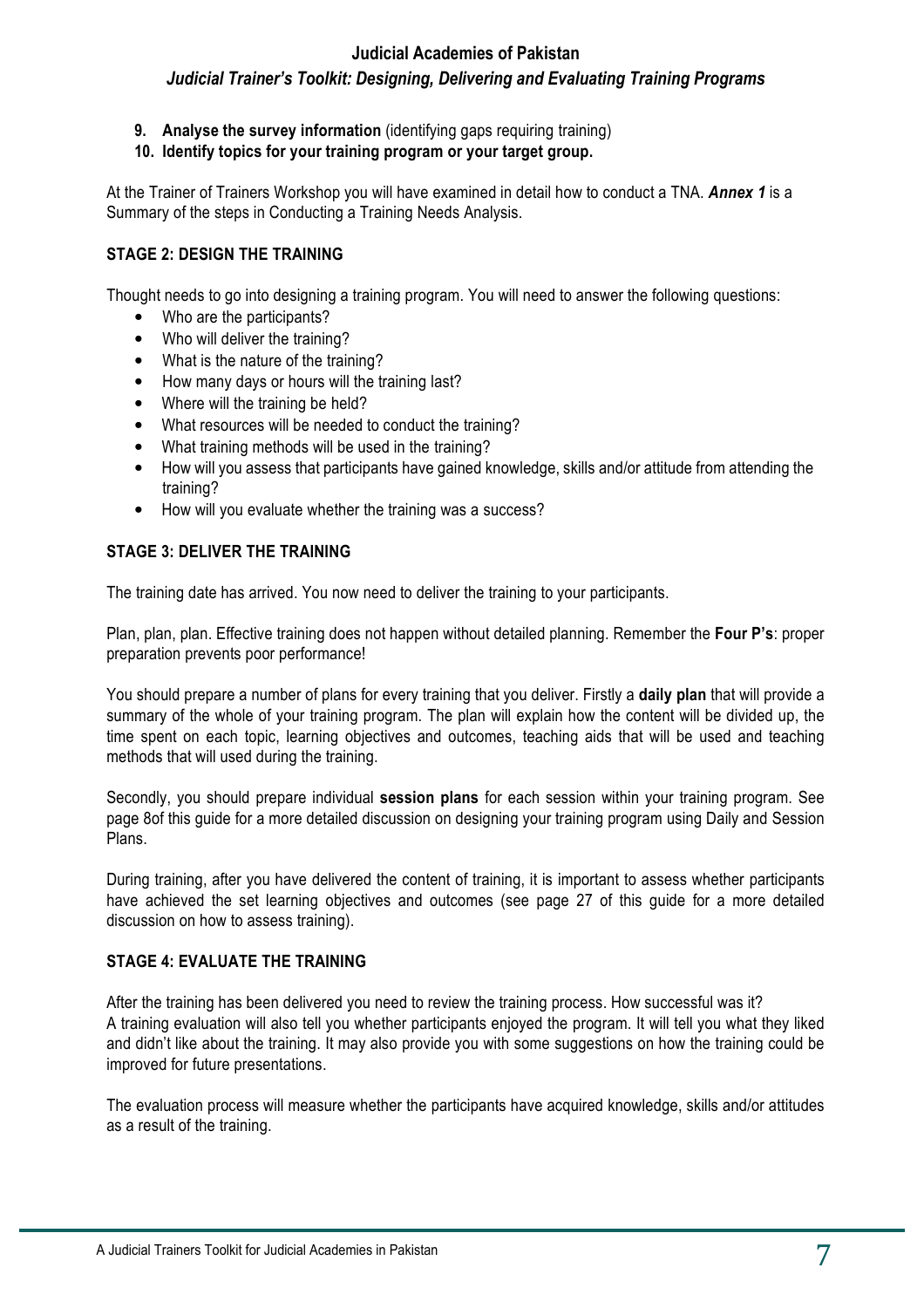### **4 DESIGNING YOUR TRAINING PROGRAM**

Assume that you have conducted a TNA; you are now ready to design your training program. Your first step will be to work on the big picture by preparing a daily plan.

#### **4.1 THE DAILY PLAN**

Creating a Daily Plan will give you an overview of the whole of your training program. Such a plan can be used for a training program of any length even a program lasting less than a day.

You can create a Daily Plan in a Word Document by creating a Table with six headings across the top of the table. Identifying the time you have, the topic you will cover, learning outcomes, training methods and aids that will be used during training and the name of the facilitator.

Let's assume we are training judges on the Law of Evidence. This is an example of part of your Daily Plan:

#### **Training Program for Judges on an Introduction to the Rules of Evidence**

| <b>Time</b>          | <b>Topic</b>                                                                   | <b>Learning outcomes</b>                                                           | <b>Training Methods</b> | <b>Training Aids</b>    | <b>Facilitator</b>    |
|----------------------|--------------------------------------------------------------------------------|------------------------------------------------------------------------------------|-------------------------|-------------------------|-----------------------|
| $8.30 -$<br>10.00 am | That participants will be<br>Introduction<br>reasonably able to:<br>to the Law |                                                                                    | Presentation            | <b>PowerPoint</b>       | Ms. Nusrat<br>Yasmeen |
| 90<br><b>Minutes</b> | of Evidence                                                                    | Explain the types of<br>evidence that may be<br>presented to a court.              |                         |                         |                       |
|                      |                                                                                | Describe the concept of<br>relevance of evidence.                                  | Group Discussion        | Whiteboard              |                       |
|                      |                                                                                | Explain the 'best<br>evidence' rule.                                               |                         |                         |                       |
|                      |                                                                                | List the reasons why<br>$\bullet$<br>evidence may not be<br>admissible into court. | Case studies            | Case Study<br>questions |                       |

Your plan would continue and provide a summary of every training session you propose to deliver in relation to your training program on the Law of Evidence.

**Annex 3,** pg.A-6, provides an example of a Daily Plan for a Trainer of Trainers Program that ran for two weeks. For each day of the two week program there is a summary of the training that occurred on each day.

#### **4.2 THE SESSION PLAN**

For each individual training session within your Training Program you should create a **session plan**. If you create a Daily Plan **first** it will be very easy to create session plans. You can just cut and paste the material in your Daily Plan into your session Plan.

You can use a template which makes it very simply. *Annex4* contains a blank Session Plan Template.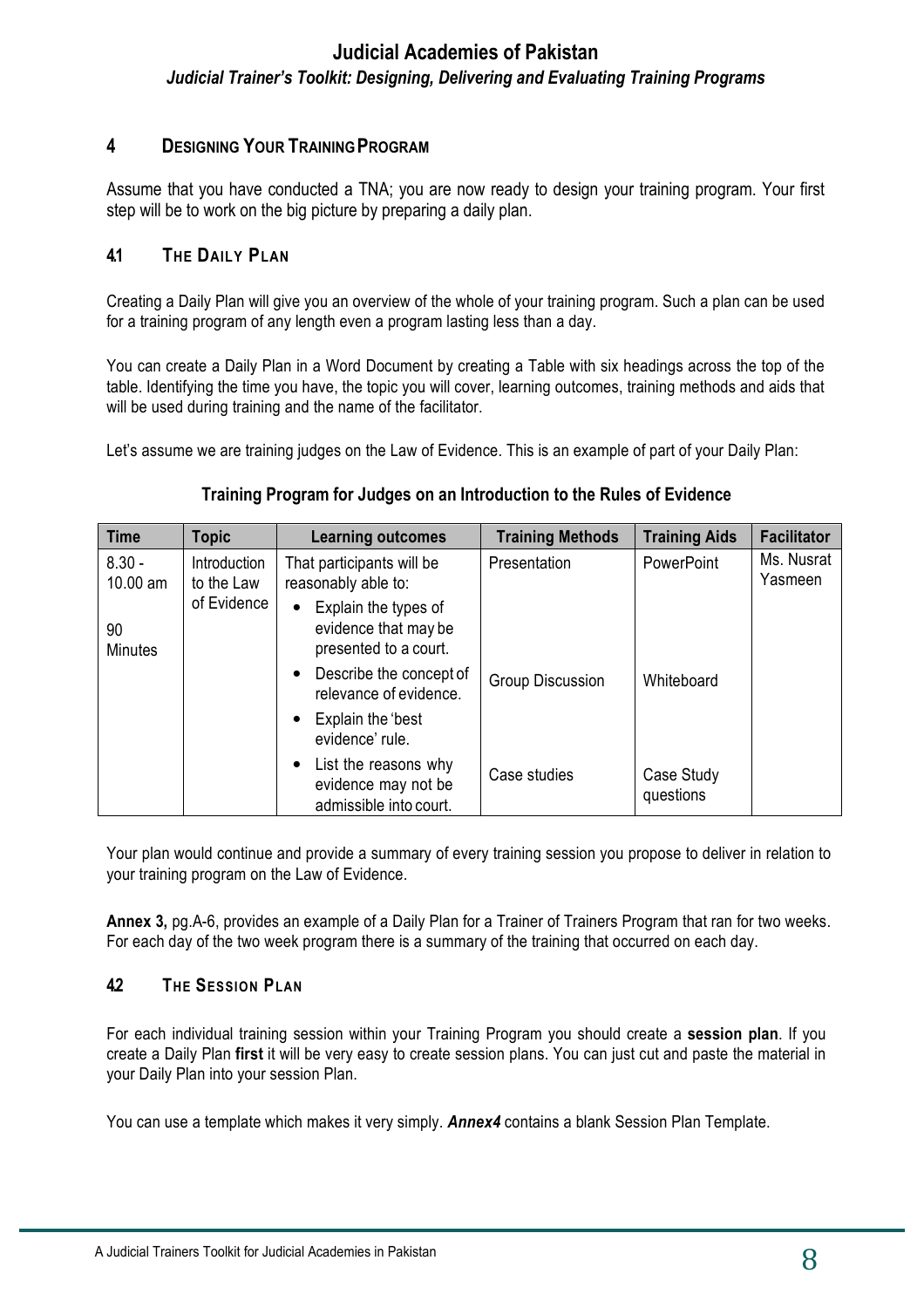The session plan is created **for your benefit**, not for the benefit of the participants. You will use the plan to guide your training. It will provide a summary of each and every session of your training program.

The following is an example of a Session Plan that has been completed for the session on an Introduction to the Rules of Evidence from the training program for judges on the Law of Evidence:

|                         |                                                                                                    |                                                                                                        | <b>Session Plan:</b>                                            |                                                                                                         |                  |  |  |  |
|-------------------------|----------------------------------------------------------------------------------------------------|--------------------------------------------------------------------------------------------------------|-----------------------------------------------------------------|---------------------------------------------------------------------------------------------------------|------------------|--|--|--|
| <b>Training Program</b> |                                                                                                    | An Introduction to the Law of Evidence                                                                 |                                                                 |                                                                                                         |                  |  |  |  |
| <b>Topic</b>            |                                                                                                    | The Law of Evidence                                                                                    |                                                                 |                                                                                                         |                  |  |  |  |
| <b>Outcomes</b>         |                                                                                                    |                                                                                                        | That participants will be reasonably able to:                   |                                                                                                         |                  |  |  |  |
|                         |                                                                                                    | $\bullet$                                                                                              | Explain the types of evidence that may be presented to a court. |                                                                                                         |                  |  |  |  |
|                         |                                                                                                    | $\bullet$                                                                                              | Describe the concept of relevance of evidence.                  |                                                                                                         |                  |  |  |  |
|                         |                                                                                                    | $\bullet$                                                                                              | List the reasons why evidence may not be admissible into court. |                                                                                                         |                  |  |  |  |
|                         |                                                                                                    |                                                                                                        | Explain the purpose of the Law of Evidence.                     |                                                                                                         |                  |  |  |  |
| Trainer:                |                                                                                                    | Ms. Nusrat Yasmeen                                                                                     |                                                                 |                                                                                                         |                  |  |  |  |
| Time - 90 mins          |                                                                                                    |                                                                                                        | Content: An introduction to the law of evidence                 |                                                                                                         |                  |  |  |  |
| <b>Start</b>            | <b>INTRODUCTION</b>                                                                                |                                                                                                        |                                                                 |                                                                                                         |                  |  |  |  |
|                         |                                                                                                    | <b>Get attention: Tell an interesting story</b>                                                        |                                                                 |                                                                                                         |                  |  |  |  |
| 10 mins                 |                                                                                                    |                                                                                                        |                                                                 | Link to learner's previous interest/experience: You are all Judges who hear evidence presented in cases |                  |  |  |  |
|                         |                                                                                                    |                                                                                                        |                                                                 | before your court. It is important to understand the Law of Evidence which determine whether particular |                  |  |  |  |
|                         |                                                                                                    |                                                                                                        | evidence should be admitted for consideration by the court.     |                                                                                                         |                  |  |  |  |
|                         |                                                                                                    |                                                                                                        |                                                                 |                                                                                                         |                  |  |  |  |
|                         |                                                                                                    | <b>Outcomes (learning outcomes): Discuss the learning outcomes listed above</b>                        |                                                                 |                                                                                                         |                  |  |  |  |
|                         | <b>Structure of the session: Session will be divided into four sessions (see sub-topics below)</b> |                                                                                                        |                                                                 |                                                                                                         |                  |  |  |  |
|                         | Safety and housekeeping: Morning tea will be held at end of session                                |                                                                                                        |                                                                 |                                                                                                         |                  |  |  |  |
|                         |                                                                                                    |                                                                                                        |                                                                 |                                                                                                         |                  |  |  |  |
|                         |                                                                                                    | Stimulate motivation - what is in it for the learner? Judges must know the Law of Evidence in order to |                                                                 |                                                                                                         |                  |  |  |  |
|                         |                                                                                                    | carry out their judicial functions effectively.                                                        |                                                                 |                                                                                                         |                  |  |  |  |
|                         | Sub-topics                                                                                         |                                                                                                        | Methodology                                                     | <b>Summary /Assessment</b>                                                                              | <b>Resources</b> |  |  |  |
| 20 mins                 | Types of evidence                                                                                  |                                                                                                        | Presentation                                                    | Questions                                                                                               | PowerPoint       |  |  |  |
|                         |                                                                                                    |                                                                                                        |                                                                 |                                                                                                         |                  |  |  |  |
|                         | Sub-topics                                                                                         |                                                                                                        | Methodology                                                     | Summary /Assessment                                                                                     | <b>Resources</b> |  |  |  |
|                         |                                                                                                    | Concept of relevance of                                                                                |                                                                 |                                                                                                         |                  |  |  |  |
| 20 mins                 | evidence                                                                                           |                                                                                                        | Case Study                                                      | Questions                                                                                               | Handouts         |  |  |  |
|                         |                                                                                                    |                                                                                                        |                                                                 |                                                                                                         |                  |  |  |  |
|                         | Sub-topics                                                                                         |                                                                                                        | Methodology                                                     | <b>Summary /Assessment</b>                                                                              | <b>Resources</b> |  |  |  |
|                         |                                                                                                    |                                                                                                        |                                                                 |                                                                                                         |                  |  |  |  |
| 20 mins                 |                                                                                                    | Reasons for evidence not                                                                               | <b>Brainstorm</b>                                               | Game                                                                                                    | Whiteboard and   |  |  |  |
|                         | being admissible                                                                                   |                                                                                                        |                                                                 |                                                                                                         | pen              |  |  |  |
|                         |                                                                                                    |                                                                                                        |                                                                 |                                                                                                         |                  |  |  |  |
|                         | Sub-Topics                                                                                         |                                                                                                        | Methodology                                                     | Summary/Assessment                                                                                      | <b>Resources</b> |  |  |  |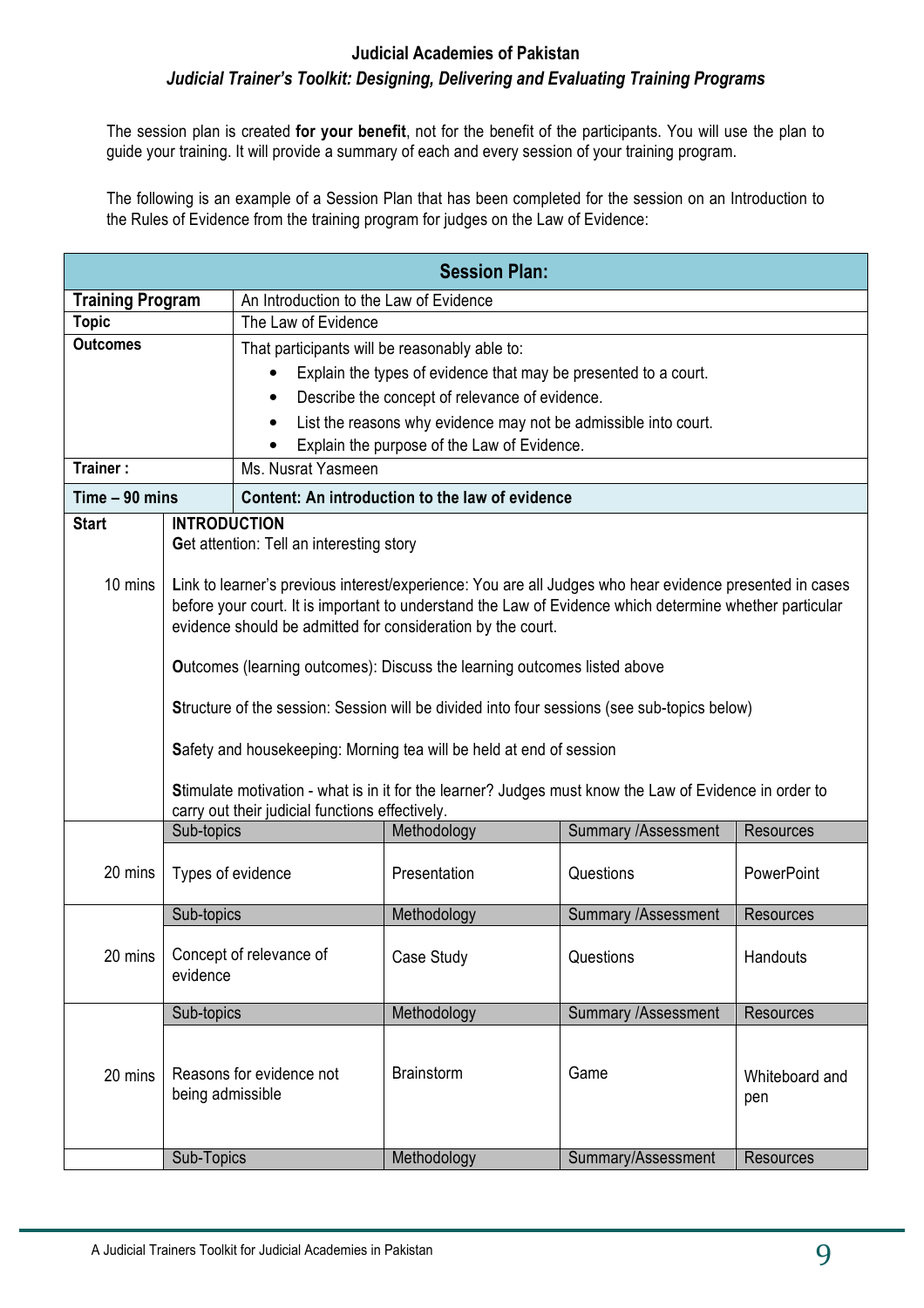| Purpose of the Law of<br>10 mins<br>Evidence          |                                                                                                                                                                                            | Presentation | Quiz | PowerPoint |  |
|-------------------------------------------------------|--------------------------------------------------------------------------------------------------------------------------------------------------------------------------------------------|--------------|------|------------|--|
| <b>Conclusion: COFF</b><br>10 mins                    |                                                                                                                                                                                            |              |      |            |  |
| <b>Ends</b>                                           | Outcomes and summary- review your learning outcomes.<br>Feedback - obtain feedback from participants.<br>Future – what will be the content of the next training session? The Hearsay Rule. |              |      |            |  |
| <b>Special Requirements / Preparation / Comments:</b> |                                                                                                                                                                                            |              |      |            |  |

#### **4.3 LEARNING OBJECTIVES AND LEARNING OUTCOMES**

Each Training Program should have a **learning objective**. This is the broad purpose of the training? For example if you are delivering training to judges on the Law of Evidence the learning objective may be:

*For participants to gain knowledge of the Law of Evidence that will assist them in determining what evidence is admissible in court hearings.*

#### **Learning Outcomes**

Each session in a Training Program should have **Learning Outcomes**. They will be listed in the session plan. They explain what participants will be able to do at the end of the training session and how well they will be able to do it. For example, the learning outcomes for our session on an Introduction to the Law of Evidence were:

*Participants will be reasonably able to:*

- *Explain the types of evidence that may be presented to a court.*
- *Describe the concept of relevance of evidence.*
- *List the reasons why evidence may not be admissible into court.*
- *Explain the purpose of the Law of Evidence.*

You will notice that all the outcomes begin with a verb e.g. 'explain', 'list' and 'describe'. This makes it possible to measure if these outcomes have been achieved. This can be done by assessing participants during training. You could give participants a short quiz to assess understanding. We will talk more about assessment later in this handbook. See page 28 of the Toolkit.

**Annex 5**, pg. A-13, contains a list of helpful verbs that can be used to write your learning outcomes.

#### **4.4 DETERMINING TOPICS AND CONTENT**

How do you work out the content of a training program and the content of each session? There are a number of questions you can ask yourself to help you develop topics and content:

- What were the results of your TNA?
- Who are your participants?
- What are the participants' backgrounds and needs: are they newly appointed or more experienced? What are their roles and duties? What do they need to know and do? What existing experience do they possess on the subject?
- What is the time available for the session?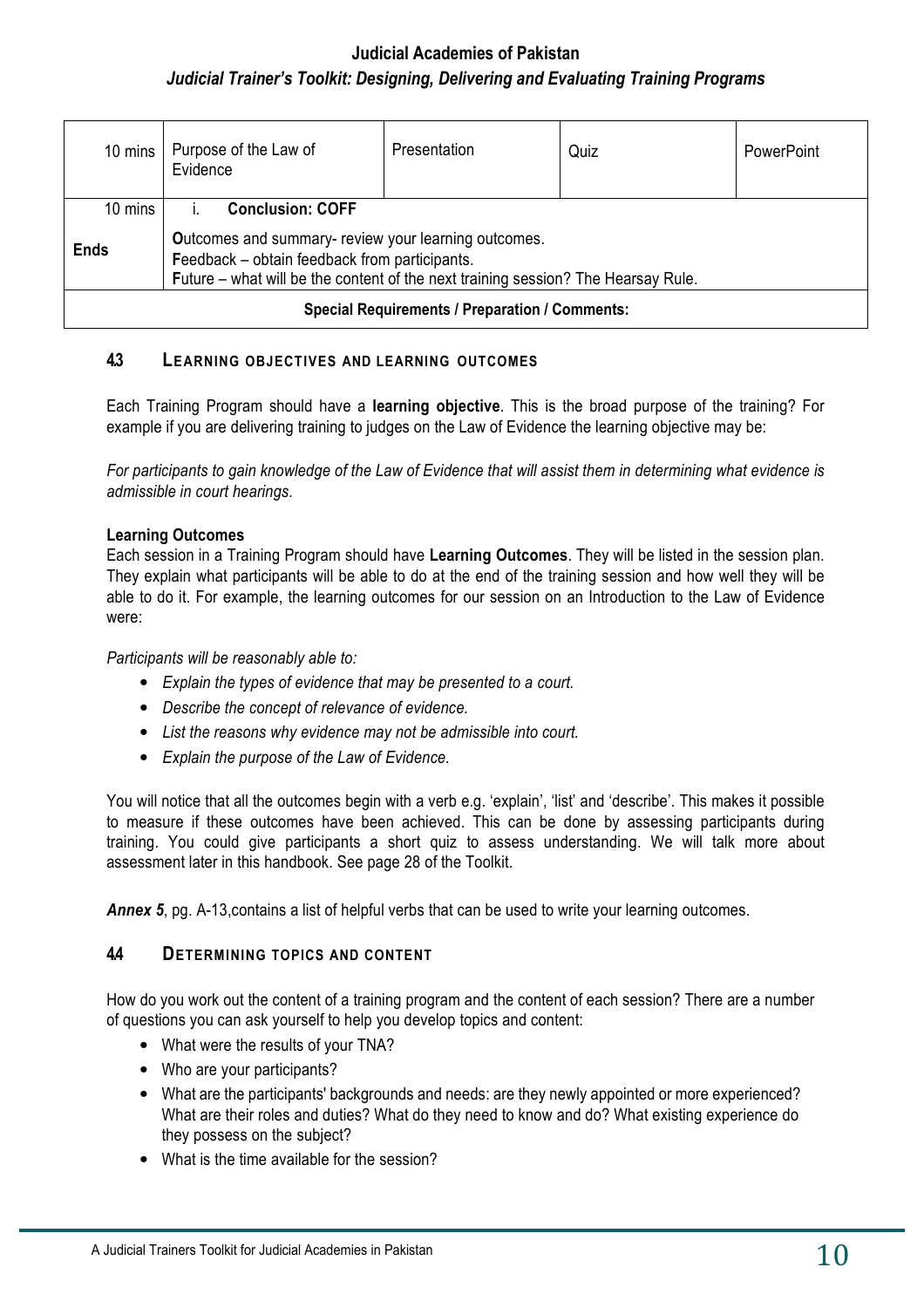• How complex should the training be?

#### **Planning the content using the sticky note method**

One method of creating content is to use sticky notes. This is the process:

- 1. Identify possible content i.e. brainstorm all ideas related to the topic. Write each idea on separate sticky notes.
- 2. Analyse content: divide the sticky notes into 3 piles:
	- i. **must know** (content that **must** be presented).
	- ii. **should know** (content that is important but not essential).
	- iii. **could know** (content that could be presented but is not important or essential).
- 3. Sort the content: put into themes or families. Create a name for each theme.
- 4. Sequence the content: deal with general material first and then more specific material. Deal with known to unknown.

#### **Themes**

Each theme or family will be the content for one session in your training program.

The great benefit of using the sticky note method is you can move sessions and content around very easily if you wish.

#### **Possible delivery content for judicial and non-judicial officers**

See **Annex 6**, pg. A-14, for a list of possible topics to teach judicial and non-judicial officers.

#### **5 DELIVERING THE TRAINING**

#### **5.1 INTRODUCTION**

The introduction to each training session is very important. One way of introducing a session is to use the acronym **GLOSSS**. When delivering your training make sure you have covered each part of the **GLOSSS**.

Each letter stands for:

**G: Get** Attention

**L: Link** to participant's previous experience of learning

**O:** Summarise the **learning outcomes** for the session

**S:** Explain the **structure** of the session

**S: Safety/ housekeeping**: tell participants about housekeeping matters e.g. where facilities are, when lunch will be held etc…

**S: Stimulate** participants: tell participants why this training is important to them.

Let's look at each part of the introduction in detail.

#### • **G: Get Attention**

You can gain the audience's attention in a number of ways*:*

- Present an interesting case
- Use quotation
- Use some statistics
- Tell an extraordinary story
- Talk about some current events
- Use humour.

#### • **L: Link to participant's previous experience of learning**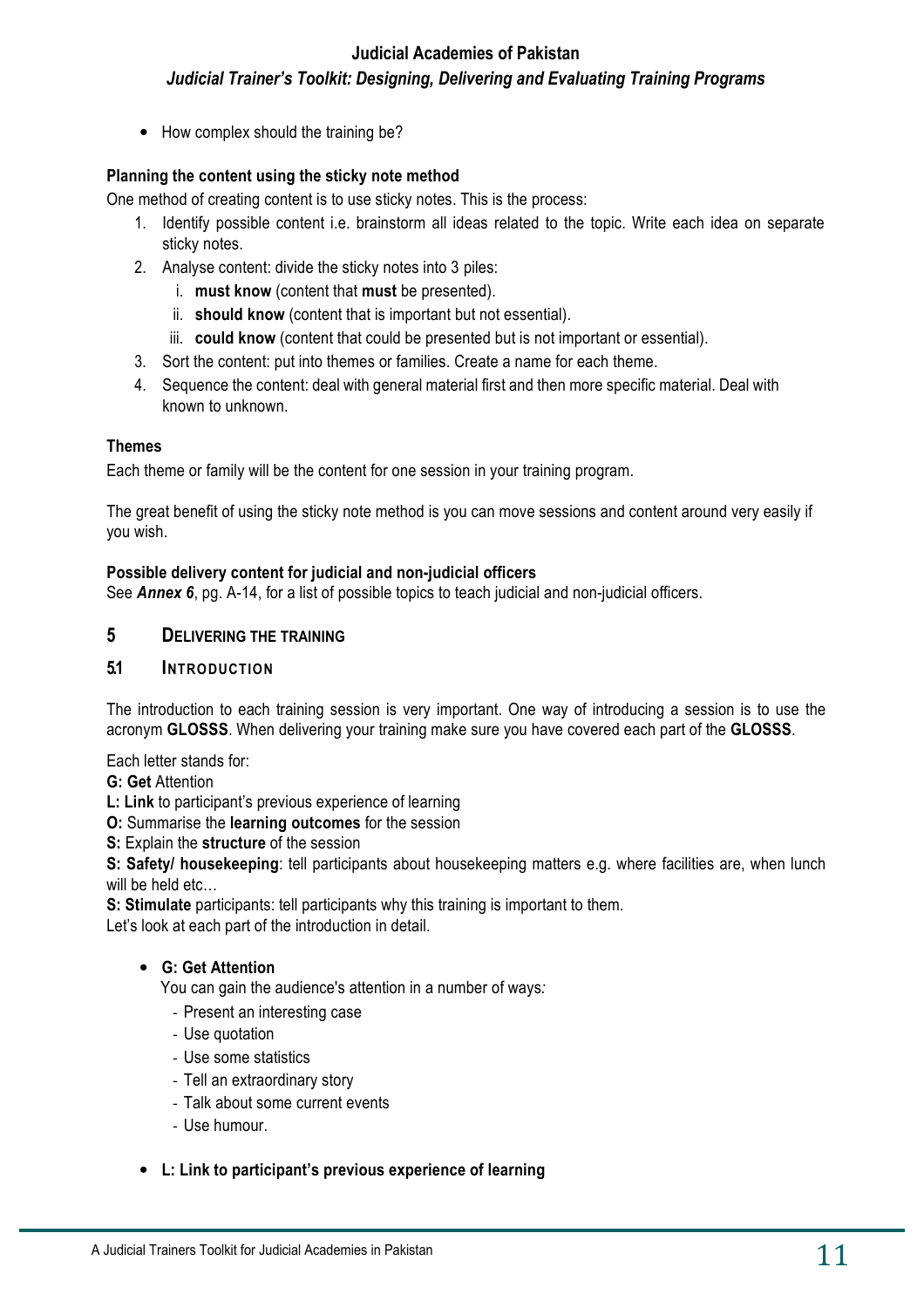#### **Judicial Academies of Pakistan**

### *Judicial Trainer's Toolkit: Designing, Delivering and Evaluating Training Programs*

Each participant brings to training previous knowledge and experience. Your introduction can remind them about this and tell them how this training will link to that knowledge and experience.

#### • **O: Summarise the learning outcomes for the session**

State the session's learning outcomes. This will explain what the participants will be able to do at the end of the session and how well they will be able to do it.

#### • **S: Explain the structure of the session**

Summarise the content you will cover in the session. This information is in your session plan. You will have your content divided up into sub-topics and the plan will tell you how long you will spend on each sub-topic.

#### • **S: Safety/ housekeeping:**

You need to tell participants about housekeeping matters e.g. where facilities are and when lunch will be held.

#### • **S: Stimulate participants:**

Remind participants why this training is important to them. Explain how they will be able to use it in their day to day work.

#### **5.2 DELIVERING THE BODY (CONTENT) OF THE SESSION**

#### **1. Beginning of session**

- Make sure you have any handouts ready to be distributed.
- Make sure you have all training resources you will use during the session ready.
- State the session's key points.
- Explain each point in brief.
- Explain how the topic relates to and affects the participants.

#### **2. Body**

- Begin by restating each key point.
- Explain and present information.
- Present the essential content, then the important, and then the good to know information.
- Use examples and illustrations to help explain the points.
- Use verbal and visual materials.
- Present an example of each idea.
- Emphasise and repeat the point under discussion.
- Present problems, cases and questions.
- Wait to receive participants' responses.
- Assess whether responses indicate that the participants understand the key points.
- Present the responses, solutions and explanations.
- Provide a brief summary at the end of each key point.

#### **3. Conclusion**

Concluding each training session is important. Present a logical ending that illustrates the structure and result. Use **COFF** to conclude your session.

- **C**: **Conclude**
- **O**: **Revisit your learning** outcomes **to check they have been achieved**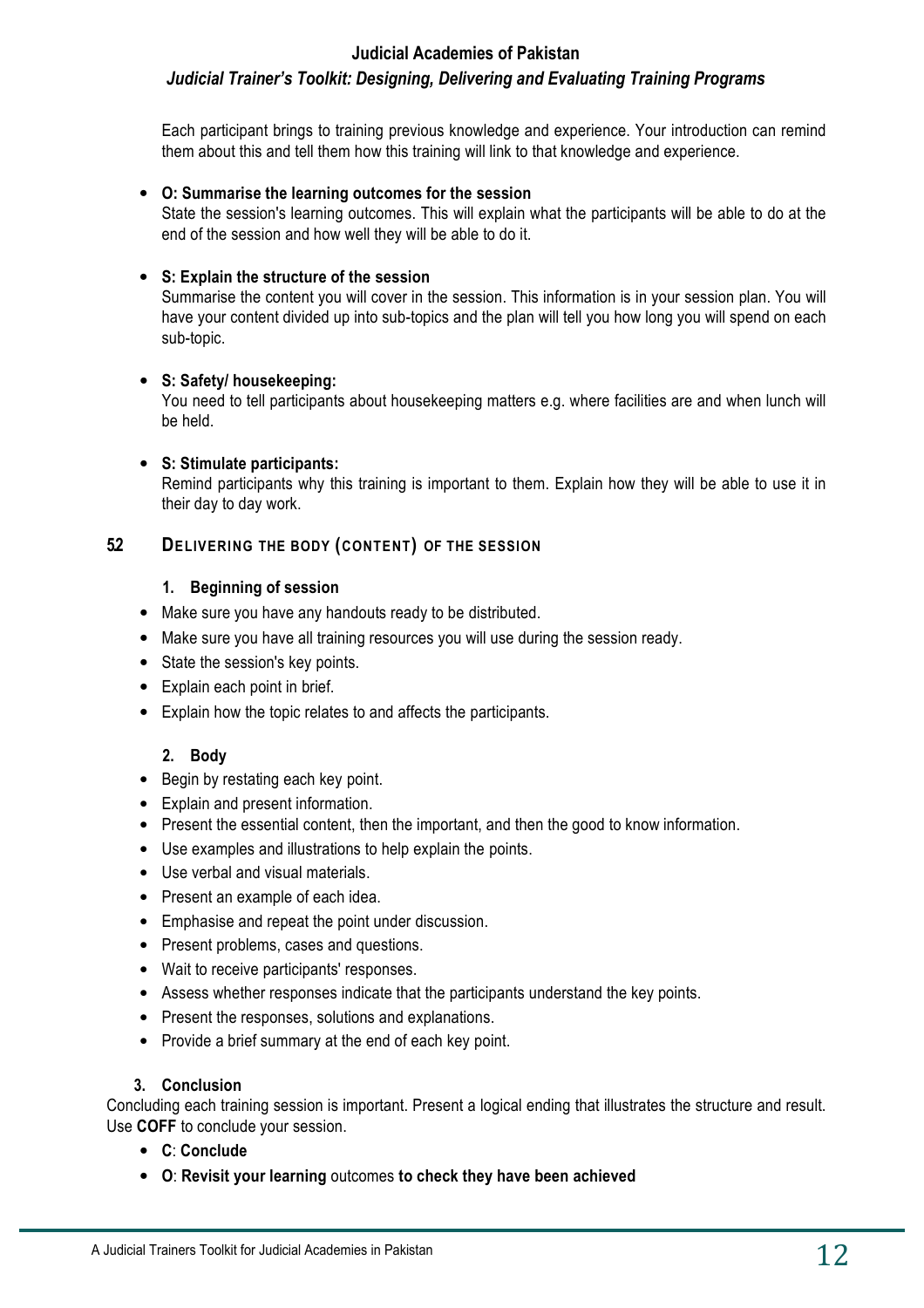- **F**: **Gain** feedback **from participants**
- **F**: **Talk about the future** eg. what the next session will cover or what the next training program will cover.

#### **6 PRESENTATIONS TECHNIQUES**

There is no "best" way for presenting information to adult learners. Generally, *lectures* are more suitable for transferring information, and *workshops* are more suitable for developing skills. You will, over time, develop an appropriate personal communication technique, which will be somehow unique in nature. Presentation methods vary depending on the audience type, the purpose and the topics.

#### **6.1 TRADITIONAL TECHNIQUES**

#### **I. Lecture**

The lecture is a primary technique for transferring knowledge and information and a traditional and common method that can be either formal or informal. Ideally, a lecture should not exceed 30-40 minutes, to sustain an adequate attention level. The lecture is considered a form of passive learning. Usually, the lecturing technique is slow.

The lecture as a presentation method has a number of advantages that include:

- Providing a condensed, efficient summary of large amounts of information.
- Providing an introductory framework for other participatory teaching activities.
- Being an authoritative mode of presentation for respected experts.

#### **II. Panel discussion**

This is a useful model in discussion sessions and conferences, where the lecture or presentation is conducted in a panel session. The chairperson introduces the panellists and each of them in turn presents a short lecture or commentary on the subject. The remaining time is open for questioning moderated by the chairperson.

*Disadvantages:*

- Tends to scatter rather than focus the subject matter.
- Panellists' lectures may not be coordinated with each other.
- The panellists may exceed the limits of time allocated to them.
- Some questions may have no relevance to the topic, thus wasting time.
- Inability to maintain a high attention level.

#### *Some solutions:*

- The group of panellists should be viewed as a unified teaching team, who has to meet at least once in advance for coordination.
- The moderator or the team leader should manage the session in a coordinated and efficient manner.
- Different panellists can be assigned different roles, such as a lecturer, a critic, a discussion leader, etc.
- Written materials can be prepared to cover the topic, while the speaker can use oral communication for emphasising main issues.

A panel discussion can be run in a number of different ways.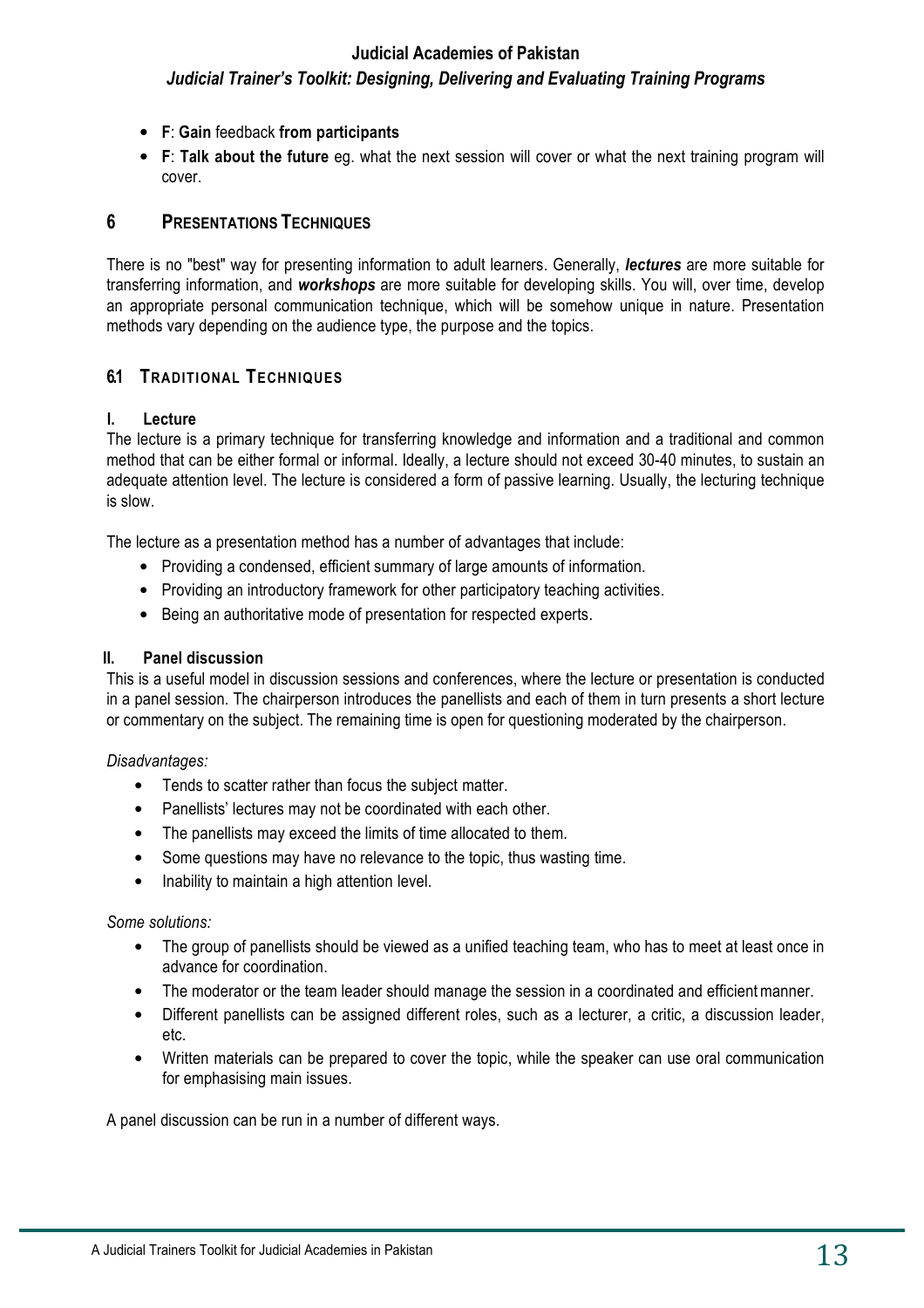#### **Judicial Academies of Pakistan**

### *Judicial Trainer's Toolkit: Designing, Delivering and Evaluating Training Programs*

- *1. Position statement through role distribution:* A panellist presents the essential information (issues, philosophy, problems), another presents an analytical presentation of the topic and the moderator channels questions to panellists.
- *2. Written questions from the audience:* Cards may be circulated to the audience in order for them to write their questions. Staff members collect the cards and give them to the moderator, who selects the most relevant questions and channels them to panellists.
- *3. Case studies:* Written cases may be distributed to the audience as part of the handouts. Each individual answers one or more cases. Then the moderator calls for 3-4 answers to be presented. Then a panellist presents prepared answers to each case.
- *4. Demonstrations:* The panel team presents a live demonstration through role-playing. A film or a tape may be presented. These demonstrations serve as a basis for lecturing or discussion.
- *5. The spontaneous dialogue or interview:* The moderator asks direct questions of relevance to the topic, which the panellists are aware of. The audience may ask questions, followed by summary statements by each panellist, summarising the answers to each question.

#### **Facilitator's role in a panel discussion**

The facilitator plays an important role in a panel discussion by:

- **Encouraging participants to think**
- **Summarising ideas that have been presented**
- **Contributing ideas**
- **Providing written references and materials**
- **Taking a leading and modelling role**
- **Raising questions**
- **Directing discussion**
- **Deepening the ideas by restating them**
- **Providing approval or constructive criticism.**

#### **6.2 WORKSHOP FACILITATION TECHNIQUES**

The job of the facilitator (trainer) is to promote active learning and encourage participation and interaction among group members.

#### **General rules for facilitating discussion:**

- A brief recording of the groups' ideas will give them a sense of some progress. Use butcher's paper or a whiteboard to record ideas.
- Get the group talking.
- Open the floor for general discussion by using open-ended questions i.e. questions that don't have a yes or no answer.
- You have the duty of encouraging participation in the discussion by directing questions to certain people.
- Express approval words for everyone who participates in and contributes to the discussion.

#### **Facilitation techniques:**

- When someone is speaking, look at the entire group, not only to the speaker.
- Let a group member respond to comments by other members before trying yourself to respond.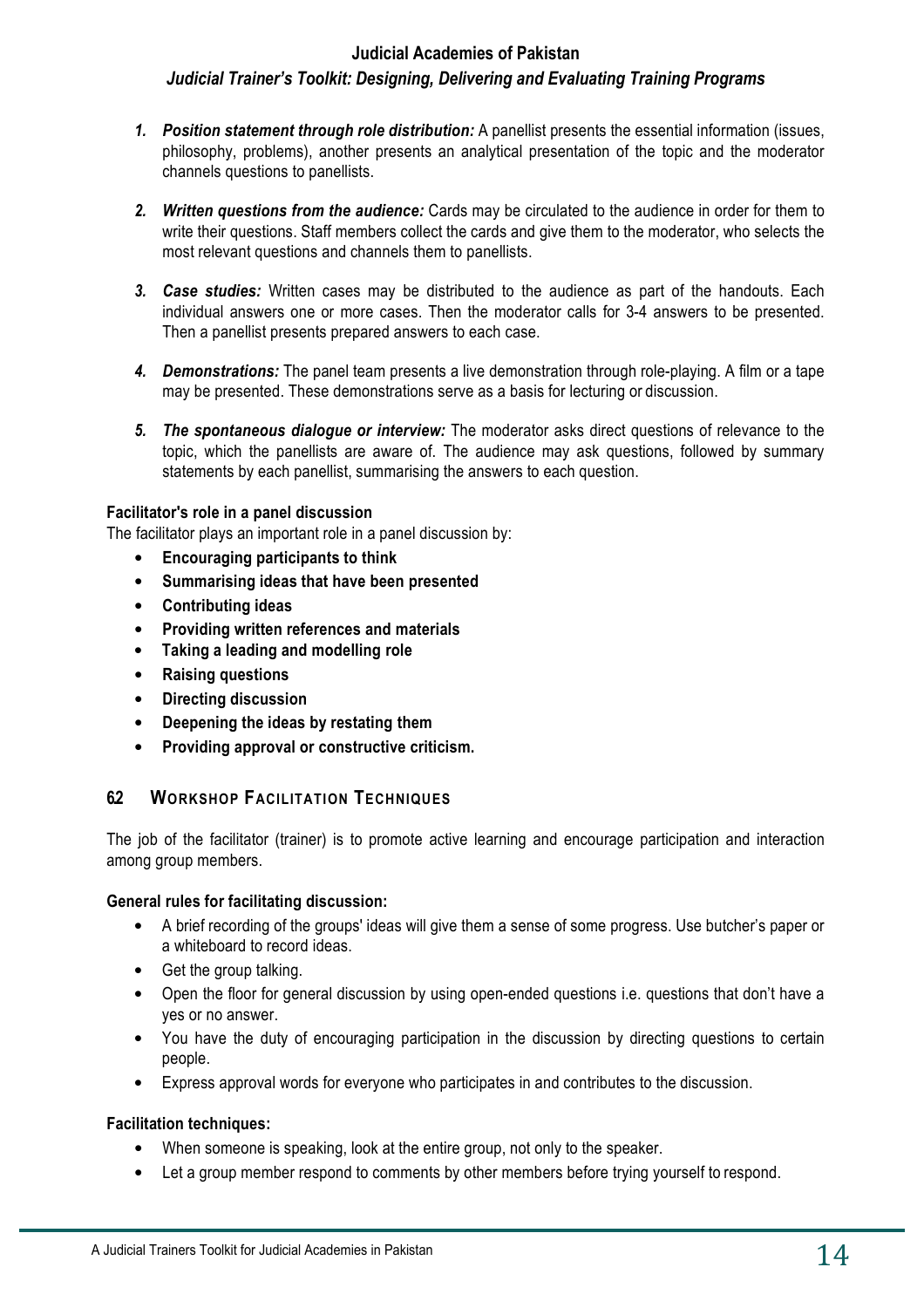#### **Judicial Academies of Pakistan**

#### *Judicial Trainer's Toolkit: Designing, Delivering and Evaluating Training Programs*

- Encourage interaction by avoiding being in the central position after the topic is identified. A general question is raised, and then the trainer moves to the back of the room.
- When questions are asked directly to you as a trainer, refer them to the group members.
- Do not allow any inference or guess to be taken as a fact. Always look for hidden assumptions behind the statement and ask for clarification.
- Do not show approval or disapproval of someone's contribution. It is not your duty to reward or punish.
- Summarise discussion regularly or ask a participant to do so.
- Do not insist on having the last word.

#### **6.3 LARGE GROUPS METHODS**

Training techniques for large groups will differ from panel discussion because the trainer can use diverse techniques in order to ensure good participation. They do not involve direct lecturing by any presenter. While the optimal number of participants in adult education is between 12 and 20, large groups may include 50-60 persons, although participation will be limited.

#### **I. Brainstorming**

*Definition:* A method that opens discussion and stimulates participation through discussion of a specific issue. It is an exercise in creative thinking. Group members identify a broad scope of lateral applicable ideas, which are recorded without commentary, discussion or critique. Then, the ideas are usually presented to the large group for analysis, comments and discussion.

Practically, you may do the following:

- **Ask the participants to write down their ideas.**
- **Invite them to share these ideas.**
- **List the ideas on a flip chart.**
- **Ask a participant to organise the ideas.**
- **Have the organised ideas prepared and circulated to the participants.**

#### **II. Case study and role play**

*Definition:* An analytical method that employs a problem-solving technique. A real life case or problem is presented, then the participants are asked to perform a certain task in small groups either in written or orally. It requires cooperation and exchange of ideas among the participants in order to reach a solution.

#### **Steps in creation of a case study**

Sometime needs to be spent in creating a case study/role play that you will use in training.

You need to think carefully about why you are using this as a training technique. What knowledge, skill and/or attitudes are you wanting the learner to acquire?

The following steps are involved in the process of creating a case study/role play:

- **1. Define theory/skill/attitude you want covered.**
- **2. Specify learning outcomes** i.e. what will the learner be able to do?
- **3. Create the scenario.**
- **4. Embed issues/problems in scenario.**
- **5. Write the case study scenario.**
- **6. Check the scenario covers the learning outcomes.**
- **7. Develop questions relating to the scenario.**
- **8. Use the scenario in training leaving time to discuss and analyse participant's responses.**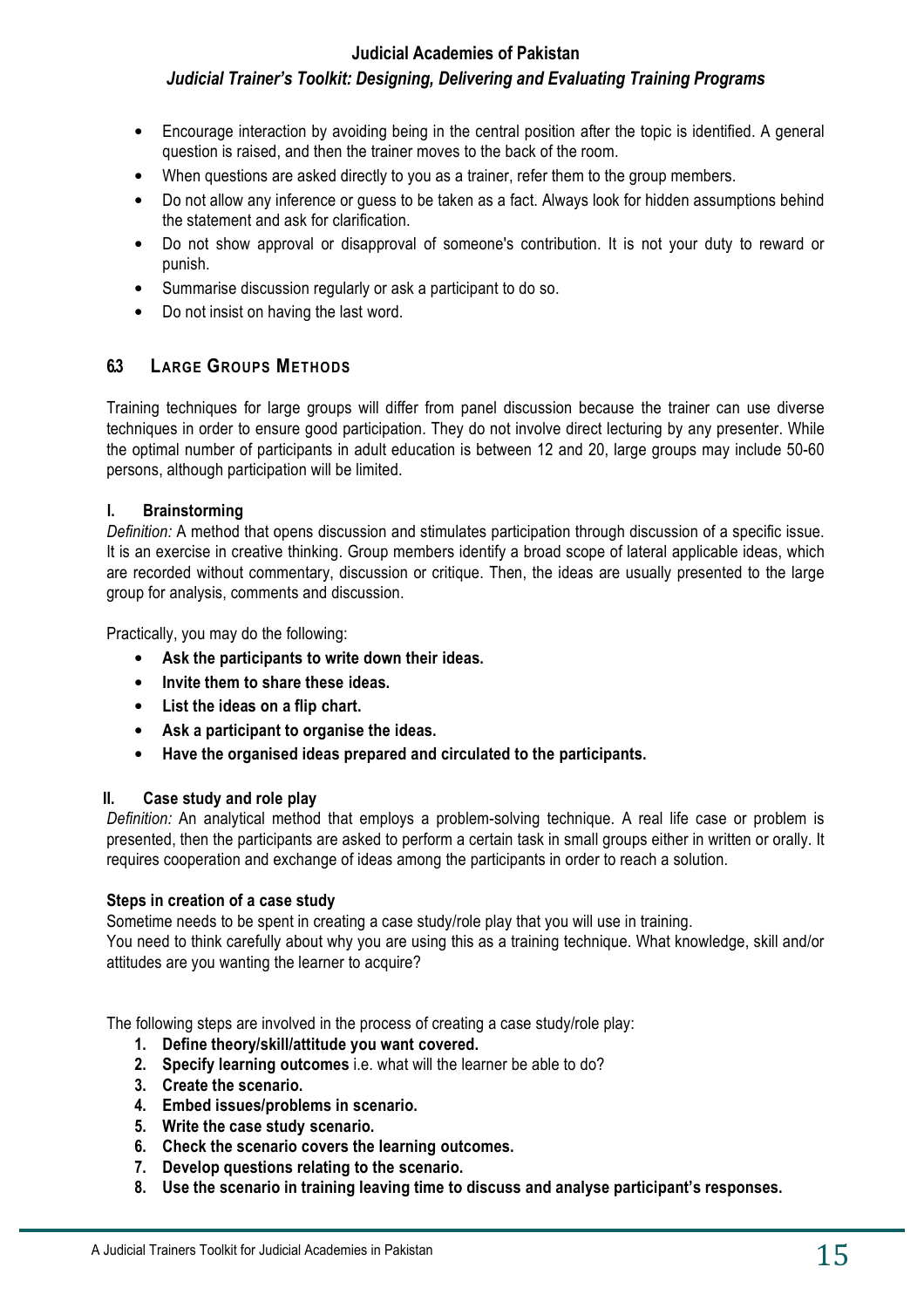#### **6.4 SMALL GROUPS**

While the size of small groups can vary from 4-20 participants, an ideal size for active participation is 5-8 persons. One member should be appointed discussion leader.

- **Define the task for each group clearly and the time to work on this task.**
- **Ask each group to report to the large group.**
- **Assist in mobilising and stimulating feedback.**
- **i. Working groups:** A group of people share their experience/s to accomplish a task or solve a problem.
- **ii. Group discussion:** Allows for combining knowledge, experiences and ideas in a joint process with the trainees in order to explore an issue or a problem. The group leader stimulates and facilitates discussion.

Group discussions require planning. The following is a list of five steps involved in creating a group discussion topic:

- **Step 1** Decide the purpose of the discussion
- **Step 2** Specify the exact subject of the discussion
- **Step 3** Research background information
- **Step 4** Prepare an opening question for the discussion
- **Step 5** Facilitate the discussion as part of your training session.
- **iii. Buzz groups:** Allows the small groups to participate intensively, followed by discussion in the large group.
- **iv. Nominal group:** A group method for problem solving. Consists of 5-9 persons. Each participant individually writes down some solutions to the raised problem without any discussion.
	- **After 10-20 minutes, the group leader asks each person to present his/her solutions.**
	- **Solutions are recorded on the board without discussion.**
	- **Every solution is discussed after all solutions are recorded**
	- **Participants may vote to rank the solutions by majority.**
	- **The leader records the votes.**

#### **Innovative techniques for managing groups:**

- **Ice-breaking:** Short group exercises used to minimise barriers between the group members and to energise them. Often used at the beginning of training to 'break the ice'.
- **Brainstorming:** as defined earlier.
- **Role-play:** Improvisation of different roles and situations with or without a prepared script.
- **Simulation:** The simulation of 'real life' problems to be solved in case studies.

#### **Group advantages:**

There are a number of advantages of using groups in your training. They include:

- Professionals learn more effectively through active involvement.
- Groups possess more materials and potentials than individuals.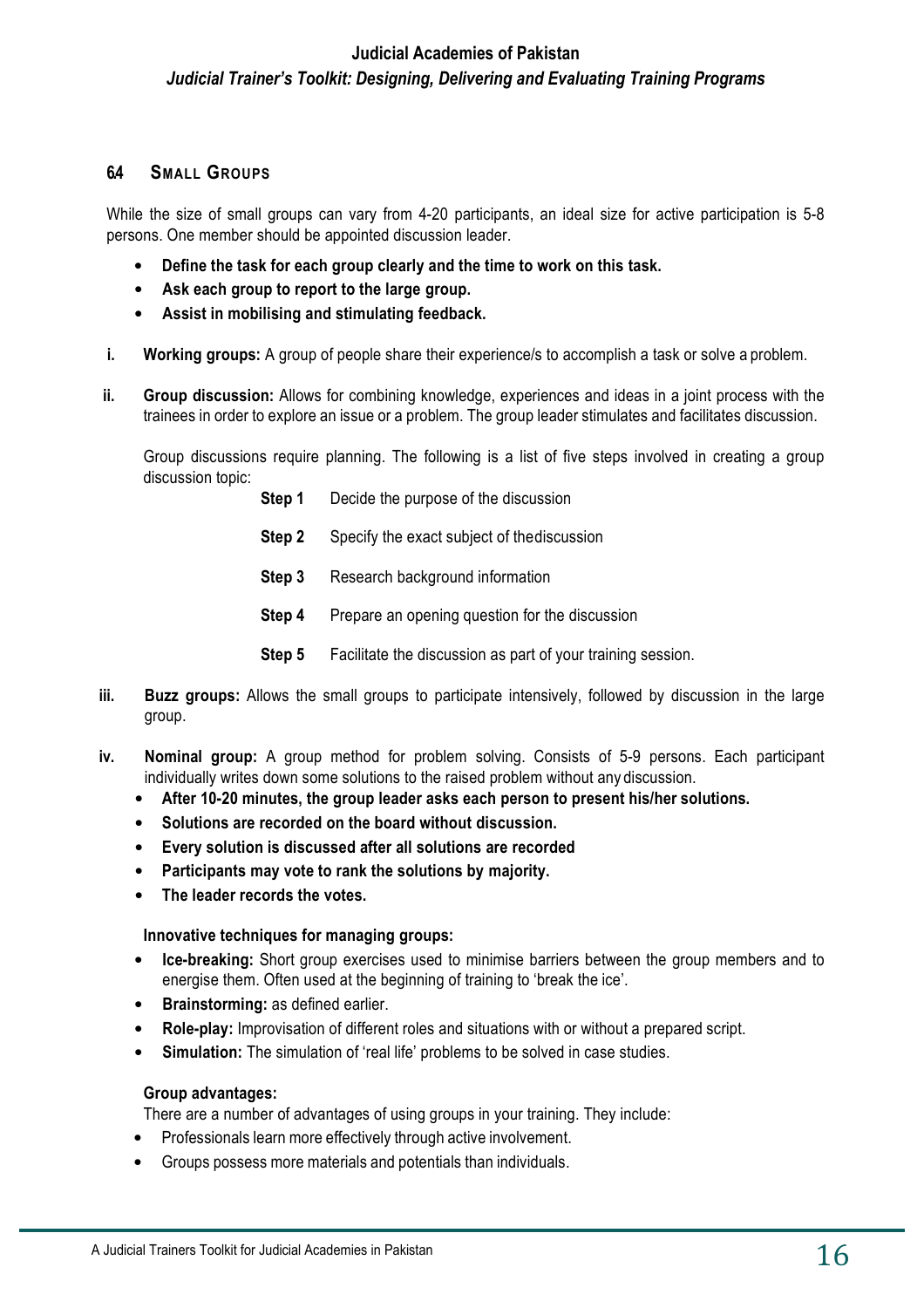- Group techniques enable the participants to build on their own and their colleagues' diverse experiences.
- Group members are stimulated by the presence of other participants to contribute and make the group work succeed.

Through participation and interaction, the group can reach high quality decisions; demonstrate higher level of commitment and more personal and social awareness.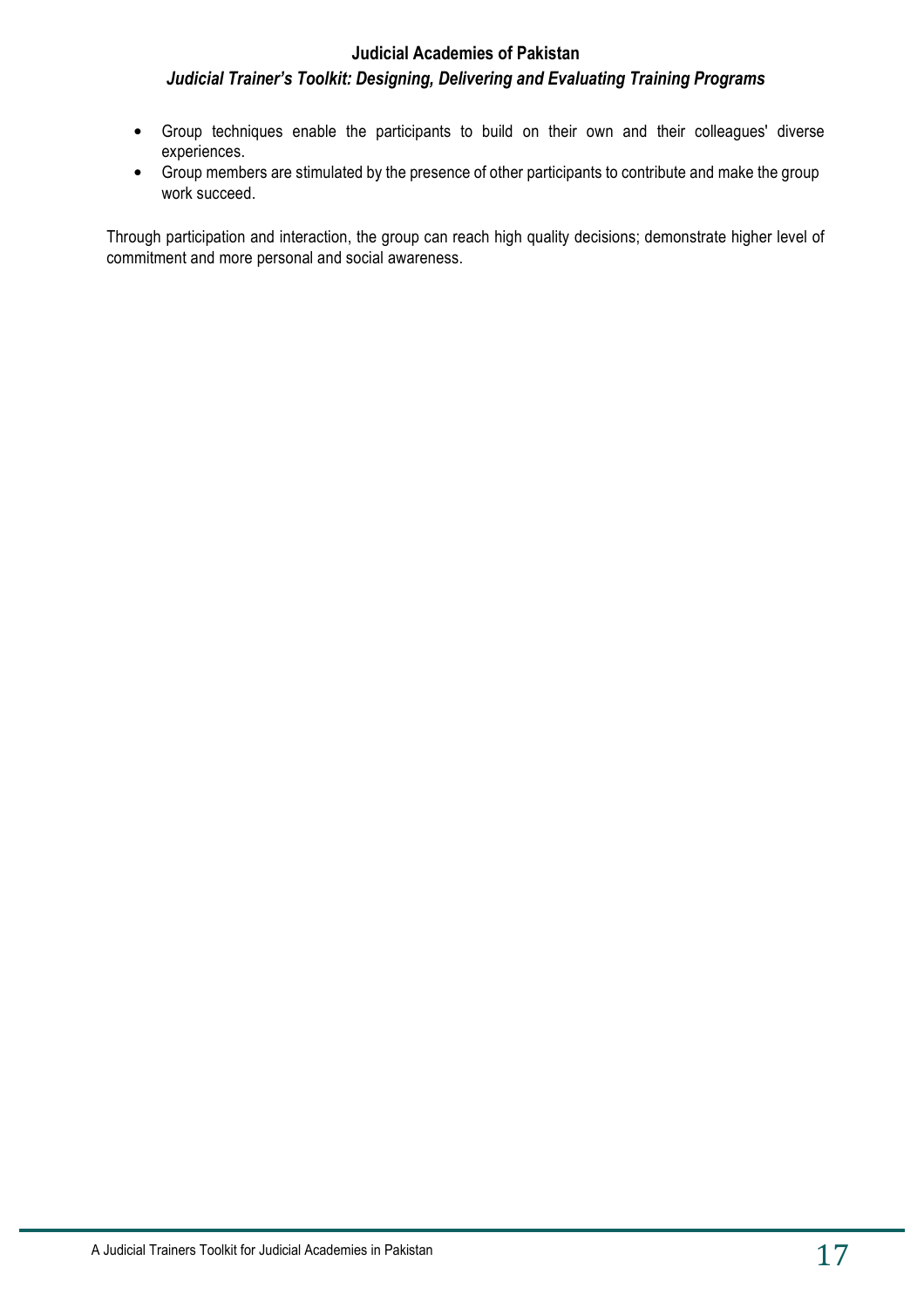#### **7 PAPERS, HANDOUTS AND MATERIALS**

At times you will need to prepare papers, handouts and materials that can be copied and circulated to participants at your lecture or workshop. These materials provide valuable support for your presentation, and assist participants to learn more effectively. Participants will largely assess your professionalism by the quality of your materials. You should prepare your paper and other materials in copiable form, and supply them for copying at least 1 week before your session.

#### **Papers and handouts**

Your paper and handouts should:

- Provide the text of your presentation, or a summary guide of key points.
- Include additional information selected on the basis of its importance in understanding the topic and presented as a summary.
- Allow the participants to record any notes that they find important or useful.
- Include texts, graphs or charts that are time consuming to be copied.
- Be effectively coordinated with other presentation aids used in the program, such as overheads, slides or models.

As a rule, handouts should:

- **Support your presentation and paper** with practical summaries, guidelines and examples should not be an alternative to a written text.
- **Be complete,** so participants won't need to write down their own information.
- **Be typed** -unless they are written in a very legible script.

#### **8 TRAINING GAMES**

Games can be used in training in a number of ways to:

- **Deliver content**
- **Assess whether students have met learning outcomes.**

#### **i. PowerPoint Game Templates**

The following site contains a number of templates for training games that can be run using Microsoft PowerPoint. You simply need to download the template that you wish to use. If the game involves asking a series of questions you will need to create the questions and answers.

http://people.uncw.edu/ertzbergeri/ppt\_games.html

#### **ii. Word Games**

The following site is very good for creating word games such as crosswords, bingo and word find. You need to input the data in order to create the crossword or other resource. Creating an account is free. http://edubakery.com/

#### **iii. Free Training Materials**

There are a large number of Internet sites containing free training games, materials and activities. The following sites are recommended:

https://www.trainerbubble.com/energisers.aspx

http://www.businessballs.com/teambuilding.htm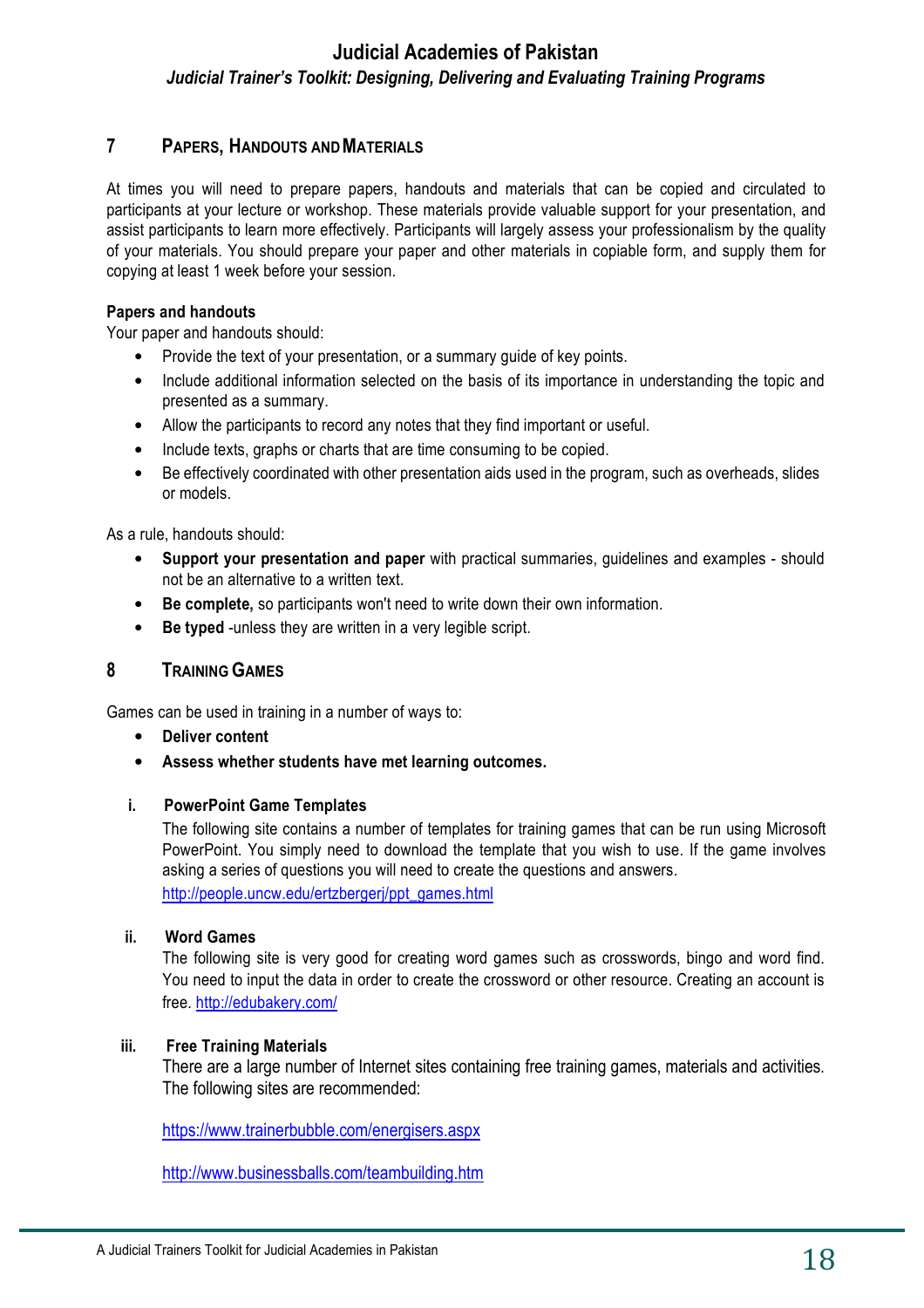#### **Judicial Academies of Pakistan**

*Judicial Trainer's Toolkit: Designing, Delivering and Evaluating Training Programs*

http://www.skillsconverged.com/FreeTrainingMaterials/tabid/258/Default.aspx

http://the-trainers-lounge.co.uk/free\_training\_activities.html

https://www.trainerswarehouse.com/trainingtips.asp

http://www.thiagi.com/games.html

#### **9 SOME GOLDEN RULES**

Making your training interesting and effective requires a combination of technical expertise and effective communication skills. To improve your communication skills, keep in mind the following suggestions:

**1. Check the venue and arrangement:** You should **arrive early** to check the venue and room arrangements for yourself and the participants. This means **conducting a site visit** at least a day before the workshop to select suitable table and chair arrangements and positions for where the facilitators will present from and to communicate with people in charge of the venue. You may need to find someone who is familiar with the venue and inform him/her about the technical requirements. In other terms, the trainer should have control over venue and time, and carries the task of setting up the venue, the required physical elements and the available time to transfer knowledge and manage the group and the individuals forming this group.

The trainer is responsible for arranging:

- A comfortable working venue that provides for high attention.
- The physical elements that should facilitate explaining his/her presentation effectively.
- Control over the different equipment before starting his/her training.
- The selection of sound equipment, audio-visual aids, lighting, etc.
- Set-up of seats for the trainer and the participants.
- **2. Your position in the room:** Stand at the front when using presentation aids and sit at the front or with the group during discussions.
- **3. Your conduct:** be friendly and quiet. Show willingness and enthusiasm while dealing with the participants. Use gestures and face expressions, e.g. to show approval.
- **4. Voice:** Talk in a strong and balanced manner using the prepared Session Plan as a guide for your speech and session management. You should direct your voice to reach the farthest point in the room and talk slightly louder than what you think is appropriate.
- **5. Eye contact:** Look directly to every participant when he/she is speaking and show interest in what they say.
- **6. Opening remarks:** Give a simple and clear summary of issues and points to be presented in order to grasp the audience's attention.
- **7. Do not start with an apology:** Apologies make you look weak and unprepared, particularly if they are about your level or experience, unjustified inadequacies, or lack of sufficient time.
- **8. Don't keep the participants guessing:** From the start, present the materials and topics that you want to cover.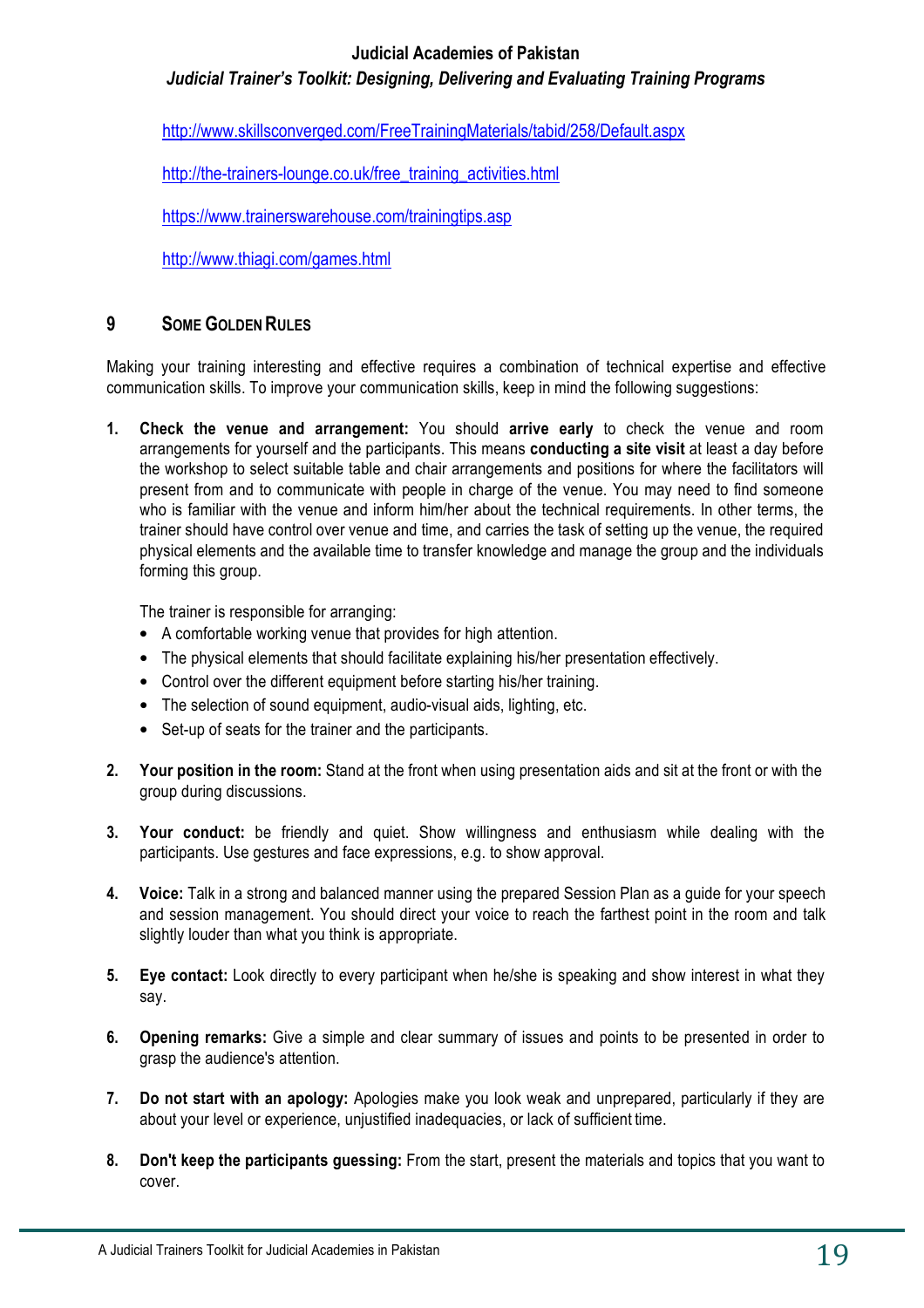- Stop and give a summary at the end of each point covered.
- Give a final summary about what has been covered.
- **9. Don't read from your papers.**
- **10. Let nervousness work for you**, but keep it under control. Nervousness will help you remain mentally alert.
- **11. Use little humour with caution:** Any humour should be linked with a point under discussion.
- **12.** Encourage participation, debate and competition.
- **13.** Vary and rephrase questions.
- **14. Use presentation aids,** such as transparencies, graphs, whiteboard, video, PowerPoint slides, etc.
- **15. Use realistic examples,** even if they are hypothetical.
- **16. Use case studies:** Use practical cases. This is the way judicial officers actually experience court problems.
- **17. Be flexible:** Keep the set program flexible and do not let any unexpected interference embarrass you.
- **18. Keep some extra materials at hand**: This will help you adapt and answer questions you might be asked.
- **19. Dress and appearance:** Appearance agrees with the trainer's manner and personality.
	- Do not look repeatedly at your watch.
	- Do not stammer while talking.
	- Move in a flexible, steady and balanced manner.
	- Do not talk beyond the designated time.
	- Use a microphone for sound amplification.
	- Practice reading text without the need to look at the paper frequently.

#### **10 QUESTIONS**

Questioning is one of the most useful tools for a trainer to generate active participation and learning. During training, questions can be used for a number of purposes. They include to:

- **manage** behaviour of participants
- **gauge** participant's knowledge
- **arouse** curiosity and stimulate interest
- **clarify** and emphasise key concepts
- **stimulate** discussion among participants
- **develop** or sharpen participant's problem-solving ability
- **motivate** participants to search for new information
- **stimulateand encourage** participants to think at higher levels.

To be effective you need to plan questions that will be asked during training. The process of questioning can be divided into a number of stages.

#### **1. Preparation stage - preparing the questions:**

• What questions will you ask?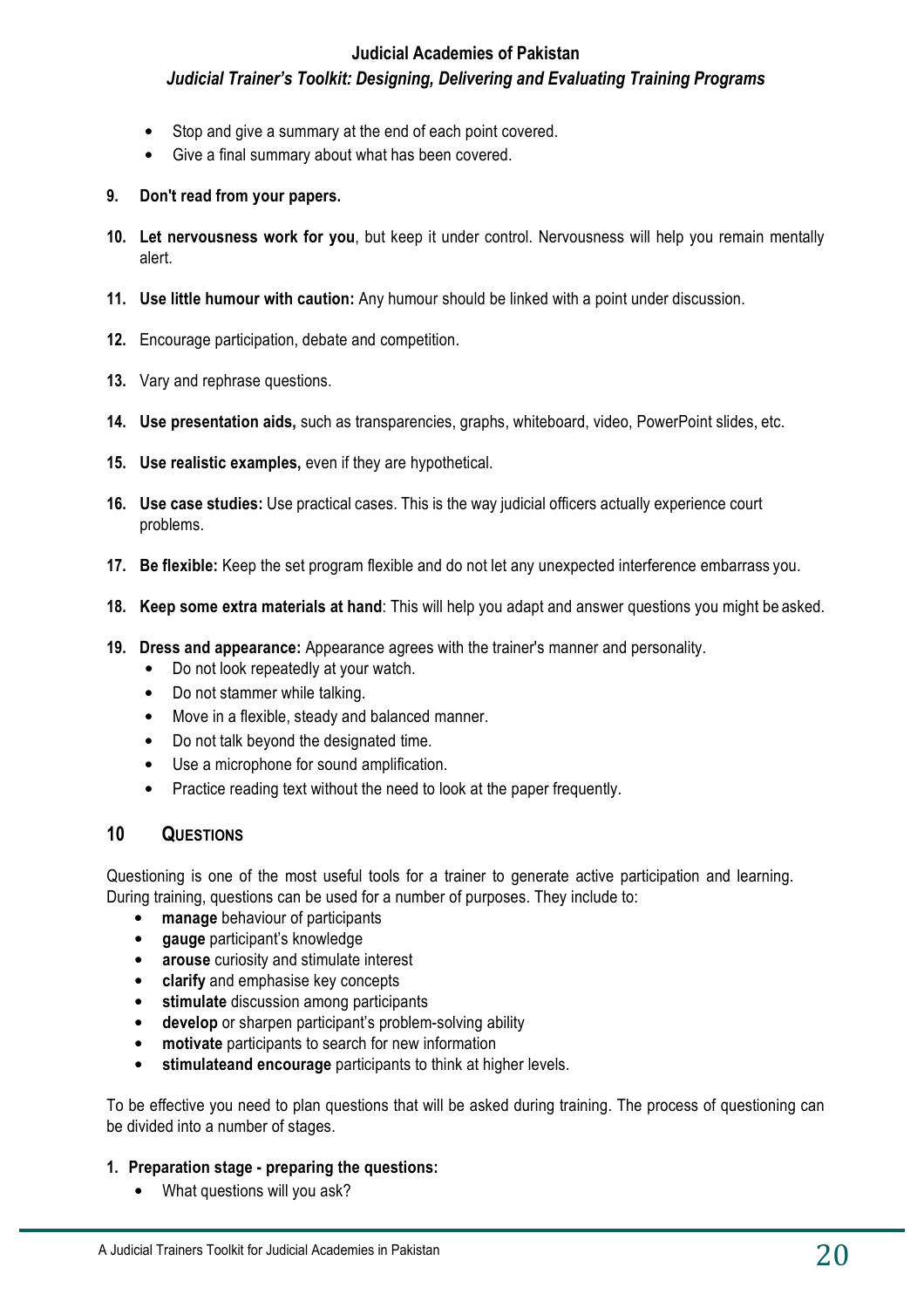#### **Judicial Academies of Pakistan**

### *Judicial Trainer's Toolkit: Designing, Delivering and Evaluating Training Programs*

- At what stage of the session will you ask them?
- Why will you ask them at this particular time?
- Will the group feel comfortable and ready to talk?
- Is the question relatively simple or so difficult that it would create a mental block in the participants?
- Varying the types of questions being asked.

#### **2. "Asking the questions" stage:**

The session starts with a question asked by the trainer and not the participants. Usually, the participants raise their questions when they are well into the topic and feel confident of their information relating to the session.

#### **3. "Waiting for the answer" stage**

It is important to give time to the participants to comprehend the question and think before answering. The participants need to formulate the answer and then consider its correctness. You may break the silence by repeating the question. If no one is answering, this may mean one of these two things:

- You should rephrase the question.
- Everyone is afraid of breaking the ice.

#### **4. The stage of "asking someone by name":**

It is difficult to identify the right person to ask. You can have some indications by noticing the participants' facial expressions, someone's enthusiasm or a slight indication such as raising the hand, finger or pen. You should be sure that participants do not feel threatened by calling their names before asking the question.

#### **5. Listening stage:**

- Focus on listening, discussing and considering each answer.
- By good listening, you can raise another question within the discussion.

#### **6. Review and reinforcement stage:**

Through the previous stages and to be sure that the topic's key points were presented, you can perform a review, use questions again and put the results on the board or flip chart.

#### **7. Notes to the facilitator:**

- Invite responses from all participants.
- Do not focus on asking specific people all the time.
- Direct the question to a particular person if you feel he/she has not had a chance to answer.

#### **8. Types of questions:**

- **Open questions:** can be used to allow the respondent a chance to expand the answer.*"What do you think about the concept of truth in sentencing?"*
- **Closed questions:** are meant to get a brief, focused and short answer, such as yes/no.
- **Hypothetical questions:** are meant to let the respondent predict how he/she would behave under a set of imaginary circumstances, such as: *"If I ask you to present this session, how would you do this."*
- **Leading didactic questions:** the answer or part of it is put in the respondent's mouth, such as: *"Sure you don't discriminate against women, do you?"*
- Alternative choices questions: facilitate the answer for hesitating participants by providing a number of alternatives to choose from, such as: *"Do you think the most important aspect in sentencing is a or b or c?"*
- **Clarifying questions:** are used to ask for additional information to reach a certain point, such as: *"What do you mean by…?"*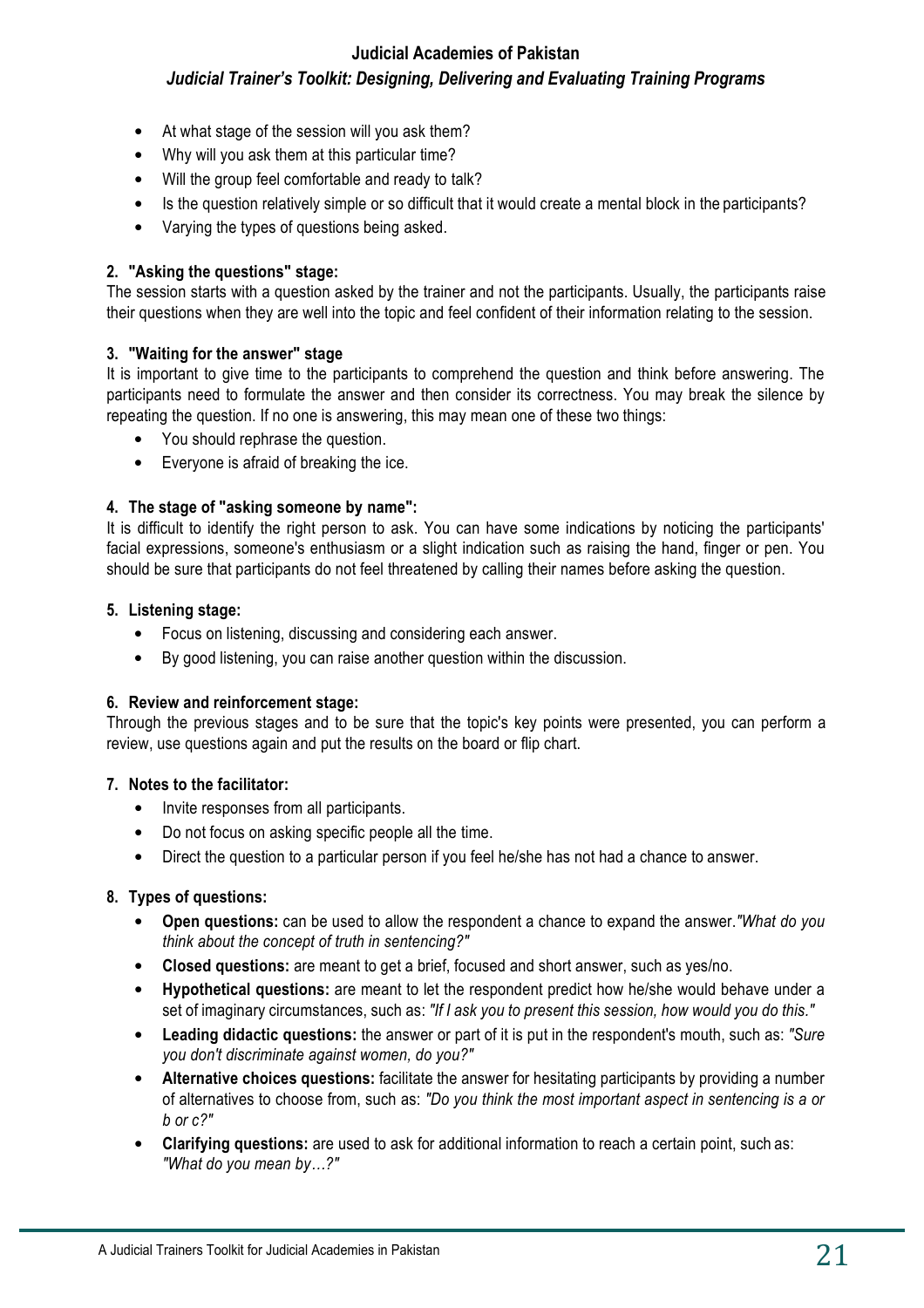#### **11 HEARING AND LISTENING**

Listening is one of the most important components of all training techniques. Some programs depend on listening more than others do (discussion sessions, small groups). Even in a lecture, the presenter needs listening skills not only to monitor the lecture's impact on the audience, but also to be able to respond to participants questions effectively and appropriately.

Listening is a skill that involves using the ears, eyes, mind and heart. Thus, it is different than hearing that involves using the ears only.

- We hear many things, but we listen to a little of what we hear.
- We can hear without listening unless we want to listen.

#### **Characteristics of an effective listener:**

- Wants to listen.
- Shows willingness and attention.
- Takes the responsibility of interaction.
- Reduces distraction.
- Uses positive gestures, and does not compete.
- Able to keep silent.
- Asks clarifying questions.
- Tries to understand the speaker's view.
- Reflects feelings and content.
- Rephrases things and ideas.
- Summarises.
- Uses the difference between the speech/thought rate.

#### **Why people fail to listen effectively:**

- Physical reasons in the environment, such as discomfort or distraction.
- Physiological reasons such as pre-occupation.
- Pre-existing perceptions about the speaker or subject.
- Tendency to judge.
- Tendency to impose solutions.
- Avoiding the others' concerns.
- Preoccupation with self.
- Fear of losing control.

#### **Risks in listening:**

- Pre-judging the person or the topic.
- Rashness and jumping ahead.
- Distractions.
- Trying to remember all that is said.
- Listening only to facts without reaching the main point.
- Allowing thoughts to wander (thought speed is 4 to 6 times faster than speech).
- Trying to write down all that is said.
- Ignoring the voice tone and body language.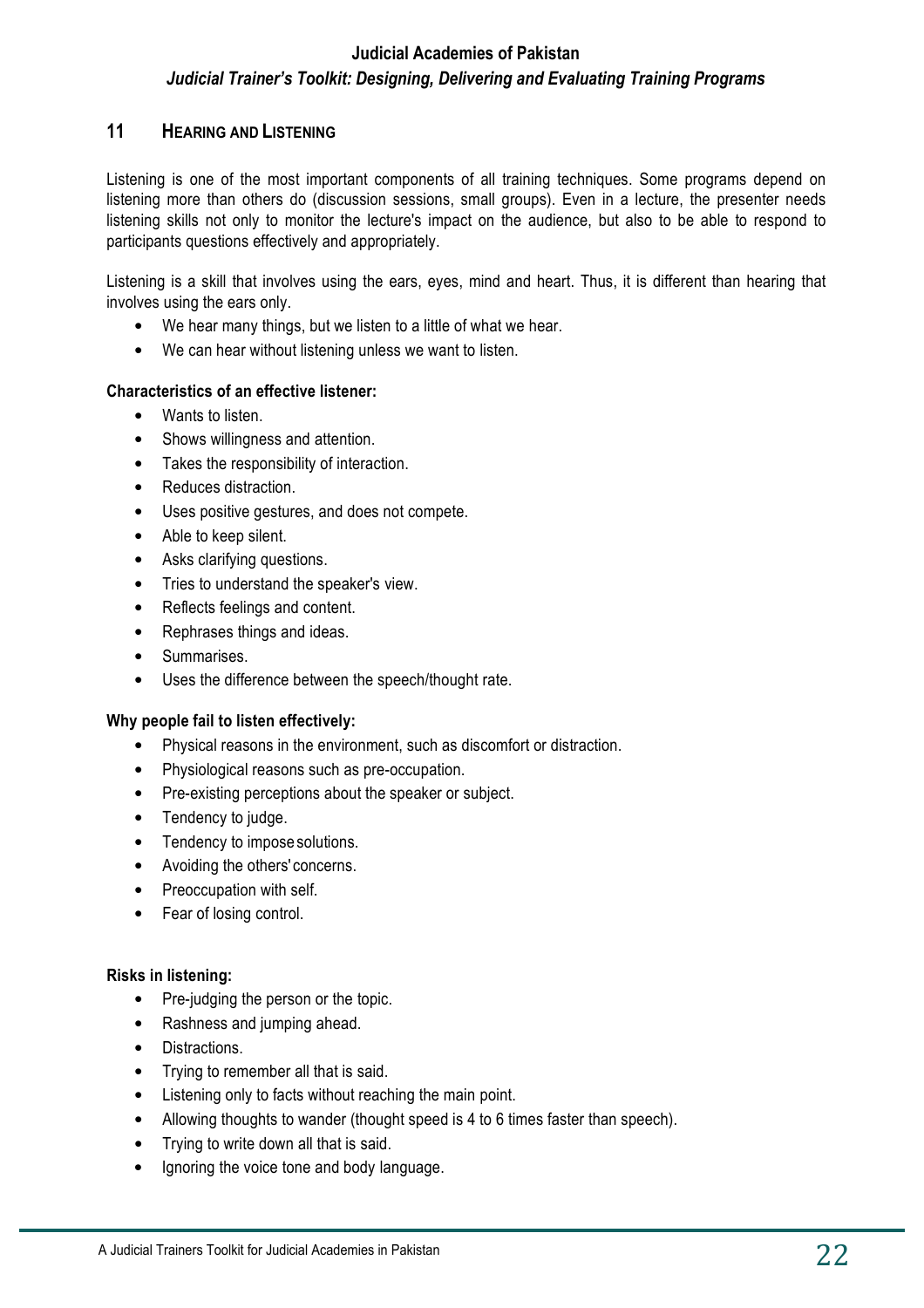#### **12 NON-VERBAL COMMUNICATION**

Non-verbal communication is communication where spoken or written words are not used, and includes all forms of communication that do not involve vocalisation, words or sentences. People always convey nonverbal messages whether intentionally or unintentionally and whether they were speaking or not. This communication is sometimes called 'body language'.

Research indicates that when expressing attitudes and feelings:

- **7%** is conveyed through **words and sentences.**
- **38%** is conveyed through **voice tone.**
- **55%** is conveyed through **non-verbal messages.**

**Comparison:** Non-verbal communication can complement, enhance, replace or even contradict verbal communication.

- **Complement -**When non-verbal messages correspond to verbal messages but without affecting the strength of the communication.
- **Enhance -**When non-verbal symbols actually strengthen the communication. For example, facial expressions and gestures reinforce and highlight the strength of the message expressed verbally.
- **Replace -**Non-verbal communication can make words unnecessary. For example, a warm handshake or friendly hug can have a strong communication expression.
- **Contradict -**Non-verbal communication may contradict the verbal message. For example, you may say *"I am very interested in what you are saying"* while you constantly look at your watch!

#### **Rules for non-verbal communication:**

- Body movements in any of its parts create a certain feeling in the person who listens or watches.
- The way you sit, walk or stand creates a certain feeling in the person who listens or watches.
- Body movements in any of its parts are dependent on each other.
- Good non-verbal communication promotes the leadership character in the facilitator.
- Good non-verbal communication promotes a successful communication between the leader (facilitator) and the audience.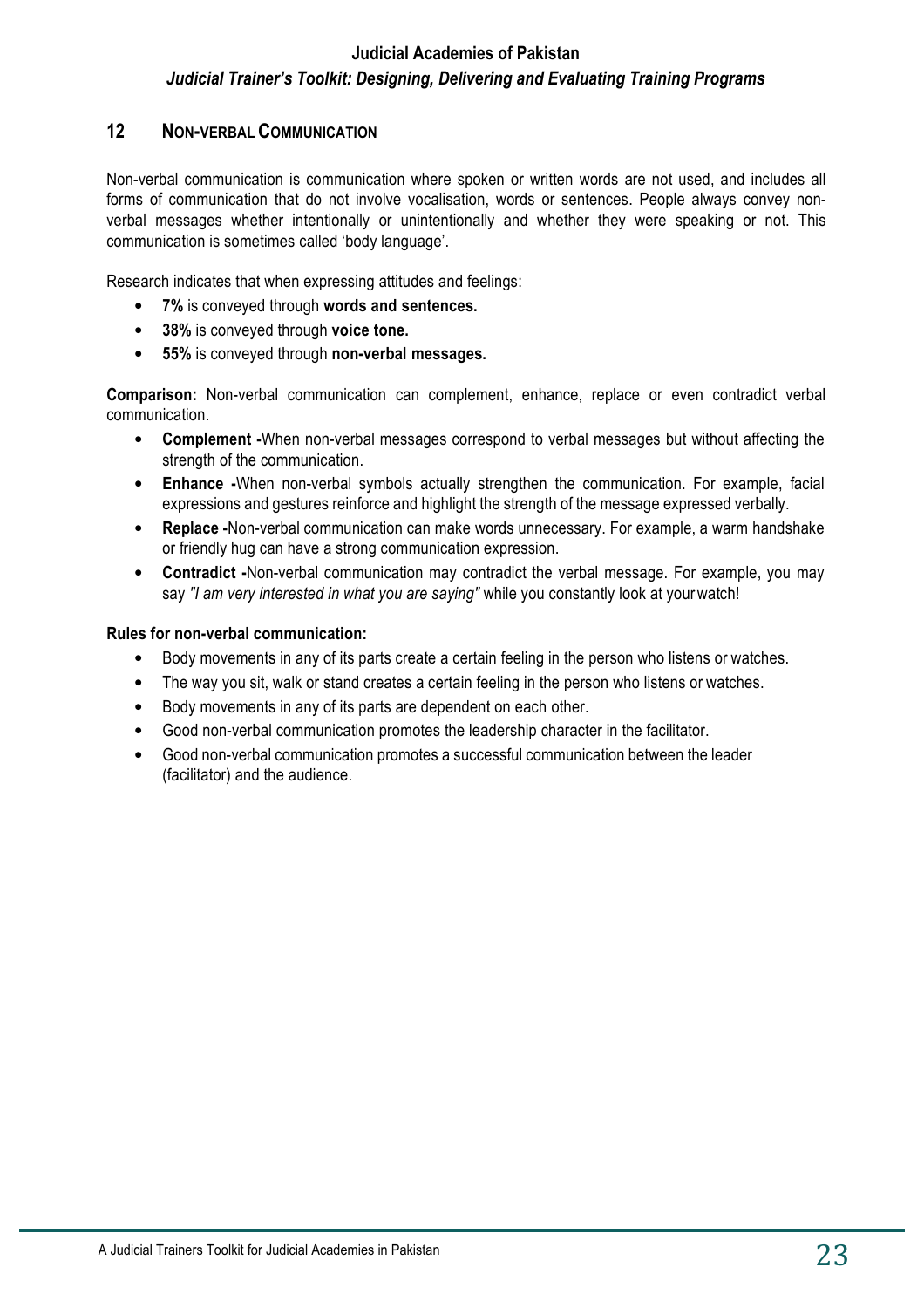#### **13 PRESENTATION AIDS**

As a leader of a discussion session or a group or as a presenter, you should not limit your attention only to teaching materials. You also should consider the most effective way to promote learning by participants. Regardless of the communication technique employed, the most critical element is the clarity of your message. Consider this first, and then think about the appropriate communication technique.

You can tell the audience everything you know about the topic, but you will be more effective when you focus on the audience memory by using presentation aids. Using these aids will enable the participants to remember 50% of the information instead of 20% only.

**Peak of creativity!**

**Memory storage:**

- **10% of information heard.**
- **20% of what is seen.**
- **65% of what is heard and seen at the same time.**
- **50% or more when the presentation is bright, pleasing and characteristic.**



#### **General Rules:**

- Learning results from stimulating senses.
- Comprehension increases with using aids.
- Retention improves with greater use of senses (seeing + hearing + practice = experience).
- Planning for teaching sessions should include a variety of presentation aids.

#### **i. PowerPoint and overhead projector**

Presenters who use PowerPoint and overhead projectors are considered as:

- Better prepared.
- More persuasive and credible.
- More exciting and attracting.
- Better able to communicate.

This technique is helpful in reducing the speech time (lecturing), as the theoretical content is covered with a high level of retention.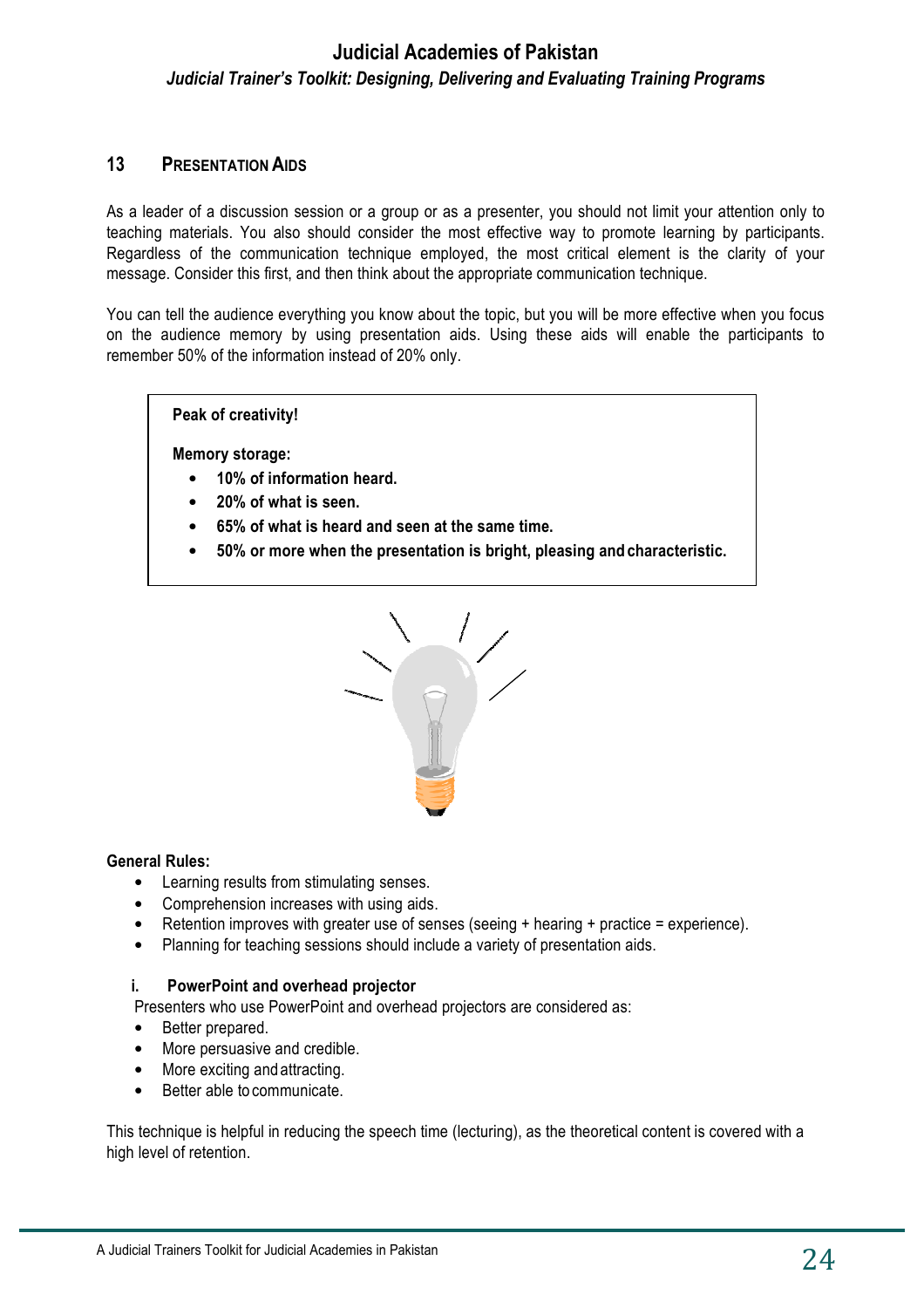#### **However note that PowerPoint presentations are not effective when:**

- Each slide contains masses of written information.
- Each slide contains overly complicated charts or diagrams.
- The presenter simple reads off the slides.

#### **They can be very effective when:**

- The PowerPoint is used as an **adjunct to other training resources.**
- Each slide contains a **small amount of information.**
- Slides contain **simple charts, photos or graphics to illustrate a point.**
- **Video is embedded** into a PowerPoint slide.

#### **Using an overhead projector:**

- Check the projector and set its focus before the session.
- Keep lights on, as the projector works well with the lights on.
- Face the audience. Maintain eye contact, do not turn to look at the screen (instead, look at the transparency or your notes if necessary).
- Sit down. This would enable the audience to see the screen. Walking or standing distracts the audience.
- Place the transparency on the projector before turning it on. Showing a blank screen can be distracting.

#### **Suggestions for preparing effective transparencies:**

- **Letters height should be at least 0.6-1.0 cm.**
- Use **colours to provide emphasis** on certain points.
- **Do not crowd the transparency.** Use a limited number of points (about 5 lines) per one transparency.
- **Do not use copies of printed pages to make transparencies**. This is a common error in using visual aids.
- **Avoid unnecessary words and use symbols when possible**. You should provide the verbal commentary and the visual aids to reinforce it.
- Note: **get advice from an experienced trainer** or ask them to assist you in preparing the transparencies with you.

#### **ii. Whiteboard**

- The whiteboard should be **visible to all participants**.
- Ensure that there is **no light reflection** from the board.
- **Write in large clear letters and use large diagrams.**
- **Simplify the message** by listing it in bullets and sections.
- **Write as quickly as possible**.
- After writing on the board, **stand aside to ensure the information is visible**.
- **Do not talk to the board;** rather face the participants when talking to them.
- **Write neatly** from the right to the left.
- Always **replace the cap on the marker** to avoid the pen drying-out.
- An electronic board can be used as the manual board, but it also can provide copies of the information on the screen.

#### **iii. Flip chart**

A flip chart is a set of white papers fixed on a mobile stand, enabling turning back each paper after recording the information on it in order to retain the information. This method is often used to summarise the outputs of small groups in order to reach common results.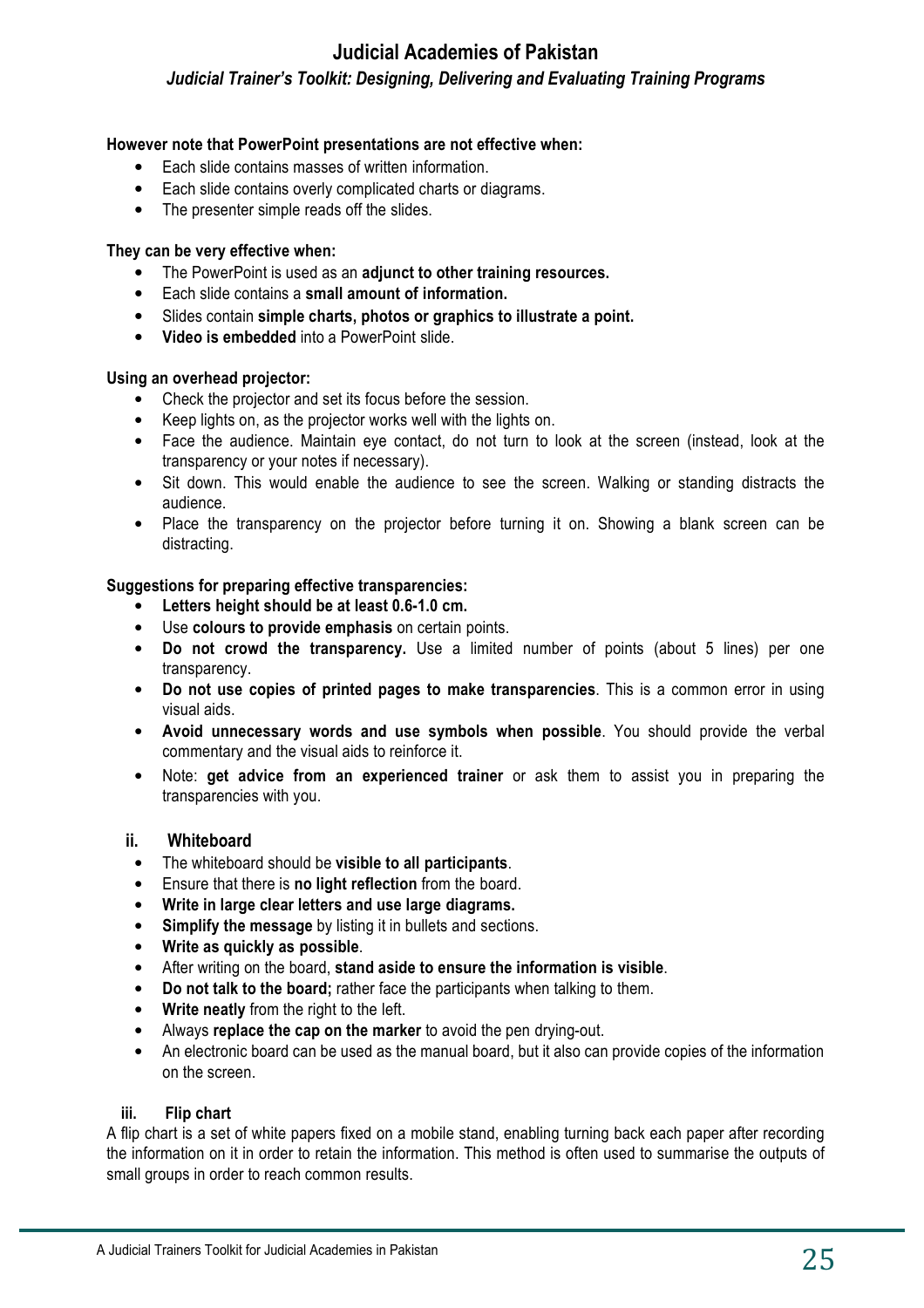#### **Judicial Academies of Pakistan**

### *Judicial Trainer's Toolkit: Designing, Delivering and Evaluating Training Programs*

#### *Advantages:*

- **Easy to move** within the room according to the position of the participants, the presenter and other equipment.
- **Recorded information can be kept** for subsequent copying.
- Rules of using the ordinary board apply to flip chart as well.

#### **iv. Slide projector**

It is used to demonstrate real life cases and models to assist the trainer in focusing on the key points. For example, it can be used to demonstrate models in forensic anatomy or illustrations of the crime scene.

#### **14 COMMON PROBLEMS FOR PRESENTERS**

"Problem members" of a group or discussion may affect your session's productivity. As presenter, you will be responsible for handling them effectively.

- **The monopoliser** (one person dominating the discussion).
- **The silent member.**
- **The chronic interrupter** (the one who interrupts others constantly).
- **The complainer/critic.**
- **The joke-teller** (impolite).
- **Side conversations.**
- **The story-teller**"*…the way we do it in our court*….".
- **The arguer** (interpersonal conflicts).

#### **15 ASSESSMENT OF TRAINING**

Before training concludes you need to assess whether participants have achieved the learning outcomes that you have established for the training. Assessment can take place on a session by session basis or at the end of training.

Assessment comprises four main principles. Each assessment tool should be:

- **Valid** i.e. it should assess what it aims to assess.
- **Reliable** i.e. uses methods and processes that will produce reliable results.
- **Flexible** i.e. can be modified to cope with individual differences of participants.
- **Fair** i.e. it does not discriminate or disadvantage any participants.

There are a number of assessment tools that you could use to determine if learning outcomes have been met by participants. The type of tool used will depend on whether knowledge, skills or attitudes are being taught.

The following are some examples of assessment tools you could use to assess if learning outcomes have been achieved by participants:

- **Short written test**
- **Quiz**
- **Demonstration**
- **Presentation**
- **Mock sentencing hearing.**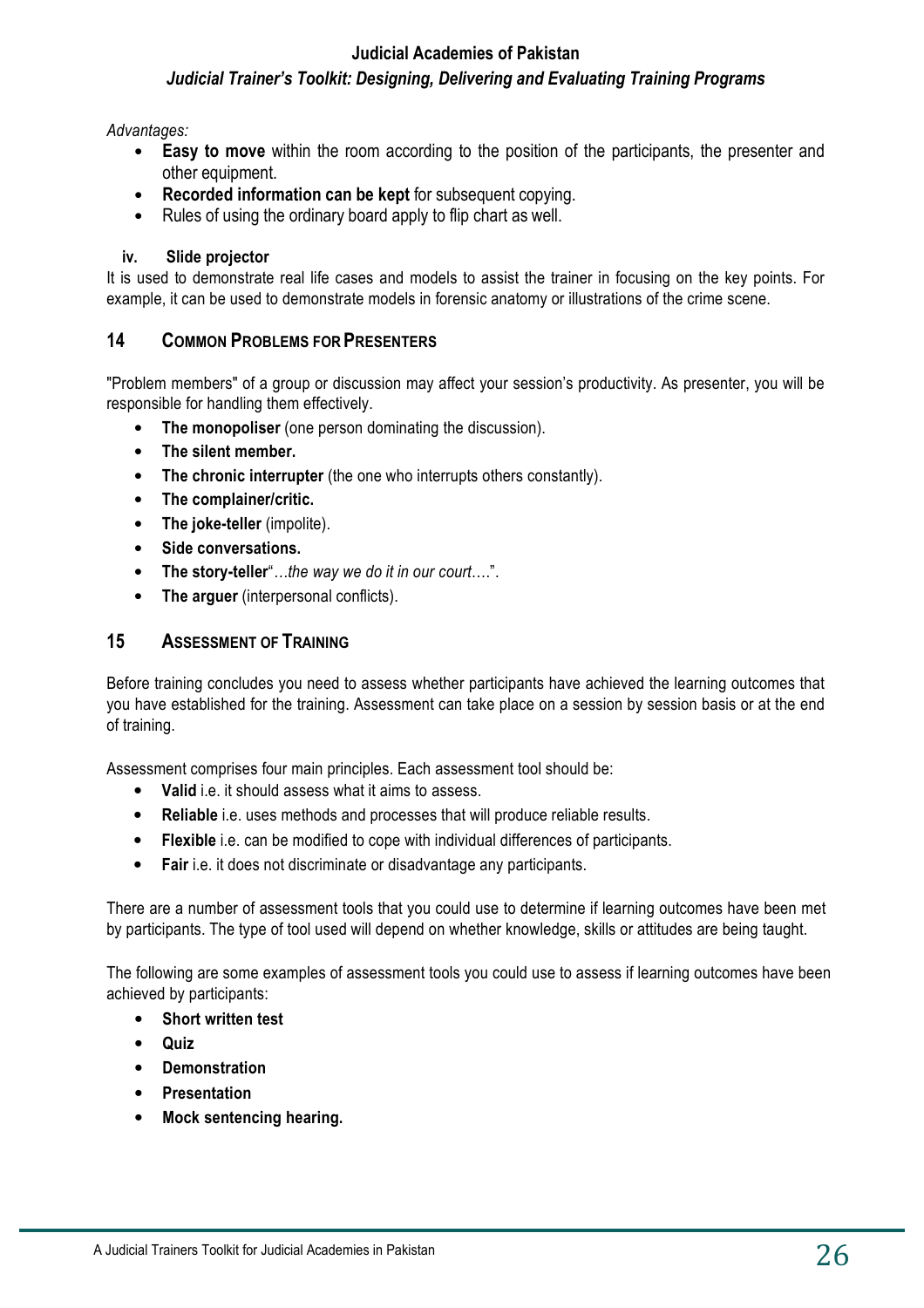#### **16 EVALUATION OF TRAINING**

Evaluation of training is different from assessment of training. It is a process in which you find out if the objectives of training have been met, whether participants enjoyed the training and consider suggestions for how the training could be improved for the future.

The following model developed by Kirkpatrick shows the levels at which training can be evaluated:



## **17 METHODS OF EVALUATING TRAINING**

A number of methods can be used to evaluate training. Asking participants to complete a **Pre-Training Questionnaire and then a Post-Training Questionnaire** can provide information at Level 1 and 2 of the model. See *Annex 8,* pg. A-17, and *Annex 9*, pg. A-20, for examples of Pre-Training and Post-Training Questionnaires.

It is difficult to evaluate at Level 3, 4 and 5 until sometime after training has concluded. **Participants would need to be followed up post training** to see if there has been a change in their behaviour as a result of training and whether the training resulted in positive change for the organisation and a return on investment.

Note that **evaluating training is a quite specific process**. The **emphasis is on assessing what learning**  has taken place, what change in behaviour has occurred as a result of the training. Evaluation of other professional development activities is a much broader process.

### **18 MONITORING TRAINING**

Another term that is often used in relation to training is 'monitoring'. How does monitoring training differ from assessing and evaluating training? Monitoring always comes before evaluation. It is concerned with keeping an eye on how a project is performing. Has training occurred when and where it was supposed to?

Monitoring and evaluation go together and provide a sound method of determining whether funds and resources have been used well.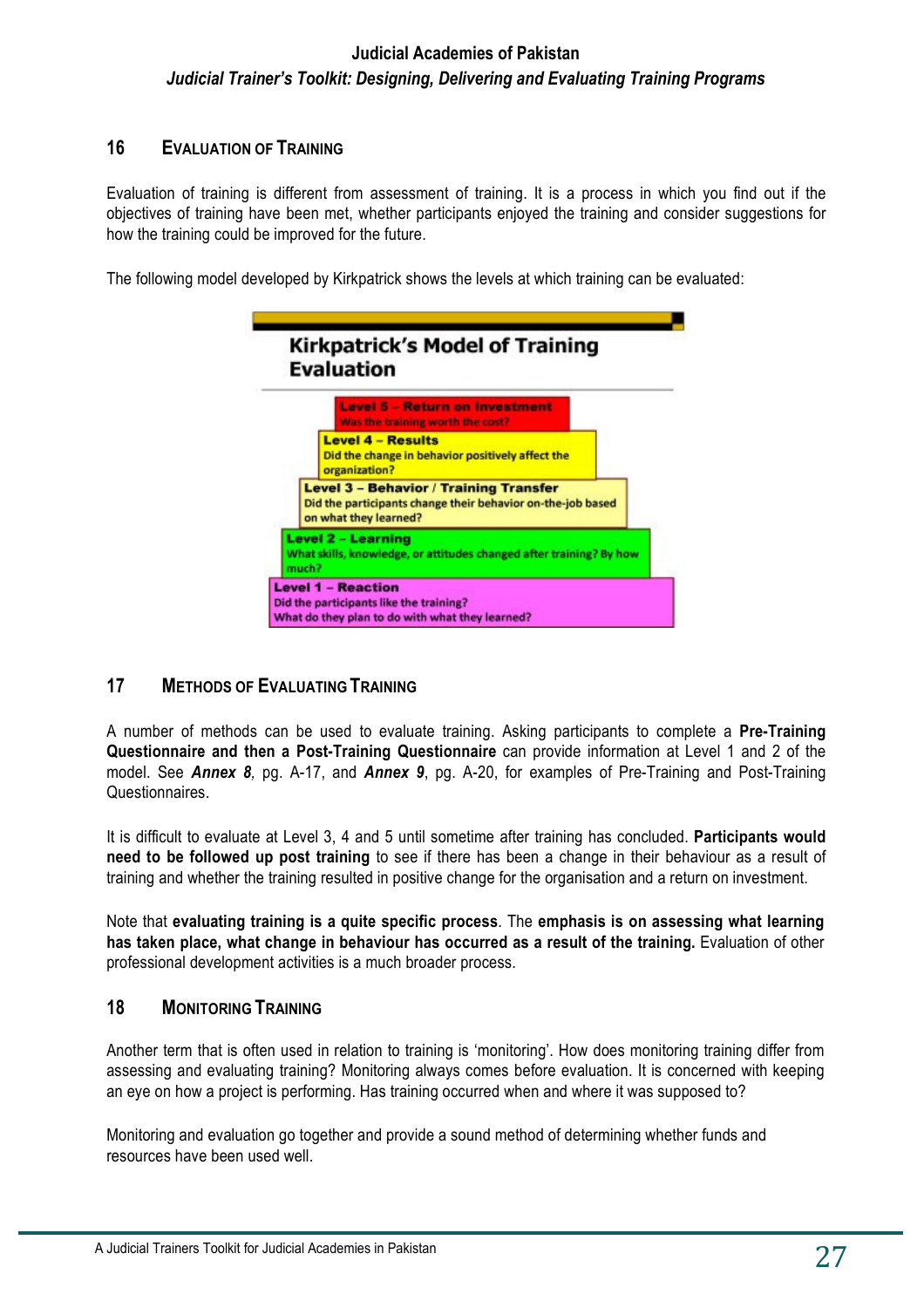#### **19 FINANCIAL PLANNING FOR TRAINING**

This Toolkit does not cover the area of planning financially for your training nor does it discuss specific project management skills.

#### **20 STEP BY STEP GUIDE TO CREATING A TRAINING PROGRAM**

This Toolkit has provided resources for you to use when developing and delivering training programs. You may find the following Step by Step Guide helpful.

It is a Step by Step Guide to creating a Training Program. Use this guide when you wish to create a training program. You can tick the steps off as you complete them.

- **1. Conduct a TNA (training needs analysis).** STAGE 1 of training cycle Identifying training needs.
	- **Choose a target group**
	- **Break down the job roles for the target group into roles, duties and obligations**
	- **Identify performance gaps this will be the focus of your training**
	- **Develop survey or questionnaires that will identify the performance gaps**
	- **Break down the job roles into trainable elements. For each role identify knowledge, skills and attitudes necessary to carry out that role.**
- **2. Plan a training program of learning content dealing with the training needs identified in the TNA.** STAGE 2 –Designing Learning
- **3. Identify the content for the training program by using the sticky note method. Brainstorm content:**
	- **Identify** (write all ideas on individual sticky notes).
	- **Analyse** (look at all notes and discard any that are not relevant).
	- **Sort** (put all the notes into families or themes all notes dealing with the same subject matter). You will have a number of groups of notes. Put a heading on each group. Each group will be subtopic for your content.
	- **Sequence.** For each group of notes sequence the content in a logical order. From general to specific content. From known to unknown concepts.
- **4. Each theme (group of sticky notes) will be the content for one session of training.**
- **5. Fill out the daily plan template**  insert your topics into the second column. Estimate how long the content will take to deliver – insert time in first column.
	- **Divide into sessions.**
	- Write your learning outcomes for your topics use the verb list to help you. You will work this out from your content.
	- **Insert teaching methods and teaching aids into half day program template.**
- **6. Prepare a session plan** for each of the training sessions in your training program. This should be easy as you can cut and paste it from your half day program.
	- **Cut and paste your learning outcomes from your half daily program into your session plan template.**
	- **Cut and paste your teaching methods and teaching aids from half day program into sub topics columns of your session plan template.**
	- **List your content in the boxes called sub topics.**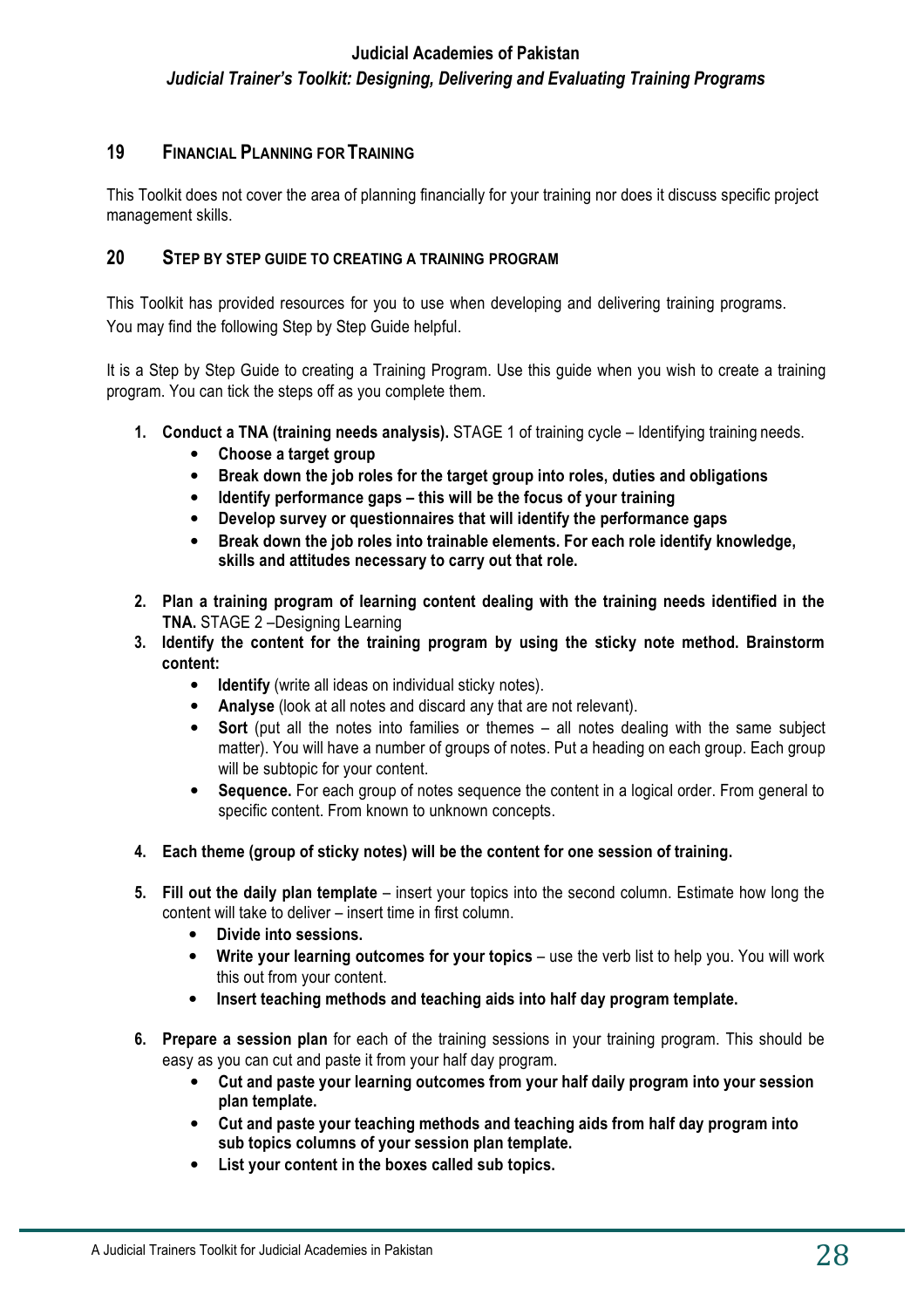- **7. Prepare training materials you will use in your training sessions.** For example, PowerPoint presentations, handouts, other resources.
- **8. Deliver your training session using your session plan to help you.** STAGE 3 Deliver Training.
- **9. Assess and evaluate training.** STAGE 4 Evaluate training.
- **10. Celebrate!**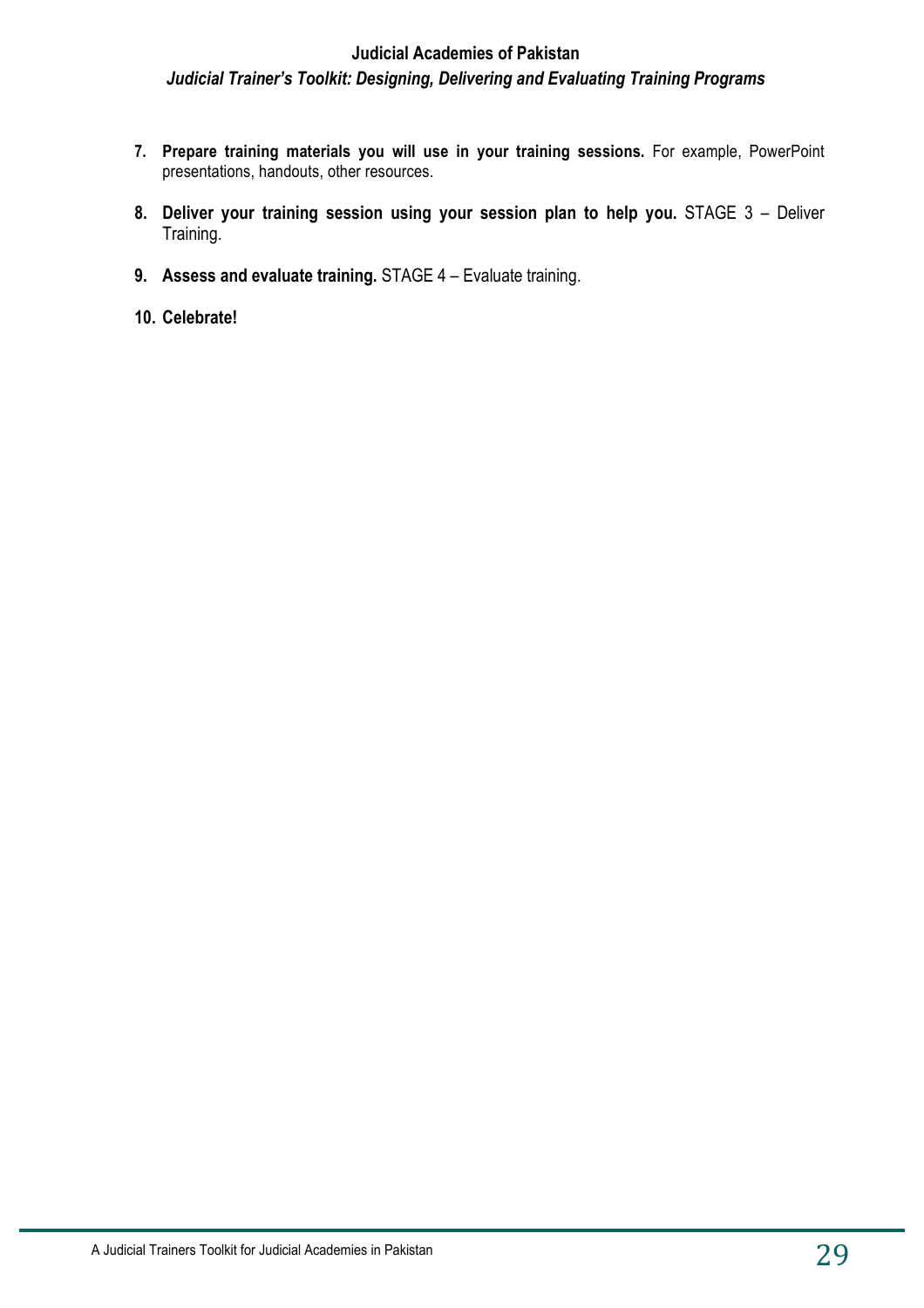## **21 YOUR NOTES**

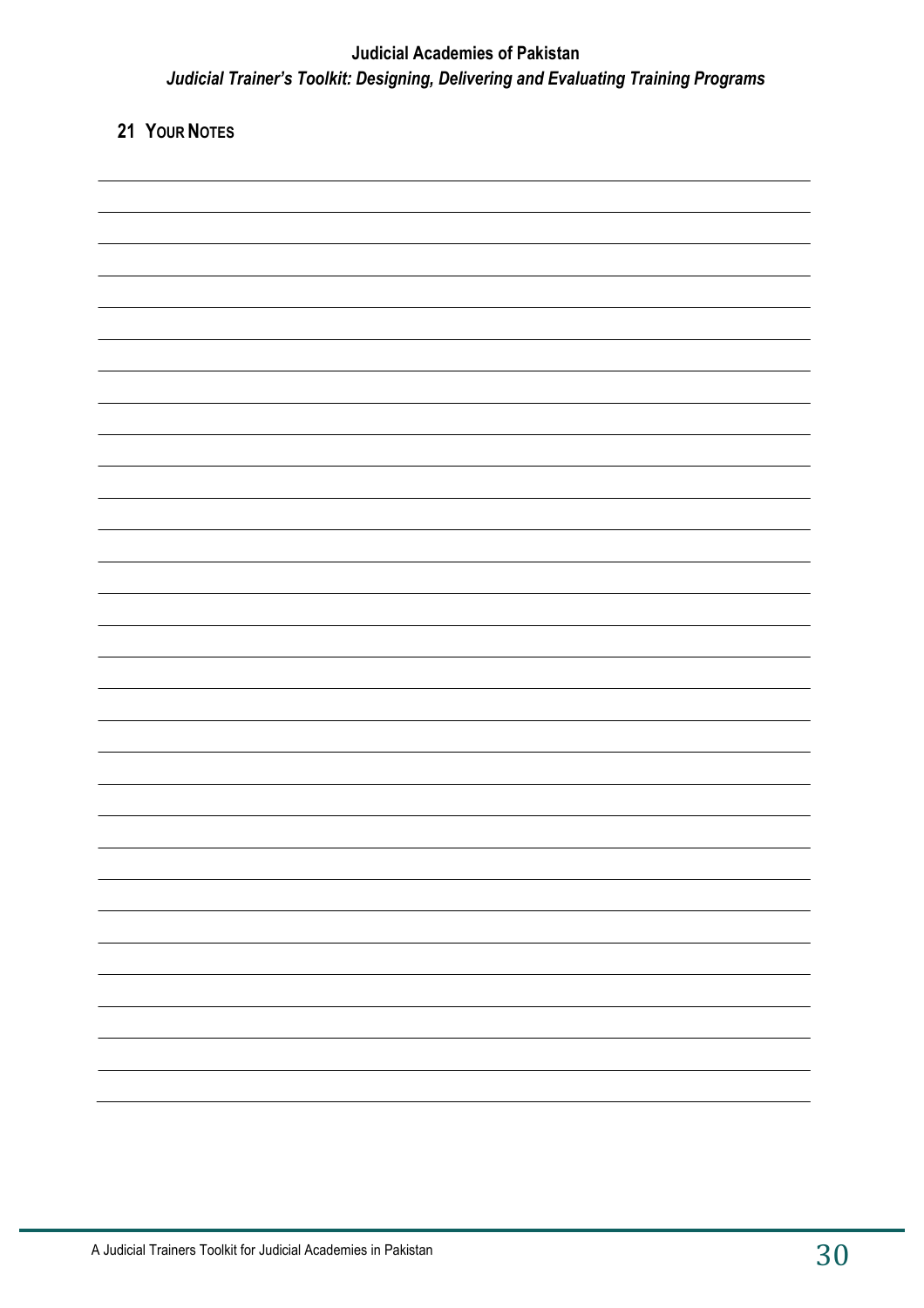**Your Notes**

| ۰ |
|---|
|   |
|   |
|   |
|   |
|   |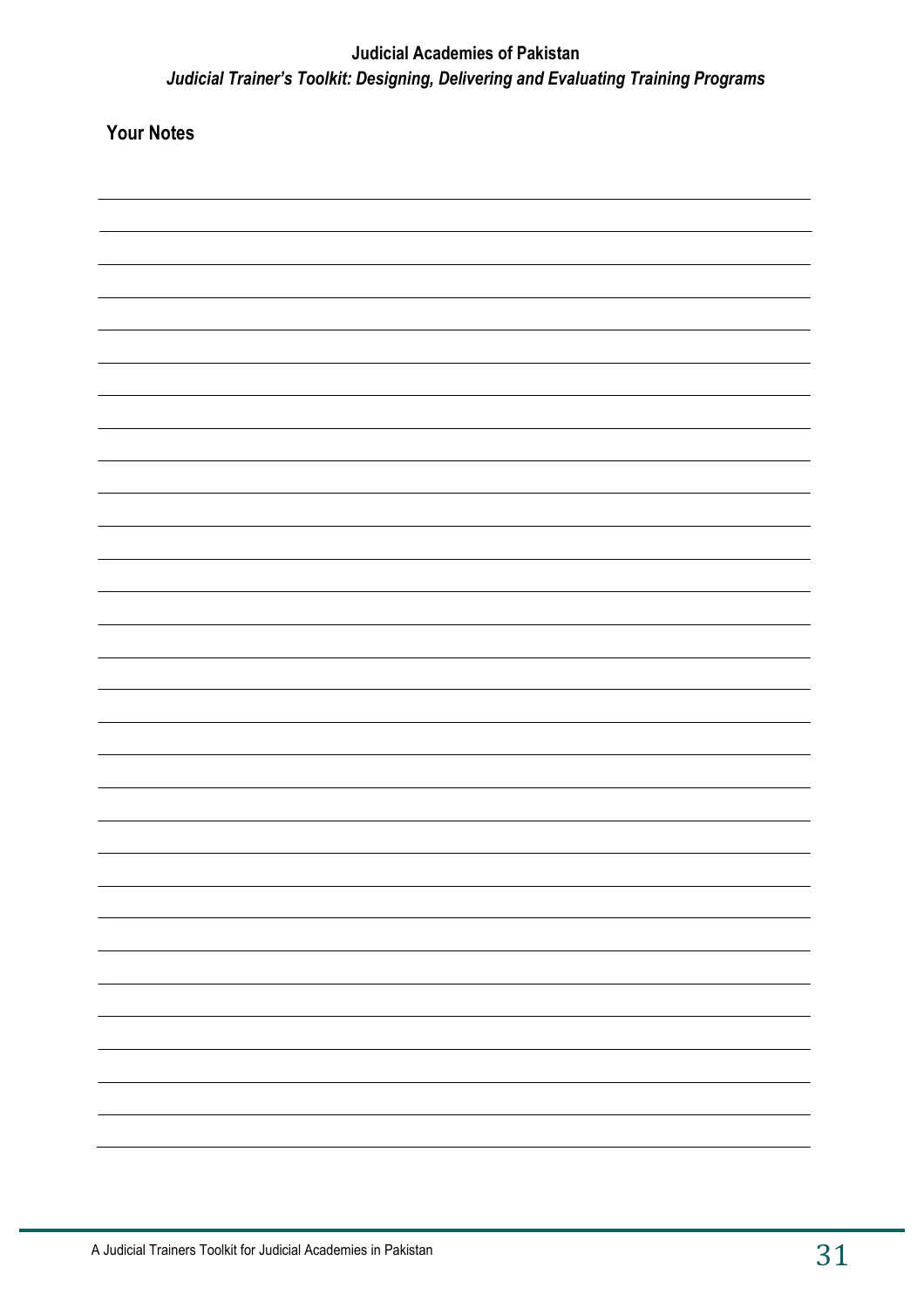**Your Notes**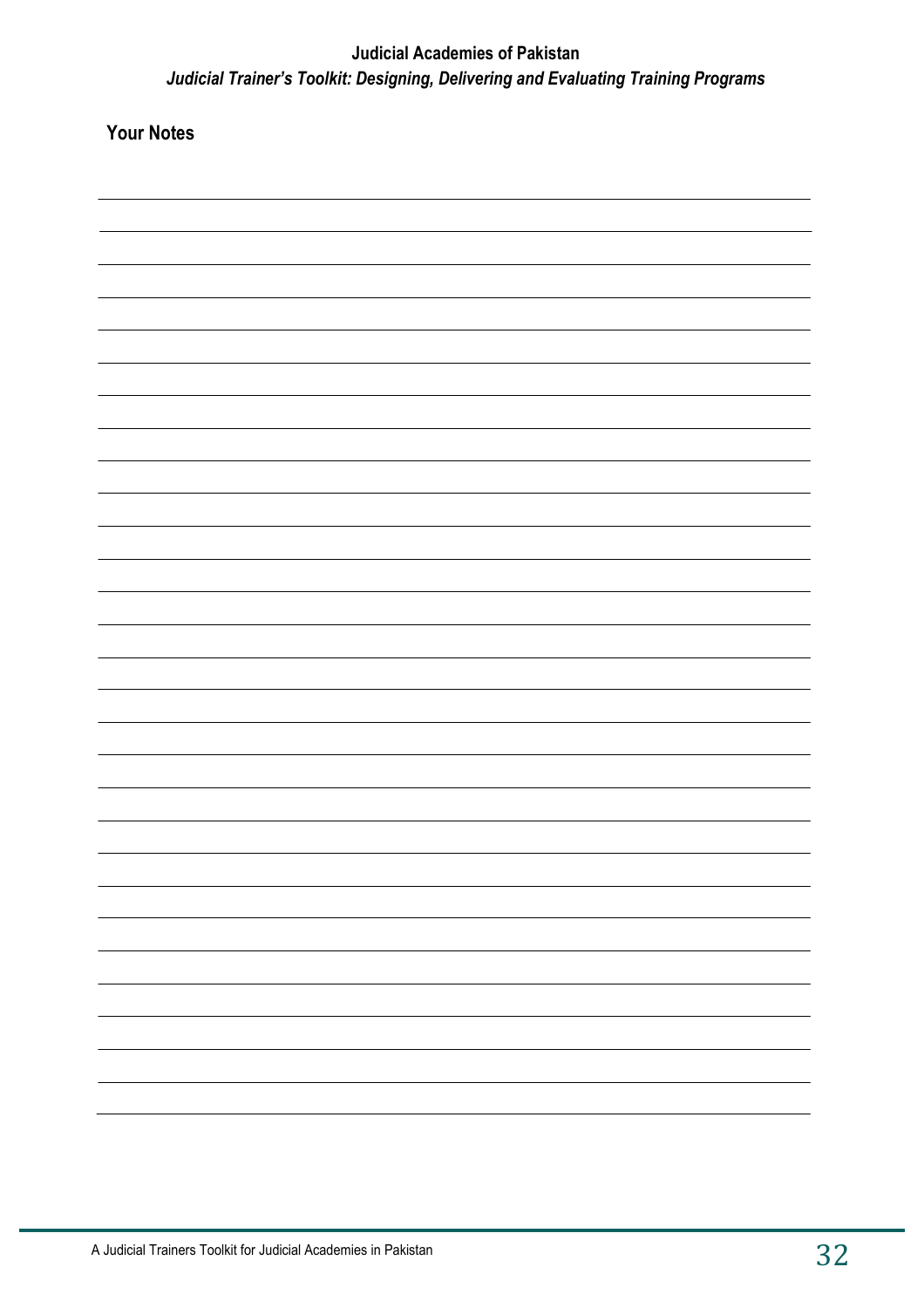# *TRAINER'S TOOLKIT:*

## *DESIGNING, DELIVERING AND EVALUATING TRAINING PROGRAMS*

## *ADDITIONAL DOCUMENTATION*

Note: While every effort has been made to produce informative and educative tools, the applicability of these may vary depending on local circumstances.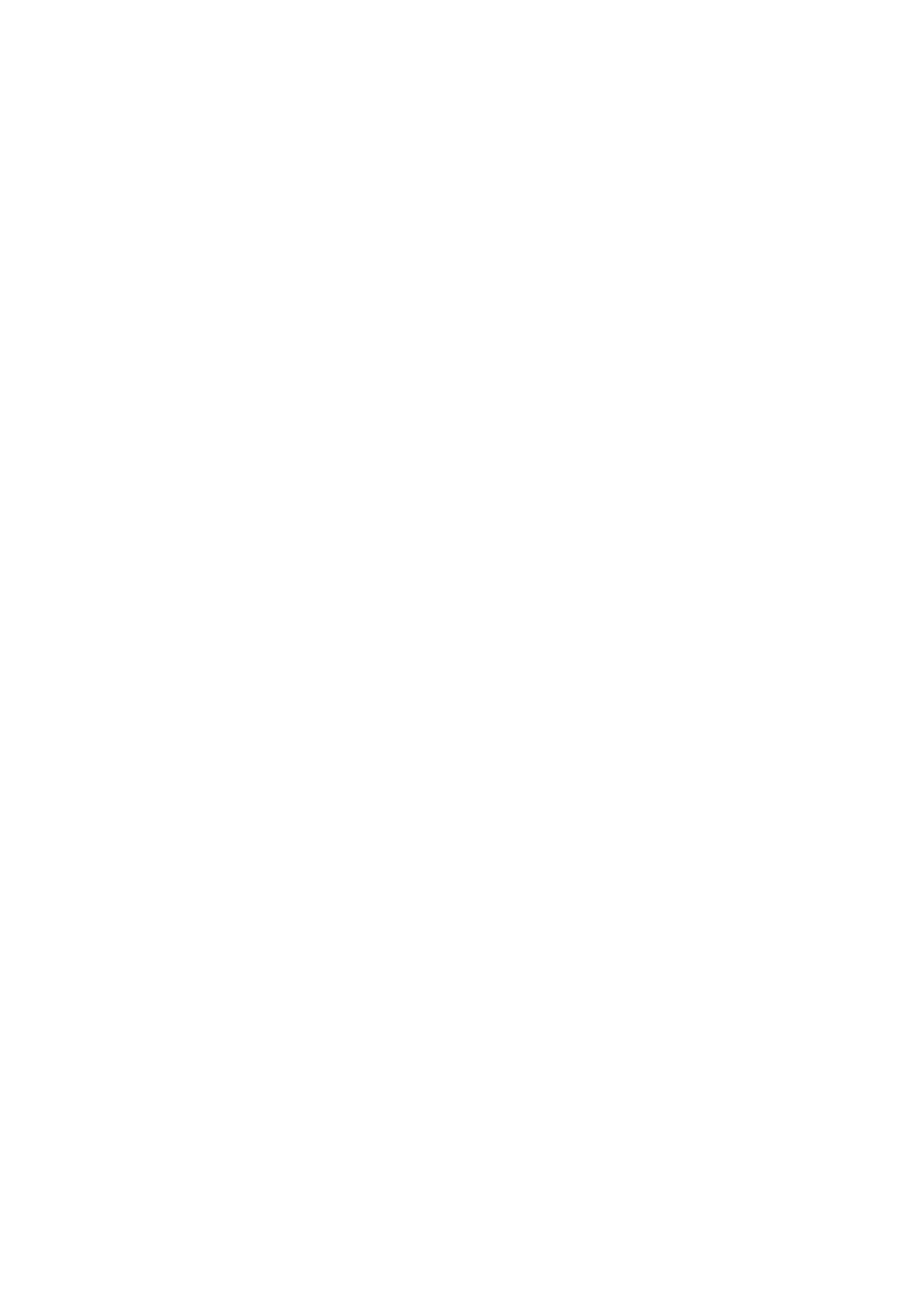## **TABLE OF CONTENTS**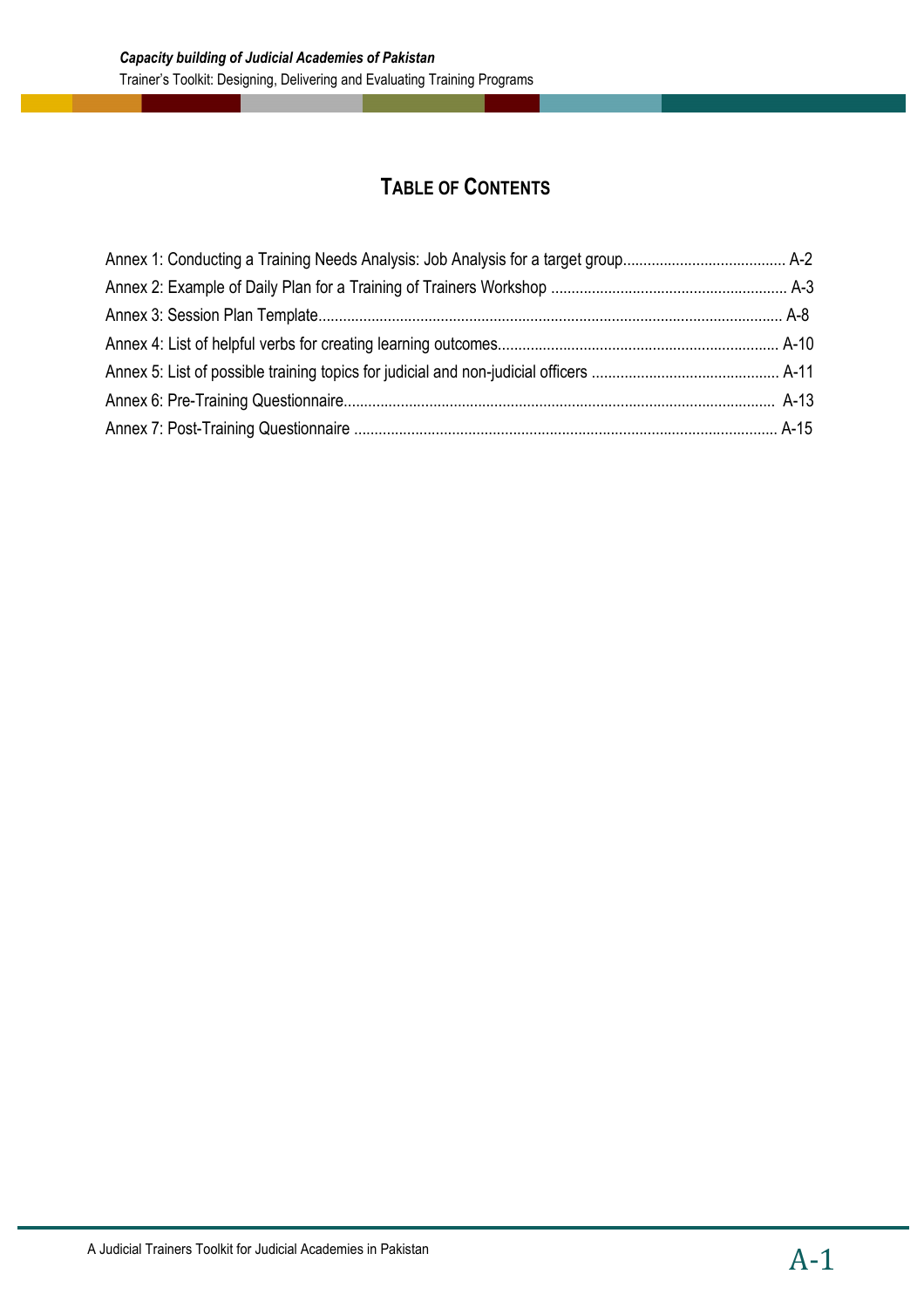#### **ANNEX 1: CONDUCTING A TRAINING NEEDS ANALYSIS: JOB ANALYSIS FOR A TARGET GROUP**

**Template** below is a blank template for conducting a Job Analysis of a Target Group.

### **Template : Job Analysis for Target Group: (Sample only)**

#### **TARGET GROUP:**

| <b>TASKS</b>     |                                                   |  |  |  |
|------------------|---------------------------------------------------|--|--|--|
| $\overline{1}$ . | <b>Skills</b>                                     |  |  |  |
|                  | Knowledge                                         |  |  |  |
|                  | <b>Attitude/Values</b><br>(Employability Skills)  |  |  |  |
| $\overline{2}$ . | <b>Skills</b>                                     |  |  |  |
|                  | Knowledge                                         |  |  |  |
|                  | <b>Attitude/ Values</b><br>(Employability Skills) |  |  |  |
| $\overline{3}$ . | <b>Skills</b>                                     |  |  |  |
|                  | Knowledge                                         |  |  |  |
|                  | <b>Attitude/ Values</b><br>(Employability Skills) |  |  |  |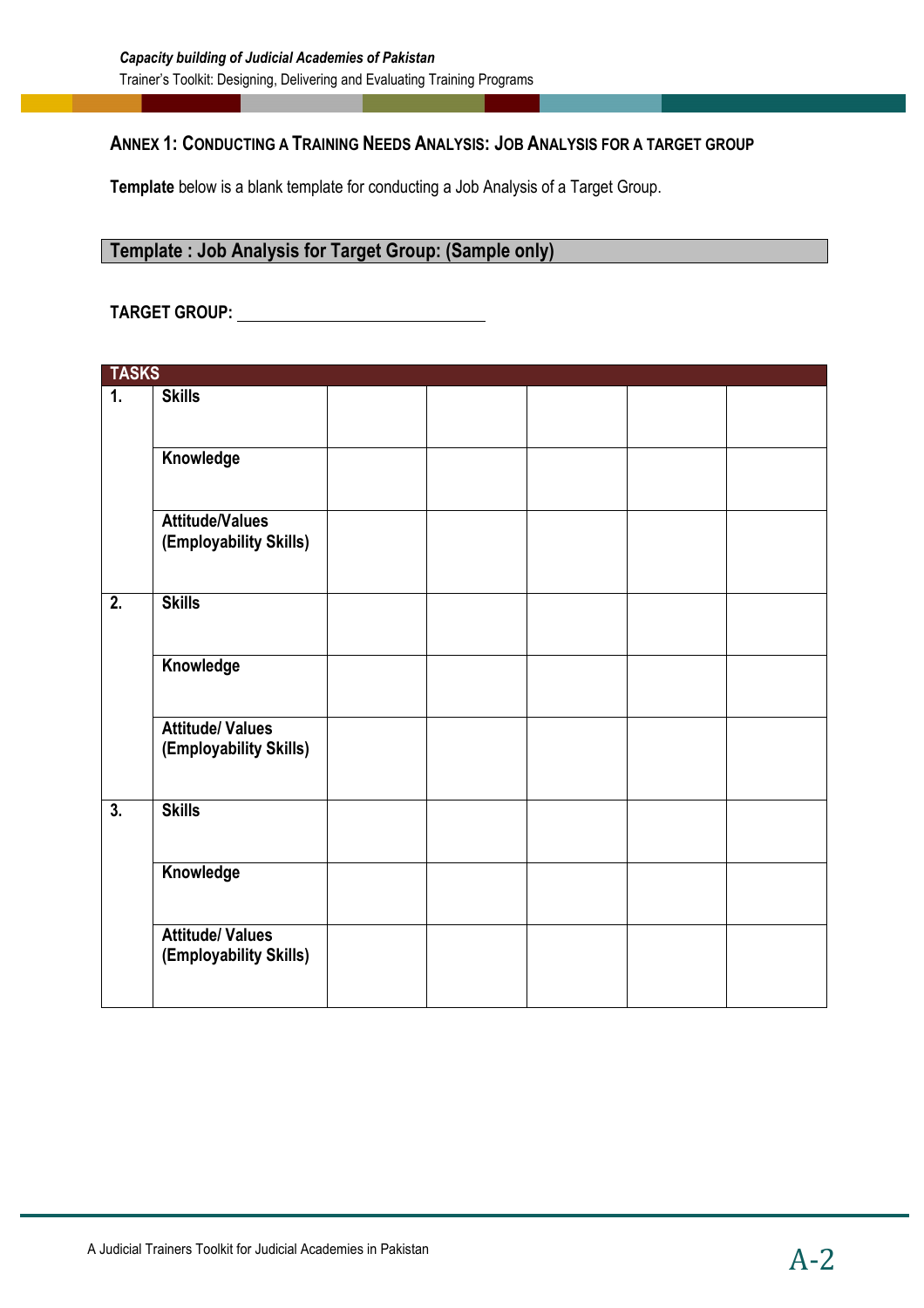#### **ANNEX 2: EXAMPLE OF DAILY PLAN FOR A TRAINING OF TRAINERS WORKSHOP**

#### **Five-Day ToT Workshop for Judicial Officers and Faculty Members of Judicial Academies of Pakistan Advanced Trainer of Trainers Workshop** *23-27 November, 2015: Islamabad, Pakistan*

**Workshop Aim:** for participants to learn more advanced training techniques including how to assess participants.

**Workshop Objective:** participants will significantly improve their knowledge and skills as trainers.

\* \* \*

#### **Day One: Monday, 23rd November, 2015**

| Time        | <b>Topic</b>                                   | <b>Learning Outcomes</b>                                                                                                                                             |  |  |
|-------------|------------------------------------------------|----------------------------------------------------------------------------------------------------------------------------------------------------------------------|--|--|
| 8.00-8.30am |                                                | <b>Arrival</b>                                                                                                                                                       |  |  |
| 8.30-9.30   | <b>Workshop Opening and Orientation</b>        | Feel welcomed to the workshop and be introduced to the facilitators and other participants                                                                           |  |  |
|             | $\bullet$ Introduction                         | Complete a pre-training questionnaire                                                                                                                                |  |  |
|             | <b>Overview of Workshop</b>                    |                                                                                                                                                                      |  |  |
|             | $\leftarrow$ Facilitators                      | Understand the aims and objectives of the workshop<br>$\bullet$                                                                                                      |  |  |
|             | • Aim and Objectives                           | Understand the learning resources that you will be supplied with                                                                                                     |  |  |
|             | Learning resources                             |                                                                                                                                                                      |  |  |
|             | <b>Certification</b>                           |                                                                                                                                                                      |  |  |
|             | $\triangle$ Assessment                         | Understand the structure of the program, assessment and certification requirements.                                                                                  |  |  |
|             | • Accreditation                                |                                                                                                                                                                      |  |  |
|             |                                                |                                                                                                                                                                      |  |  |
| 9.30-10.30  | <b>Presentation by participants</b>            | • Participants are to confidently deliver a report regarding training conducted in country outlining                                                                 |  |  |
|             |                                                | challenges in organising and delivering: conducting TNA; developing and designing the training program;<br>preparing and delivering training and evaluation of same. |  |  |
| 10.30-11.00 |                                                |                                                                                                                                                                      |  |  |
|             | <b>Morning tea</b>                             |                                                                                                                                                                      |  |  |
| 11.00-11.30 | <b>Presentation by participants continued</b>  | Same as above                                                                                                                                                        |  |  |
| 11.30-12.30 | <b>Action Plans</b>                            | Define an action plan and explain why they are used                                                                                                                  |  |  |
|             | • What is an action plan? Why use them? How to | Create an action plan to improve training and to ensure training aims are achieved.                                                                                  |  |  |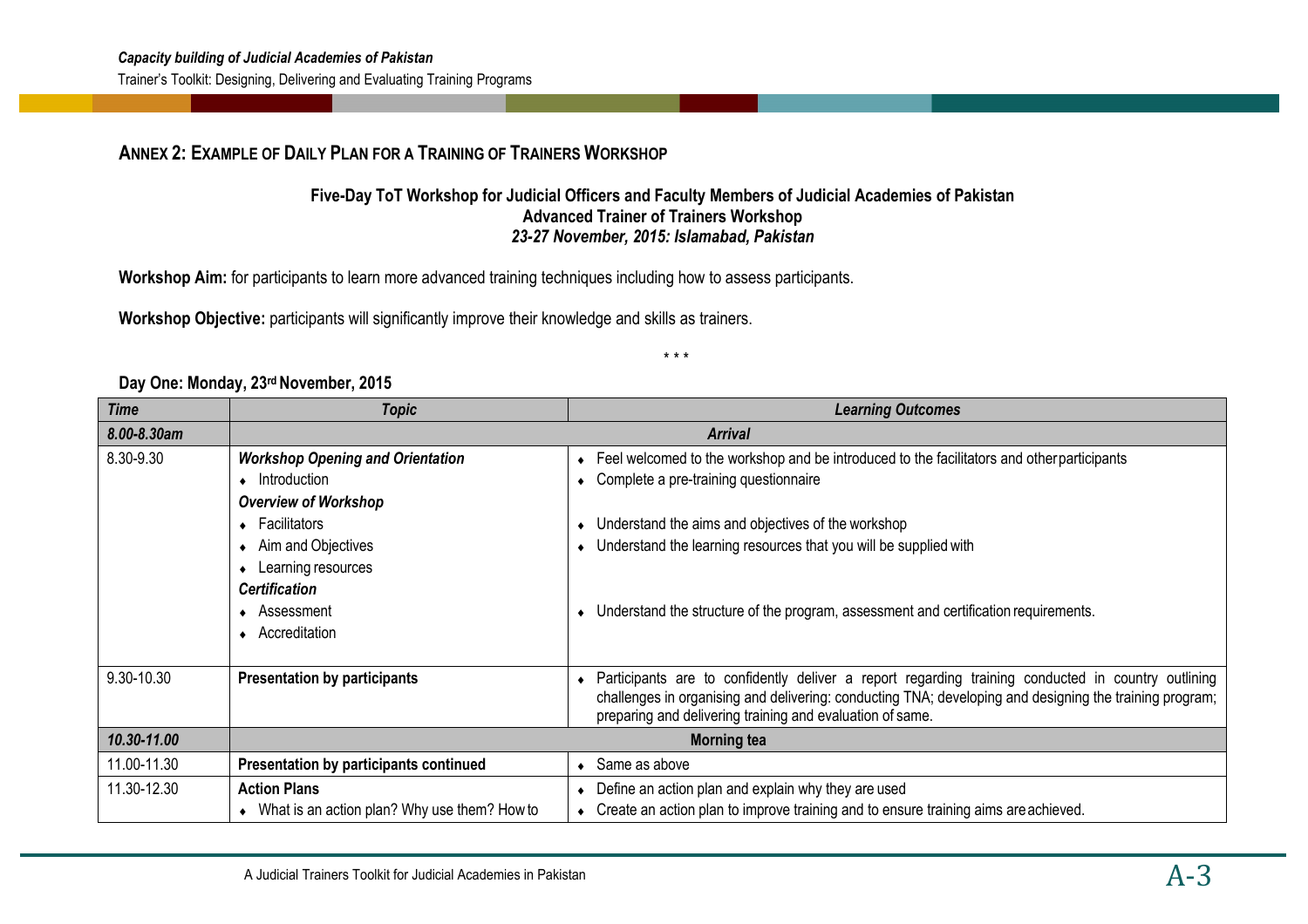Trainer's Toolkit: Designing, Delivering and Evaluating Training Programs

|               | design action plans?                                                                                                                                                                                                                                                                                                                                                                                                                                                                                                                                                                                         |                                                                                                                                                                                                                                                                                     |  |
|---------------|--------------------------------------------------------------------------------------------------------------------------------------------------------------------------------------------------------------------------------------------------------------------------------------------------------------------------------------------------------------------------------------------------------------------------------------------------------------------------------------------------------------------------------------------------------------------------------------------------------------|-------------------------------------------------------------------------------------------------------------------------------------------------------------------------------------------------------------------------------------------------------------------------------------|--|
| 12.30-1.30pm  |                                                                                                                                                                                                                                                                                                                                                                                                                                                                                                                                                                                                              | Lunch                                                                                                                                                                                                                                                                               |  |
| 1.30-3.00     | Improve significantly their knowledge and skills in formulating training needs by conducting aTNA<br>Training Needs Analysis (TNA) Revisited<br>Significantly improve their methodologies in gathering TNA data and improve the creation of TNA<br>$\bullet$ Definition<br>$\bullet$<br>documents including selection of subjects<br>Methods and documentation<br>Formulate an action plan for improvements in planning, developing TNA documents, acquiring and<br>◆ Selection of subjects<br>interpreting data<br>• Action plan for improvements<br>◆ Review the TNA data collected prior to the workshop. |                                                                                                                                                                                                                                                                                     |  |
| $3.00 - 3.15$ | Afternoon tea                                                                                                                                                                                                                                                                                                                                                                                                                                                                                                                                                                                                |                                                                                                                                                                                                                                                                                     |  |
| $3.15 - 4.15$ | <b>Designing a Learning Program Revisited</b><br>• Six steps in developing a learning programs<br>$\bullet$ Daily plans<br>◆ Session plans                                                                                                                                                                                                                                                                                                                                                                                                                                                                   | • Reinforce their knowledge and understanding of the six steps in developing a learning program<br>Significantly improve their knowledge and skills in developing Daily Programs and sessionplans<br>• Design a learning program of two days duration for delivery in your country. |  |
| 4.15-4.30     | $3 - 2 - 1$<br>$\bullet$ 3 important things I learned today?<br>• 2 questions I still have?<br>• 1 thing that really supported my learning today?                                                                                                                                                                                                                                                                                                                                                                                                                                                            | • To review and evaluate Day 1 of the workshop.                                                                                                                                                                                                                                     |  |
| 4.30-4.45     | Daily wrap-up, feedback and close                                                                                                                                                                                                                                                                                                                                                                                                                                                                                                                                                                            |                                                                                                                                                                                                                                                                                     |  |

#### **Day Two: Tuesday, 24th November, 2016**

| <b>Time</b>                                                                                        | <b>Topic</b>                                                                                                                                                                                                                                               | <b>Learning Outcomes</b>                                                                                                                                                                                                                                              |  |
|----------------------------------------------------------------------------------------------------|------------------------------------------------------------------------------------------------------------------------------------------------------------------------------------------------------------------------------------------------------------|-----------------------------------------------------------------------------------------------------------------------------------------------------------------------------------------------------------------------------------------------------------------------|--|
| 8.00-8.30am                                                                                        | <b>Arrival</b>                                                                                                                                                                                                                                             |                                                                                                                                                                                                                                                                       |  |
| 8.30-10.30                                                                                         | Significantly improve their knowledge and skills in formulating learning aims and outcomes for training<br>Learning aims and outcomes revisited<br>Types, difference of aims and objectives, how to<br>programs.<br>formulate, action plan for improvement |                                                                                                                                                                                                                                                                       |  |
| 10.30-11.00                                                                                        | <b>Morning tea</b>                                                                                                                                                                                                                                         |                                                                                                                                                                                                                                                                       |  |
| 11.00-12.30<br><b>Session plans</b><br>Purpose of session plan<br>Pro-forma session plan<br>Timing |                                                                                                                                                                                                                                                            | Significantly improve your knowledge and skills in developing training proposals<br>Significantly improve their knowledge and skills in creating session plans<br>Create a thirty minute session plan on a topic selected from the TNA conducted before the workshop. |  |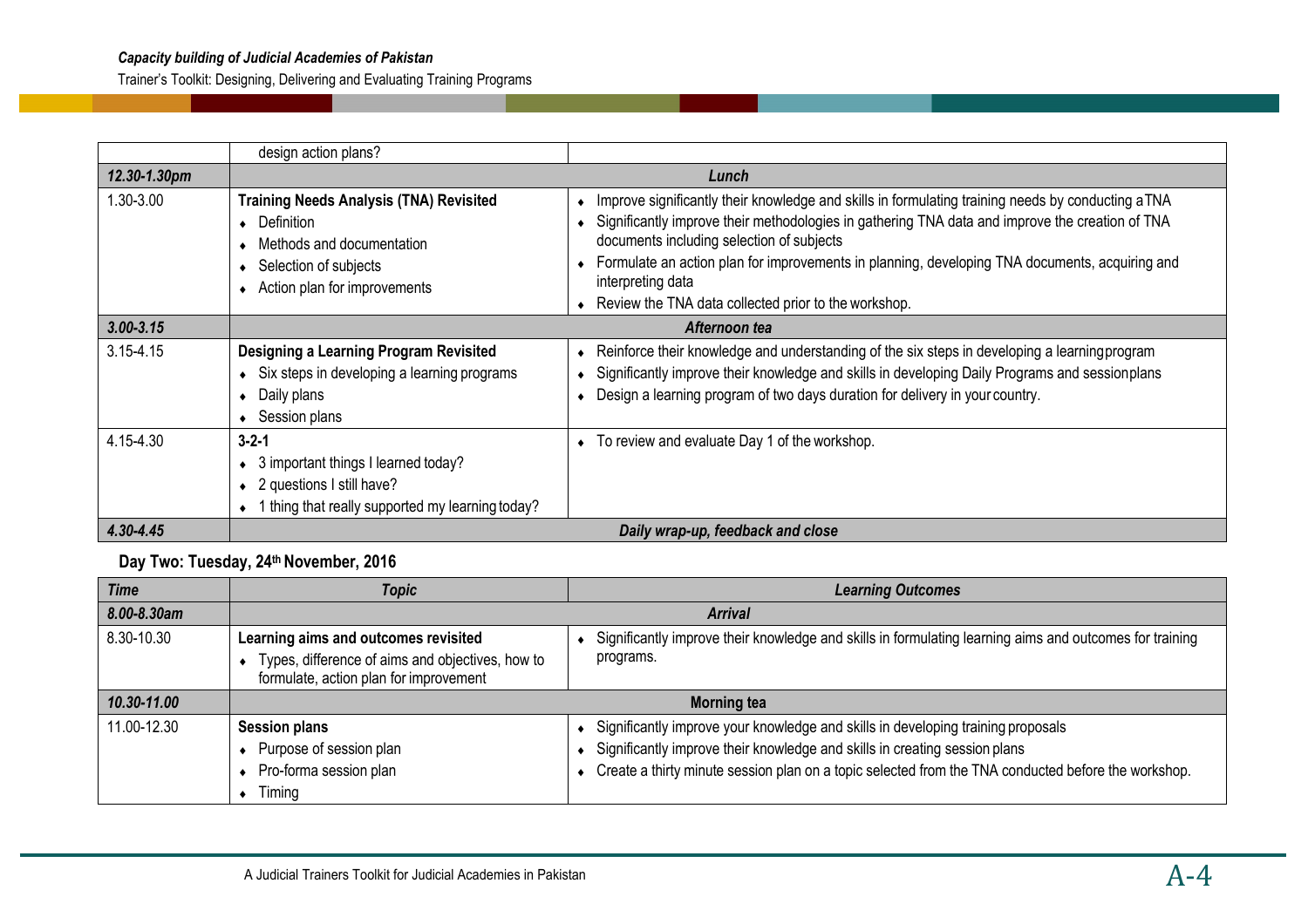Trainer's Toolkit: Designing, Delivering and Evaluating Training Programs

| 12.30-1.30pm  |                                                                                                                                                                     | Lunch                                                                                                                                                                                                                                                                                                       |
|---------------|---------------------------------------------------------------------------------------------------------------------------------------------------------------------|-------------------------------------------------------------------------------------------------------------------------------------------------------------------------------------------------------------------------------------------------------------------------------------------------------------|
| 1.30-3.00     | Principles of adult learning revisited<br>Explanation of adult learning principles<br>Why these principles are important?                                           | Describe and explain the importance of the principles of adult learning including meaningful material,<br>active participation, multi-sensory learning, practice, reinforcement, feedback and reward<br>• Plan a 30 minute training session that takes into consideration the principles of adult learning. |
| $3.00 - 3.15$ |                                                                                                                                                                     | Afternoon tea                                                                                                                                                                                                                                                                                               |
| $3.15 - 4.15$ | Advanced teaching methods 1: Group<br><b>Discussions</b><br>Types of group discussions<br>Purpose of group discussions<br>8 step guide to creating group discussion | Describe the different types of group discussions<br>Explain the purpose of conducting a group discussion<br>Identify the skills needed to facilitate a group discussion<br>• Using the 8 step guide create a group discussion topic for the 30 minute trainingsession.                                     |
| 4.15-4.30     | $3 - 2 - 1$<br>3 important things I learned today?<br>2 questions I still have?<br>1 thing that really supported my learning today?<br>$\bullet$                    | • To review and evaluate Day 2 of the workshop.                                                                                                                                                                                                                                                             |
| 4.30-4.45     |                                                                                                                                                                     | Daily wrap-up, feedback and close                                                                                                                                                                                                                                                                           |

#### **Day Three: Wednesday, 25th November, 2016**

| <b>Time</b>  | <b>Topic</b>                                                                                                                                                                                                                                  | <b>Learning Outcomes</b>                                                                                                                                                                                                                                                                                                          |
|--------------|-----------------------------------------------------------------------------------------------------------------------------------------------------------------------------------------------------------------------------------------------|-----------------------------------------------------------------------------------------------------------------------------------------------------------------------------------------------------------------------------------------------------------------------------------------------------------------------------------|
| 8.00-8.30am  |                                                                                                                                                                                                                                               | <b>Arrival</b>                                                                                                                                                                                                                                                                                                                    |
| 8.30-10.30   | Assessment and evaluation of training<br>• Four key principles of assessment- validity,<br>reliability, flexibility and fairness<br>• Types of assessment methods for assessing<br>knowledge, skills and attitudes<br>Creating and assessment | Explain the four principles of assessment<br>Identify the most appropriate methods of assessing knowledge, skills and attitudes<br>Create an assessment tool to assess achievement of learning outcomes for 30 minute training session<br>Explain different type of evaluation methods and the purpose of conducting evaluations. |
| 10.30-11.00  |                                                                                                                                                                                                                                               | <b>Morning tea</b>                                                                                                                                                                                                                                                                                                                |
| 11.00-12.30  | <b>Assessment continued</b>                                                                                                                                                                                                                   | As above                                                                                                                                                                                                                                                                                                                          |
| 12.30-1.30pm |                                                                                                                                                                                                                                               | Lunch                                                                                                                                                                                                                                                                                                                             |
| 1.30-3.00    | <b>Teaching aids</b><br>• Where to find training resources?                                                                                                                                                                                   | Significantly improve their knowledge and skills in locating teaching resources<br>Significantly improve their knowledge of using games as a teaching methodology                                                                                                                                                                 |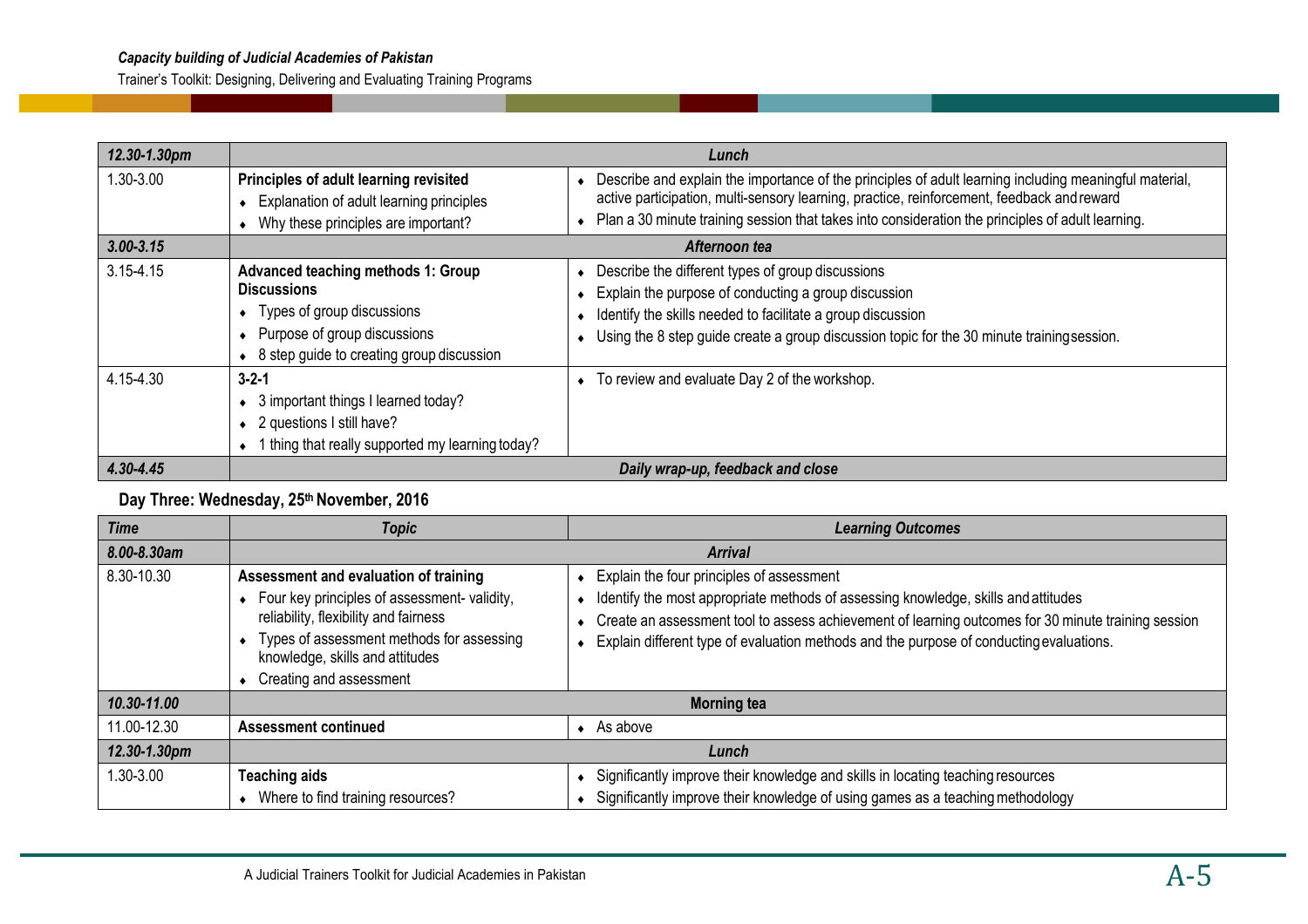Trainer's Toolkit: Designing, Delivering and Evaluating Training Programs

|               | Powerpoints                                                                                                                                                     | Increase their awareness of overuse of Powerpoint.                                                                                                                                                                                   |
|---------------|-----------------------------------------------------------------------------------------------------------------------------------------------------------------|--------------------------------------------------------------------------------------------------------------------------------------------------------------------------------------------------------------------------------------|
|               | Games                                                                                                                                                           |                                                                                                                                                                                                                                      |
| $3.00 - 3.15$ |                                                                                                                                                                 | Afternoon tea                                                                                                                                                                                                                        |
| $3.15 - 4.15$ | Advanced teaching methods 2: Case studies and<br>role plays<br>Difference between a case study and a role play<br>10 steps in writing a case/study or role play | Explain the differences between a case study and a role play<br>Identify the situations in which it would be appropriate to use a case study or role play in training<br>• Write a case study or role play or a cross cutting issue. |
| 4.15-4.30     | $3 - 2 - 1$<br>3 important things I learned today?<br>2 questions I still have?<br>I thing that really supported my learning today?                             | To review and evaluate Day 3 of the workshop.                                                                                                                                                                                        |
| 4.30-4.45     |                                                                                                                                                                 | Daily wrap-up, feedback and close                                                                                                                                                                                                    |

#### **Day Four: Thursday, 26th November, 2016**

| <b>Time</b>   | <b>Topic</b>                                     | <b>Learning Outcomes</b>                                                    |  |
|---------------|--------------------------------------------------|-----------------------------------------------------------------------------|--|
| 8.00-8.30am   | <b>Arrival</b>                                   |                                                                             |  |
| 8.30-10.30    | <b>Advanced Teaching Methods 3</b>               | Improve significantly their knowledge of coaching as a teaching methodology |  |
|               | Teaching a skill<br>$\bullet$                    | To conduct a short coaching session teaching.<br>$\bullet$                  |  |
|               | Definition of coaching<br>$\bullet$              |                                                                             |  |
|               | Coaching model<br>$\bullet$                      |                                                                             |  |
| 10.30-11.00   |                                                  | <b>Morning tea</b>                                                          |  |
| 11.00-12.30   | Planning for 30 minute teaching session          |                                                                             |  |
|               | Explanation of task<br>$\bullet$                 |                                                                             |  |
| 12.30-1.30pm  |                                                  | Lunch                                                                       |  |
| 1.30-3.00     | Final preparation for 30 minute training session |                                                                             |  |
|               |                                                  |                                                                             |  |
| $3.00 - 3.15$ |                                                  | Afternoon tea                                                               |  |
| $3.15 - 4.15$ | Final preparation for 30 minute training session |                                                                             |  |
|               |                                                  |                                                                             |  |
| 4.15-4.30     | $3 - 2 - 1$                                      | To review and evaluate Day 4 of the workshop.<br>$\bullet$                  |  |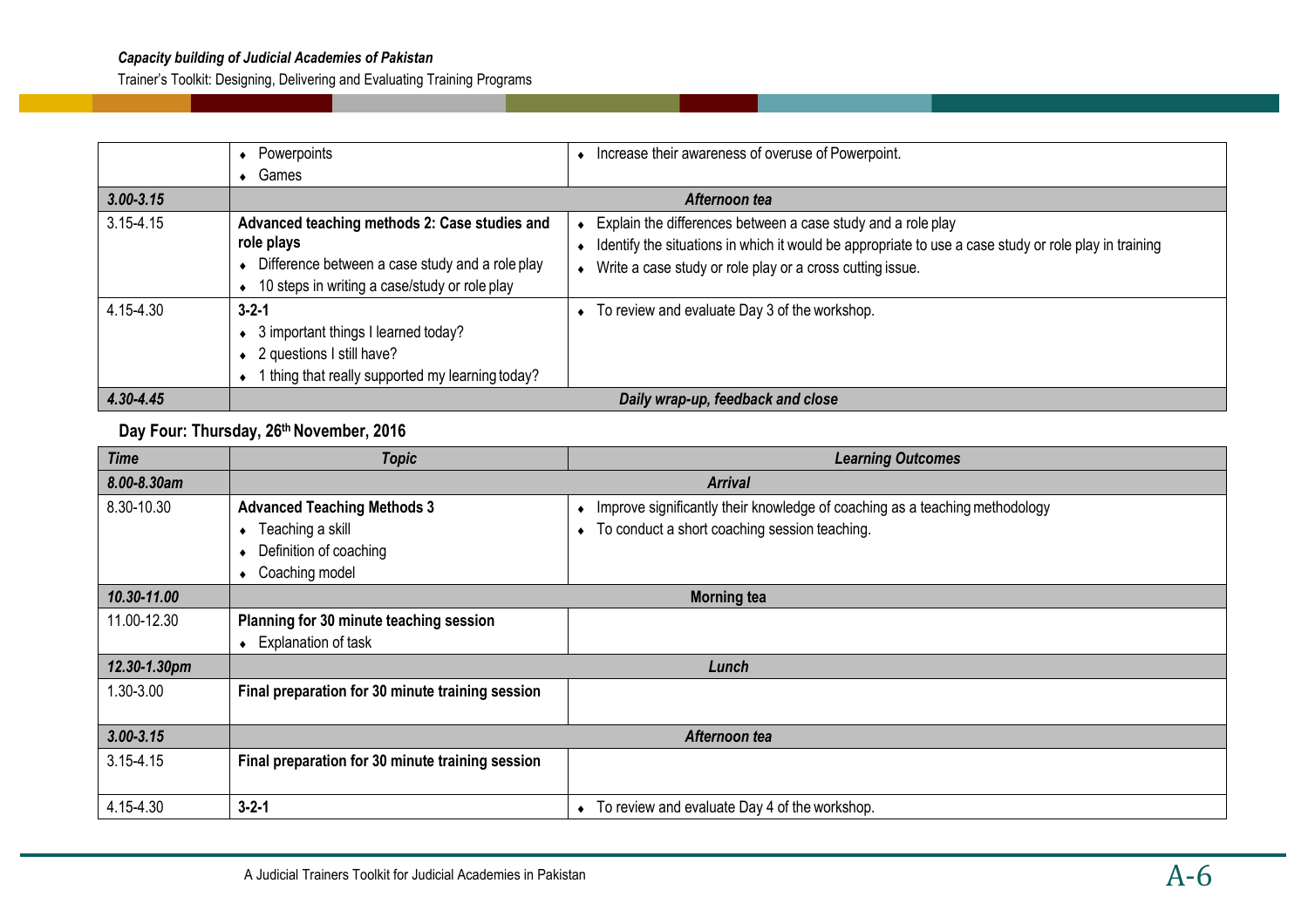#### *Capacity building of Judicial Academies of Pakistan*

Trainer's Toolkit: Designing, Delivering and Evaluating Training Programs

|           | 3 important things I learned today?              |  |
|-----------|--------------------------------------------------|--|
|           | 2 questions I still have?                        |  |
|           | 1 thing that really supported my learning today? |  |
| 4.30-4.45 | Daily wrap-up, feedback and close                |  |

**Day Five: Friday, 27th November, 2016** 

| <b>Time</b>   | <b>Topic</b>                                                                                                                                                               | <b>Learning Outcomes</b>                                                                                                                                                                                                                                  |  |
|---------------|----------------------------------------------------------------------------------------------------------------------------------------------------------------------------|-----------------------------------------------------------------------------------------------------------------------------------------------------------------------------------------------------------------------------------------------------------|--|
| 8.00-8.30am   | <b>Arrival</b>                                                                                                                                                             |                                                                                                                                                                                                                                                           |  |
| 8.30-10.30    | Presentation by participants of a 30 minute<br>training session                                                                                                            | Professionally deliver a 30 minute training session following a session plan including a group discussion<br>$\bullet$<br>and an assessment to determine if learning outcomes have been met.                                                              |  |
| 10.30-11.00   |                                                                                                                                                                            | <b>Morning tea</b>                                                                                                                                                                                                                                        |  |
| 11.00-12.30   | <b>Presentations continued</b>                                                                                                                                             |                                                                                                                                                                                                                                                           |  |
| 12.30-1.30pm  |                                                                                                                                                                            | Lunch                                                                                                                                                                                                                                                     |  |
| 1.30-3.00     | <b>Presentations continued</b>                                                                                                                                             |                                                                                                                                                                                                                                                           |  |
| $3.00 - 3.15$ |                                                                                                                                                                            | Afternoon tea                                                                                                                                                                                                                                             |  |
| $3.15 - 4.15$ | Wrap up of training:<br>Review learning outcomes<br>٠<br>Completion of post-training questionnaire<br>٠<br>What did I learn?<br>$\bullet$<br>What did I like?<br>$\bullet$ | To thoroughly review and evaluate the learning objectives of the workshop<br>$\bullet$<br>To complete the post training questionnaire<br>$\bullet$<br>To participant in a group discussion of what you learned and liked about the workshop.<br>$\bullet$ |  |
| 4.15-4.30     |                                                                                                                                                                            | Daily wrap-up, feedback and close                                                                                                                                                                                                                         |  |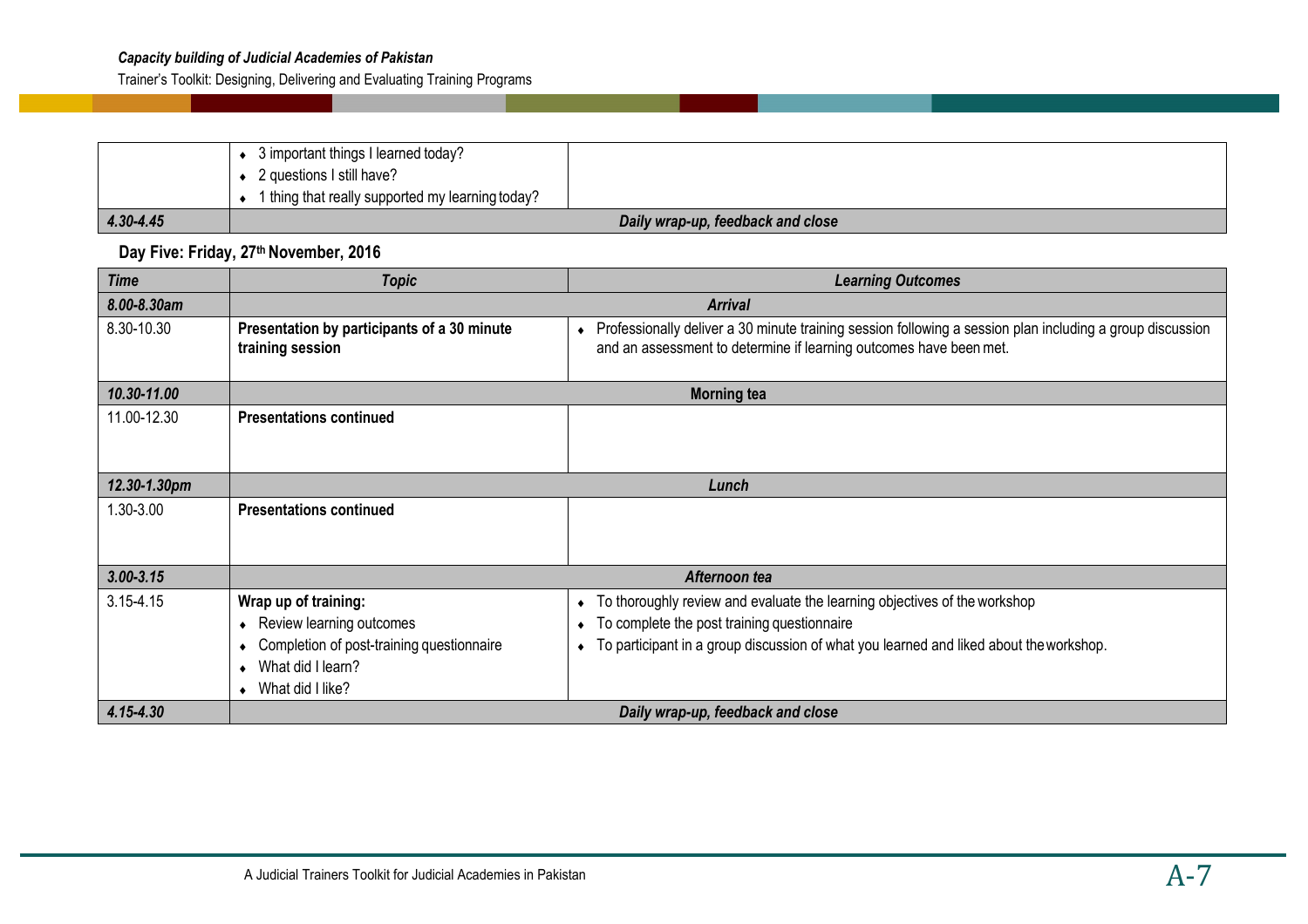## **ANNEX3: SESSION PLAN TEMPLATE**

| <b>Session Plan:</b>    |                           |                                                                                                                                                                                                                                                                                                                                                                                                                                                                                                                                                            |                                                       |                                                                                                                                                                                                                                                                                                                                                  |                                     |
|-------------------------|---------------------------|------------------------------------------------------------------------------------------------------------------------------------------------------------------------------------------------------------------------------------------------------------------------------------------------------------------------------------------------------------------------------------------------------------------------------------------------------------------------------------------------------------------------------------------------------------|-------------------------------------------------------|--------------------------------------------------------------------------------------------------------------------------------------------------------------------------------------------------------------------------------------------------------------------------------------------------------------------------------------------------|-------------------------------------|
| <b>Training Program</b> |                           | <b>JUDICIAL ORIENTATION PROGRAM</b>                                                                                                                                                                                                                                                                                                                                                                                                                                                                                                                        |                                                       |                                                                                                                                                                                                                                                                                                                                                  |                                     |
| <b>Topic</b>            |                           |                                                                                                                                                                                                                                                                                                                                                                                                                                                                                                                                                            |                                                       |                                                                                                                                                                                                                                                                                                                                                  |                                     |
| Objective(s)            |                           |                                                                                                                                                                                                                                                                                                                                                                                                                                                                                                                                                            | The purpose of this session is to:                    | [Q: Knowledge, skills, attitudes?]                                                                                                                                                                                                                                                                                                               |                                     |
|                         |                           |                                                                                                                                                                                                                                                                                                                                                                                                                                                                                                                                                            |                                                       |                                                                                                                                                                                                                                                                                                                                                  |                                     |
|                         |                           |                                                                                                                                                                                                                                                                                                                                                                                                                                                                                                                                                            |                                                       |                                                                                                                                                                                                                                                                                                                                                  |                                     |
| <b>Outcomes</b>         |                           |                                                                                                                                                                                                                                                                                                                                                                                                                                                                                                                                                            | As a result of attending, will be reasonably able to: |                                                                                                                                                                                                                                                                                                                                                  | $[Q: Do$ what and <b>how</b> well?] |
|                         |                           |                                                                                                                                                                                                                                                                                                                                                                                                                                                                                                                                                            |                                                       |                                                                                                                                                                                                                                                                                                                                                  |                                     |
| <b>Trainer</b>          |                           |                                                                                                                                                                                                                                                                                                                                                                                                                                                                                                                                                            |                                                       |                                                                                                                                                                                                                                                                                                                                                  |                                     |
| $Time - 60 mins$        |                           | <b>Content:</b>                                                                                                                                                                                                                                                                                                                                                                                                                                                                                                                                            |                                                       |                                                                                                                                                                                                                                                                                                                                                  |                                     |
| >5 mins                 |                           | Get attention: Introduce yourself. Tell an interesting story. Use an ice-breaker. Joke?<br>Link to learner's previous interest/experience:<br>Outcomes (learning outcomes): Discuss the learning outcomes listed above<br>Structure of the session: Session will be divided into four sessions (see sub-topics below)<br>Safety and housekeeping: Morning tea will be held at end of session<br>Stimulate motivation: What is in it for the learner? Judges must know the Rules of Evidence in order to carry out<br>their judicial functions effectively. |                                                       |                                                                                                                                                                                                                                                                                                                                                  |                                     |
|                         | Sub-topics                |                                                                                                                                                                                                                                                                                                                                                                                                                                                                                                                                                            | Methodology                                           | Summary /Assessment                                                                                                                                                                                                                                                                                                                              | Resources                           |
| 20 mins                 | Presentation<br>Questions |                                                                                                                                                                                                                                                                                                                                                                                                                                                                                                                                                            | PowerPoint                                            |                                                                                                                                                                                                                                                                                                                                                  |                                     |
|                         | Sub-topics                |                                                                                                                                                                                                                                                                                                                                                                                                                                                                                                                                                            | Methodology                                           | Summary / Assessment                                                                                                                                                                                                                                                                                                                             | <b>Resources</b>                    |
| 15 mins                 |                           |                                                                                                                                                                                                                                                                                                                                                                                                                                                                                                                                                            | Case Study                                            | Questions                                                                                                                                                                                                                                                                                                                                        | Handouts                            |
|                         | Sub-topics                |                                                                                                                                                                                                                                                                                                                                                                                                                                                                                                                                                            | Methodology                                           | <b>Summary /Assessment</b>                                                                                                                                                                                                                                                                                                                       | <b>Resources</b>                    |
| 15 mins                 |                           |                                                                                                                                                                                                                                                                                                                                                                                                                                                                                                                                                            | <b>Brainstorm</b>                                     | Game                                                                                                                                                                                                                                                                                                                                             | Whiteboard and pen                  |
| >5 mins<br><b>Ends</b>  | <b>Conclusion: COFF</b>   |                                                                                                                                                                                                                                                                                                                                                                                                                                                                                                                                                            | what the next training program will cover.            | C: Conclude; O: Revisit learning outcomes to check they have been achieved; F: Gain<br>feedback from participants; F: Talk about the future e.g. what the next session will cover or<br>Summary: review your learning outcomes – check participants' grasp by asking them to summarise.<br><b>Special Requirements / Preparation / Comments:</b> |                                     |
|                         |                           |                                                                                                                                                                                                                                                                                                                                                                                                                                                                                                                                                            |                                                       |                                                                                                                                                                                                                                                                                                                                                  |                                     |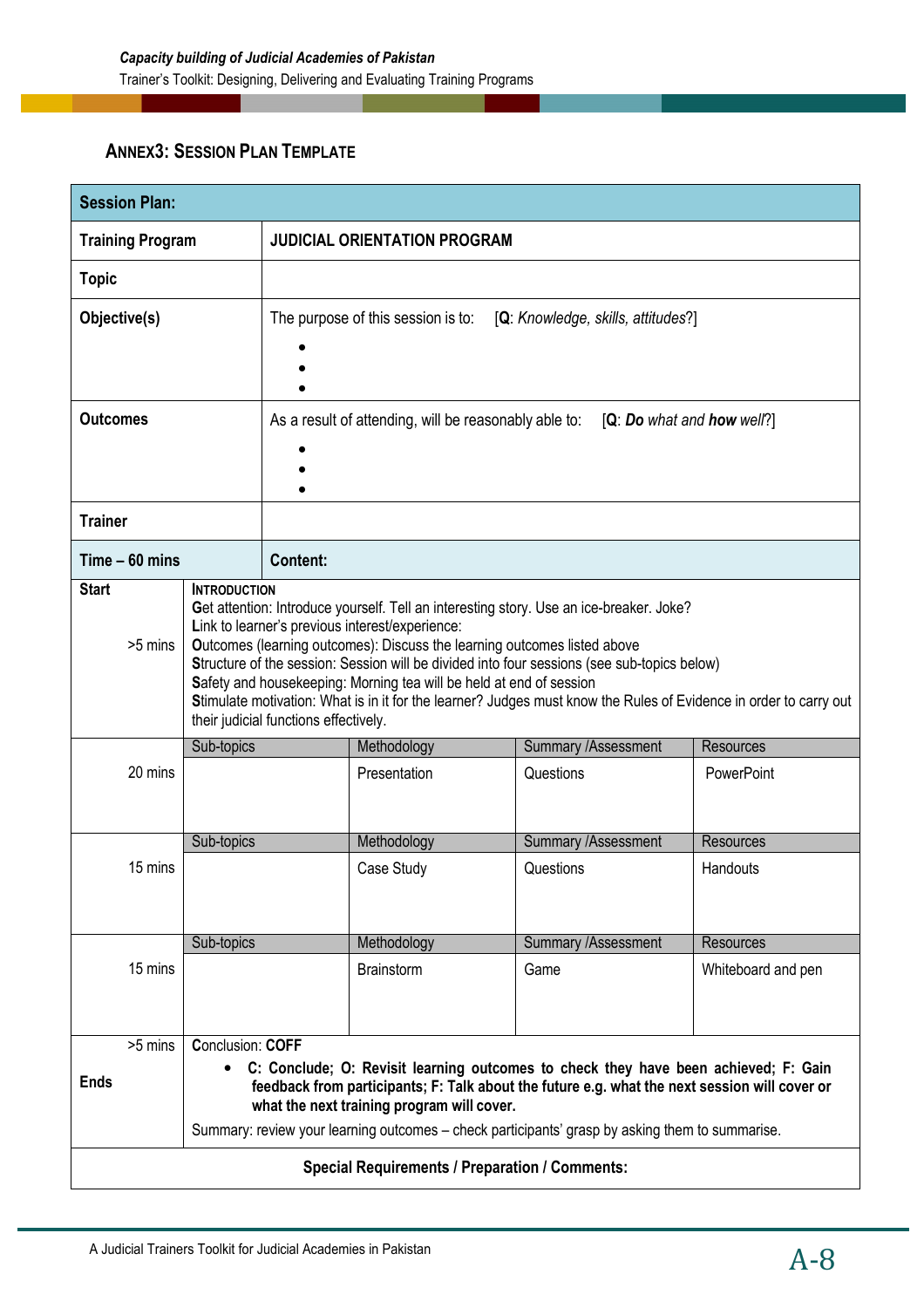## **CHECKLIST**( x10)

- **1. Needs**
- **2. Topic**
- **3. Objectives**
- **4. Outcomes**
- **5. Content**
- **6. Structure**
- **7. Timing**
- **8. Techniques**
- **9. Papers / materials**
- **10. Aids**

## **PRESENTATION CRITERIA**

- **1. Clear**
- **2. Orderly**
- **3. Concise**
- **4. Complete**
- **5. Compelling**
- **6. Useful**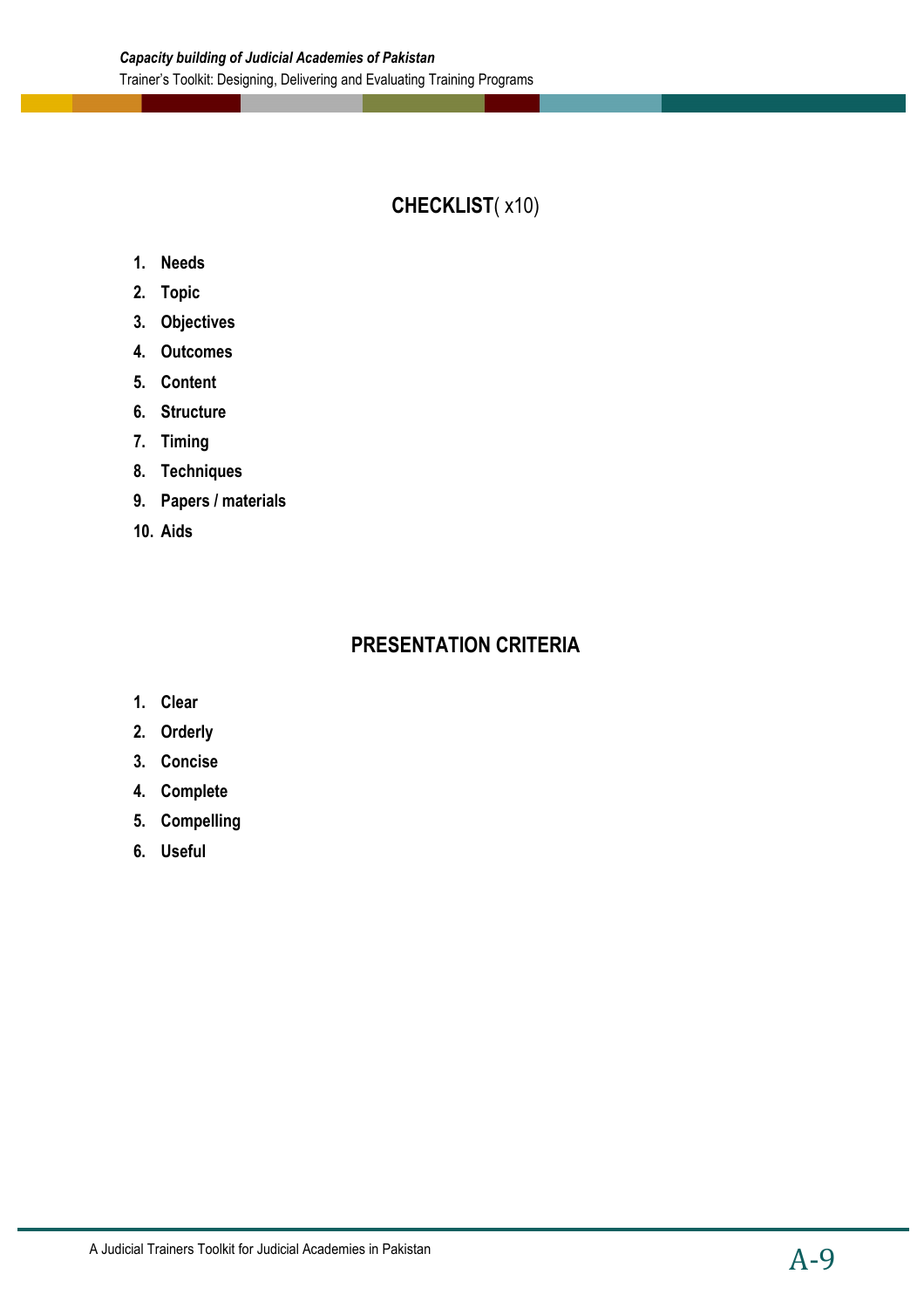#### **ANNEX 4: LIST OF HELPFUL VERBS FOR CREATING LEARNING OUTCOMES**

#### **Performance Verbs for the Domains of Learning**

#### **Cognitive Domain ('the head')**

**Knowledge level** - define, list, indicate, identify, state, recall, name, record, recognise **Comprehension level** - distinguishes, compare, describe, classify, interpret, contrast **Application level** - demonstrate, calculate, examine, apply, illustrate, use, solve **Analysis level**- analyses, explain, summarise, relate, construct, investigate, infer **Synthesis level**- creates, integrate, develop, plan, construct, design, generate, propose **Evaluation level**- evaluates, appraise, critique, measure, estimate, assess, determine.

#### **Psychomotor Domain ('the hand-eye' / 'skills')**

Assembles, builds, calibrates, changes, cleans, composes, connects, constructs, corrects, creates, demonstrates, designs, dismantles, drills, fastens, fixes, follows, grinds, hammers, heats, hooks, locates, makes, manipulates, mends, mixes, nails, paints, practices, sands, saws, sharpens, sets, sews, sketches, uses.

#### **Affective Domain ('the heart' / values, attitudes)**

Asks, assists, alters, acts, chooses, complies, compares, creates, demonstrates, describes, discusses, differentiates, discriminates, displays, explains, follows, gives, generalises, helps, identifies, initiates, invites, integrates, influences, justifies, listens, modifies, names, organises, participates, performs, practices, prepares, proposes, presents, questions, receives, replies, reports, relates, resolves, revises, selects, serves, shares, shows, solves, synthesises, tells, uses, values, verifies, writes.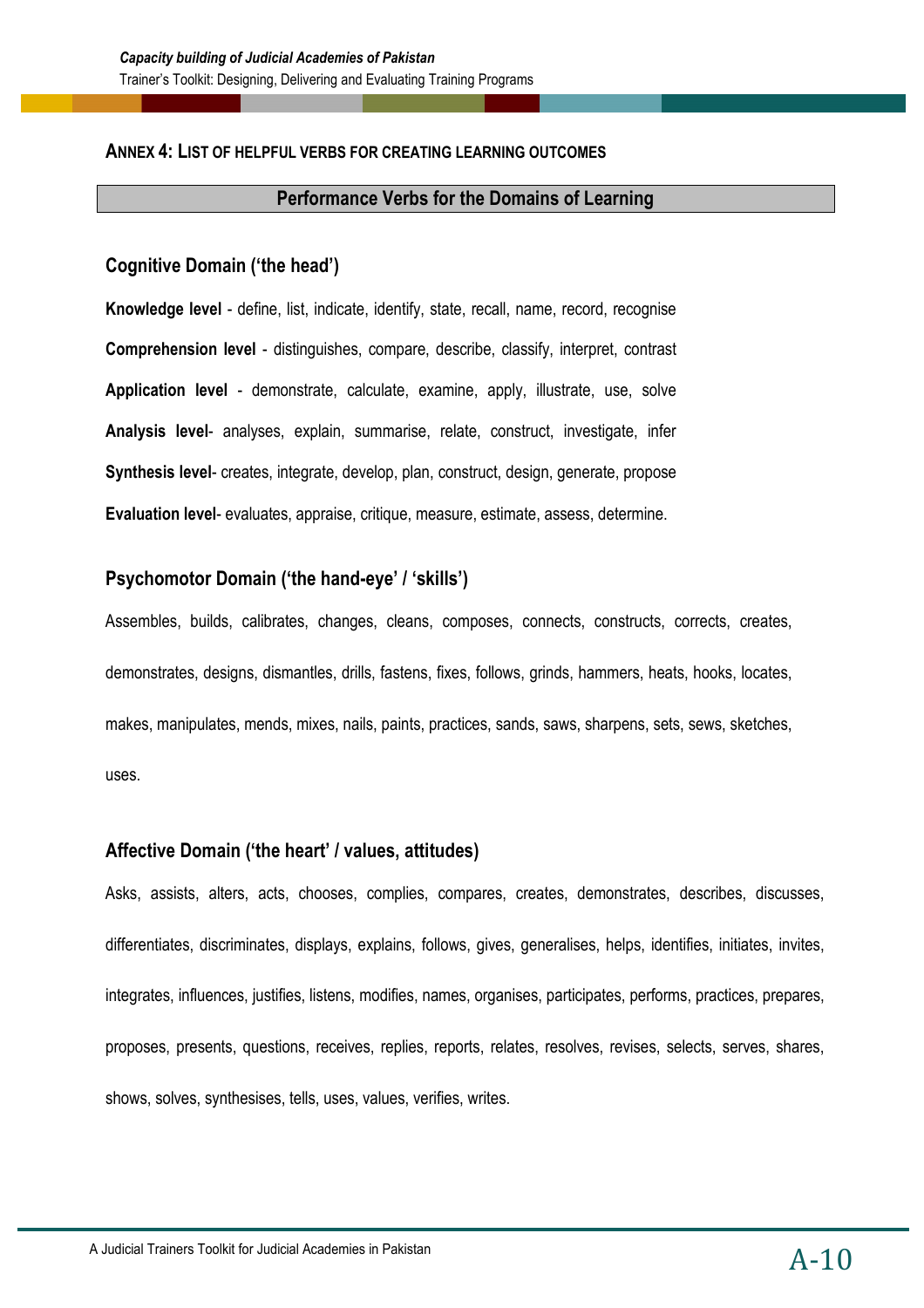#### **ANNEX 5: LIST OF POSSIBLE TRAINING TOPICS FOR JUDICIAL AND NON-JUDICIAL OFFICERS**

#### *Substantive law and court procedure*

#### **To be assessed depending on the prior training, experience and duties of judges**

- Criminal law and procedure
- Civil law and procedure

#### *Judicial skills*

- how to conduct a hearing/trial
- control of courtroom
- note-taking
- legal research
- admitting evidence
- statutory interpretation
- judgment writing and giving reasons
- principled and uniform sentencing
- administering natural justice, due process and fair trial
- protecting human rights and civil liberties
- resolving disputes and alternative dispute resolution (ADR)

#### *Generic skills*

- Communication skills written and oral
- Time management
- Computer skills
- Coaching and mentoring

#### *Judicial management*

- case management
- administering courts: filings, fixtures, hearing lists
- record management
- High / Supreme Court registry management and practice
- team leadership between judicial and court officers
- judicial information technology and computer skills
- managing complex litigation and commercial disputes

#### *Judicial disposition - social context - outlook, attitude and values*

- judicial role, powers and responsibilities
- judicial independence, impartiality, integrity and outlook
- judicial review
- judicial conduct and ethics
- gender/race equality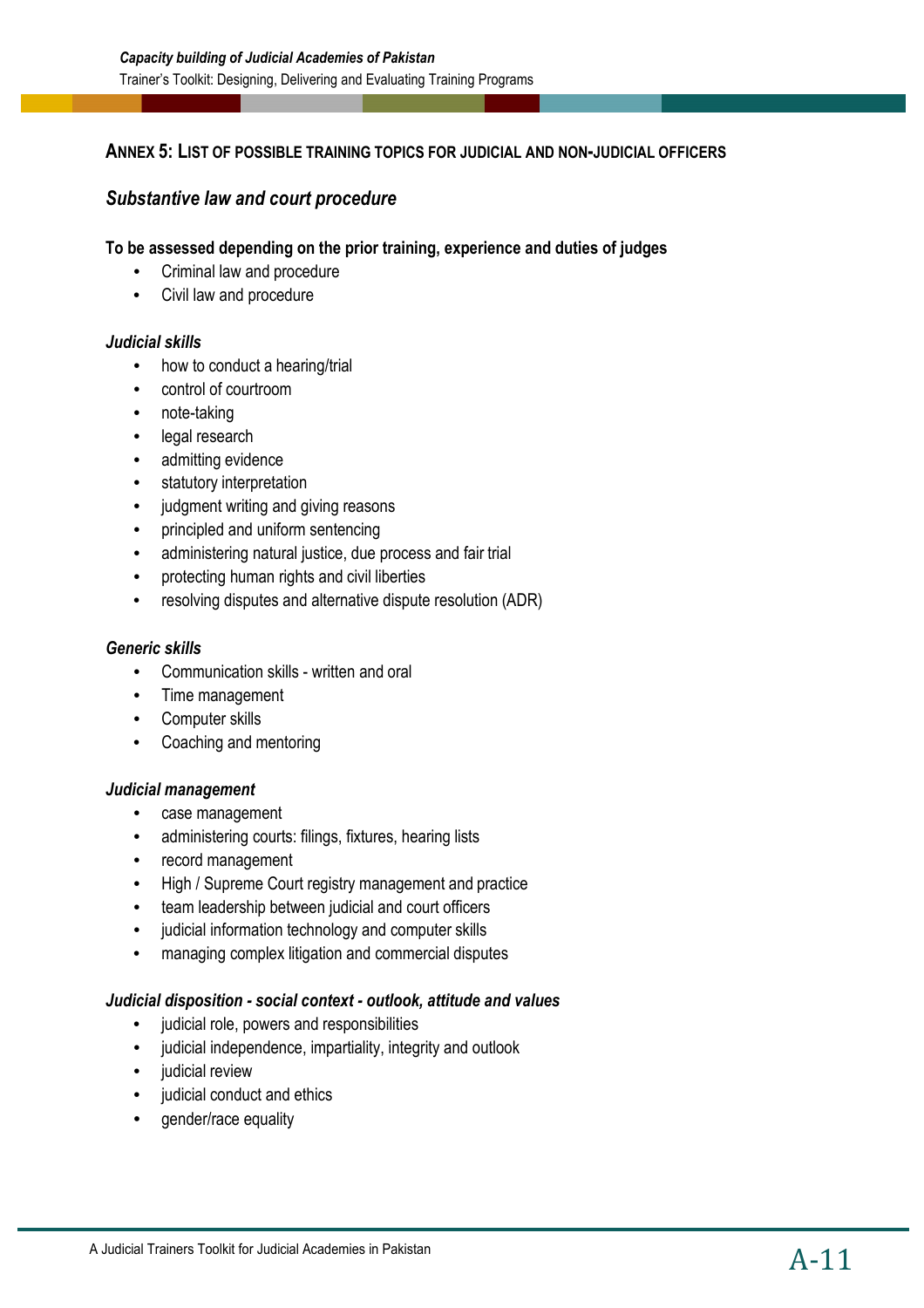## *Inter-disciplinary*

#### **To be assessed depending on the prior training, experience and duties of judges**

- Forensic scientific evidence: psychiatry and pathology in criminal prosecutions
- Financial accounting in complex commercial disputes
- Medico-legal fundamentals in injury cases.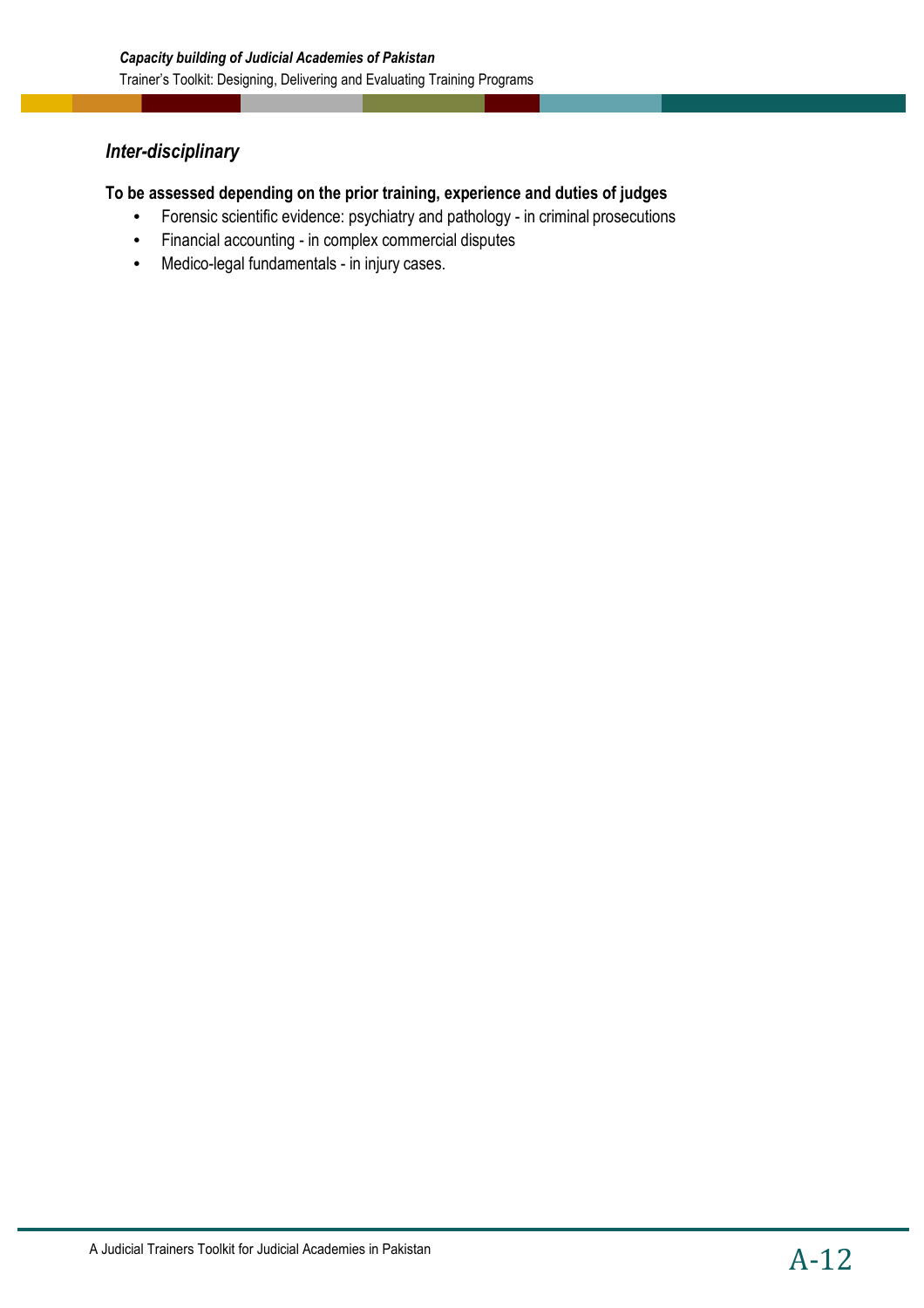#### **ANNEX 6: PRE-TRAINING QUESTIONNAIRE**

#### **05-DAY TRAINING OF TRAINER WORKSHOP**

#### *23-27 November, 2015: Islamabad, Pakistan*

#### **Pre-training Questionnaire**

#### **Reference No.:**

Please answer the following questions. This questionnaire will help the faculty to understand your particular training needs and focus training during this Curriculum development and Training of Trainer workshop. It will also help us to assess what you have learned from the training at the end of the course.

#### **Question 1: What is the purpose of conducting a training needs assessment?**

**Question 2: List two stages of the 'training cycle'. Question 3: What is a curriculum? Question 4: What is the purpose of a session plan and state two matters that should be included in a session plan. Question 5: What is the difference between monitoring and evaluation of training?**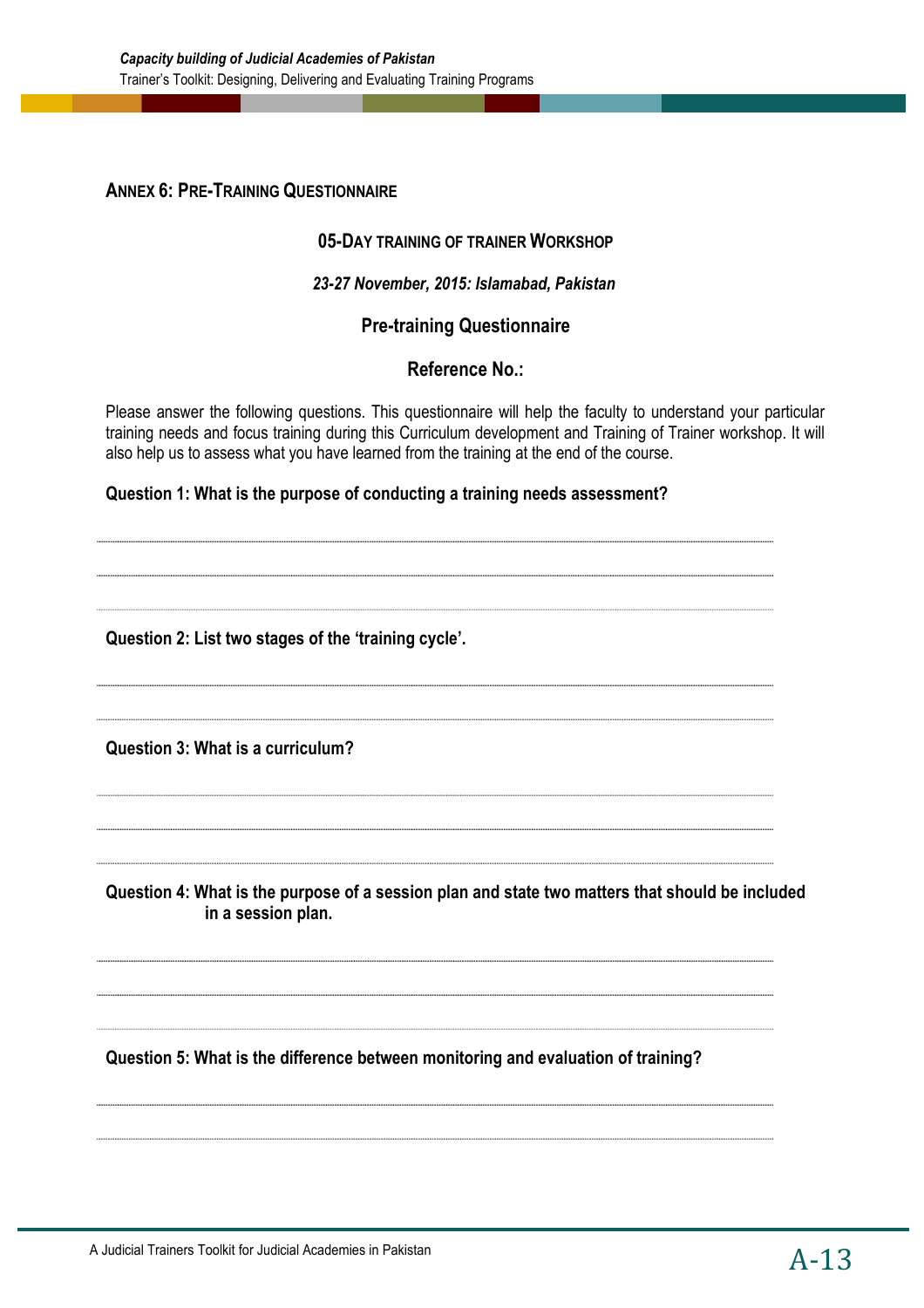|                      |                                                                        | Please rate your level of knowledge and skills before this Curriculum development and Program<br>Management regarding the following matters by ticking / checking ONE square per question only: |                                |
|----------------------|------------------------------------------------------------------------|-------------------------------------------------------------------------------------------------------------------------------------------------------------------------------------------------|--------------------------------|
|                      | Question 6: How confident do you feel as a trainer?                    |                                                                                                                                                                                                 |                                |
|                      |                                                                        |                                                                                                                                                                                                 |                                |
| <b>Not Confident</b> | Quite Confident                                                        | Confident                                                                                                                                                                                       | Very Confident                 |
|                      | Question 7: The stages in the 'training cycle'.                        |                                                                                                                                                                                                 |                                |
|                      |                                                                        |                                                                                                                                                                                                 |                                |
| No Understanding     | Good Understanding                                                     | <b>Strong Understanding</b>                                                                                                                                                                     | <b>Excellent Understanding</b> |
|                      |                                                                        |                                                                                                                                                                                                 |                                |
|                      | Question 8: The process of conducting a training needs assessment.     |                                                                                                                                                                                                 |                                |
|                      |                                                                        |                                                                                                                                                                                                 |                                |
| No Understanding     | Good Understanding                                                     | <b>Strong Understanding</b>                                                                                                                                                                     | <b>Excellent Understanding</b> |
|                      | learning program.                                                      | Question 9: The process of identifying, analysing, selecting and sequencing the content of a                                                                                                    |                                |
|                      |                                                                        |                                                                                                                                                                                                 |                                |
| No Understanding     | Good Understanding                                                     | <b>Strong Understanding</b>                                                                                                                                                                     | <b>Excellent Understanding</b> |
|                      | Question 10: Delivering a training session to a group of learners.     |                                                                                                                                                                                                 |                                |
|                      |                                                                        |                                                                                                                                                                                                 |                                |
| No Understanding     | Good Understanding                                                     | <b>Strong Understanding</b>                                                                                                                                                                     | <b>Excellent Understanding</b> |
|                      |                                                                        | Question 11: Knowledge of a range of teaching methodologies you could use in a training                                                                                                         |                                |
| session.             |                                                                        |                                                                                                                                                                                                 |                                |
|                      |                                                                        |                                                                                                                                                                                                 |                                |
| No Understanding     | Good Understanding                                                     | <b>Strong Understanding</b>                                                                                                                                                                     | <b>Excellent Understanding</b> |
|                      | Question 12: Methods of monitoring, assessing and evaluating training. |                                                                                                                                                                                                 |                                |
|                      |                                                                        |                                                                                                                                                                                                 |                                |
| No Understanding     | Good Understanding                                                     | <b>Strong Understanding</b>                                                                                                                                                                     | <b>Excellent Understanding</b> |
|                      | trained and lay) of your court.                                        | Question 13: How to design a curriculum for a judicial orientation program for judicial officers (law                                                                                           |                                |
|                      |                                                                        |                                                                                                                                                                                                 |                                |
| No Understanding     | Good Understanding                                                     | <b>Strong Understanding</b>                                                                                                                                                                     | <b>Excellent Understanding</b> |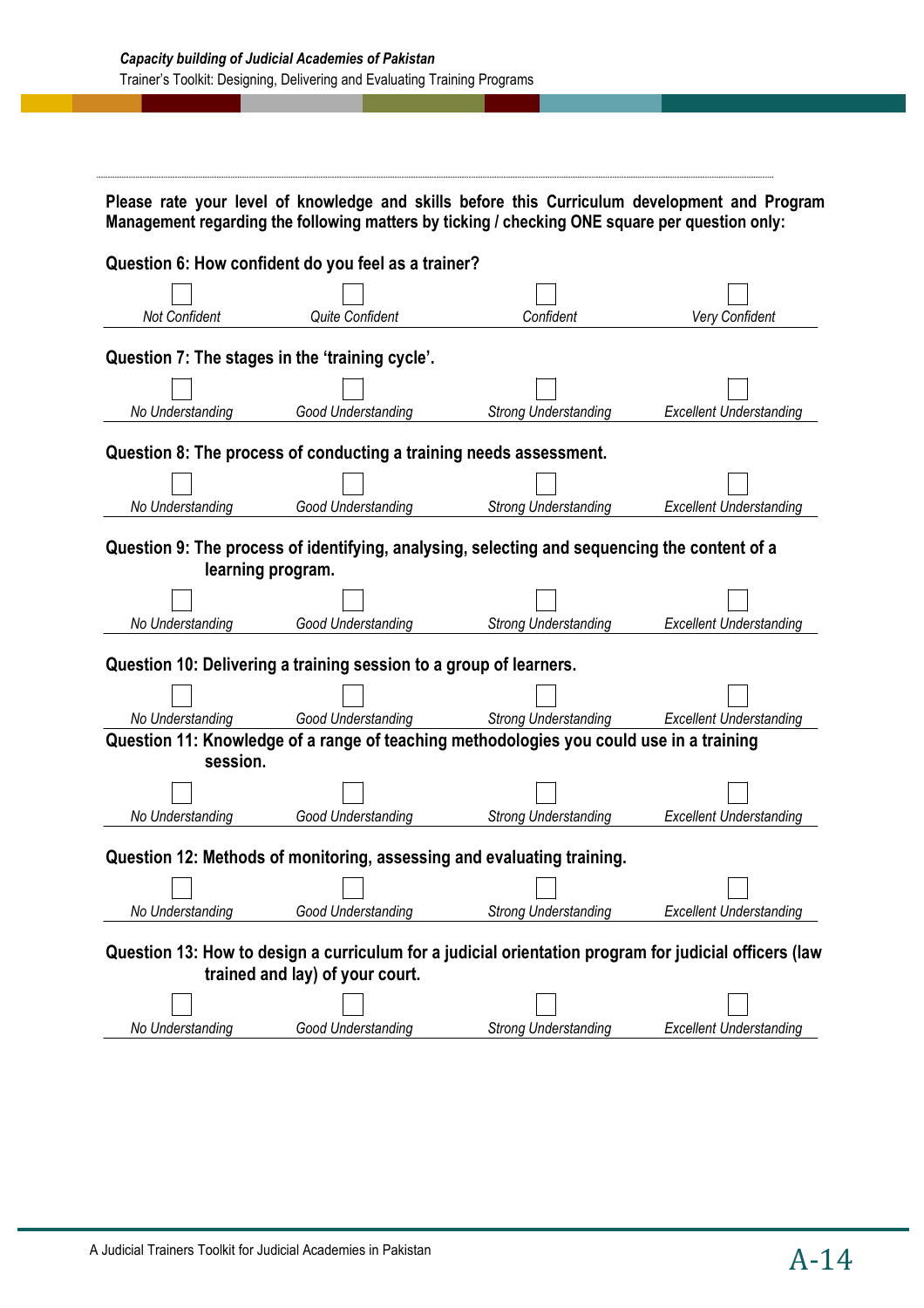#### **ANNEX 7: POST-TRAINING QUESTIONNAIRE**

#### **05-DAY TRAINING OF TRAINER WORKSHOP**

#### *23- 27 November, 2015: Islamabad, Pakistan*

#### **Post-training Questionnaire**

#### **Reference No.:**

**Question 1: What is the purpose of conducting a training needs assessment?** 

**Question 2: List two stages of the 'training cycle'. Question 3: What is a curriculum? Question 4: What is the purpose of a session plan and state two matters that should be included in a session plan.** 

**Question 5: What is the difference between monitoring and evaluation of training?**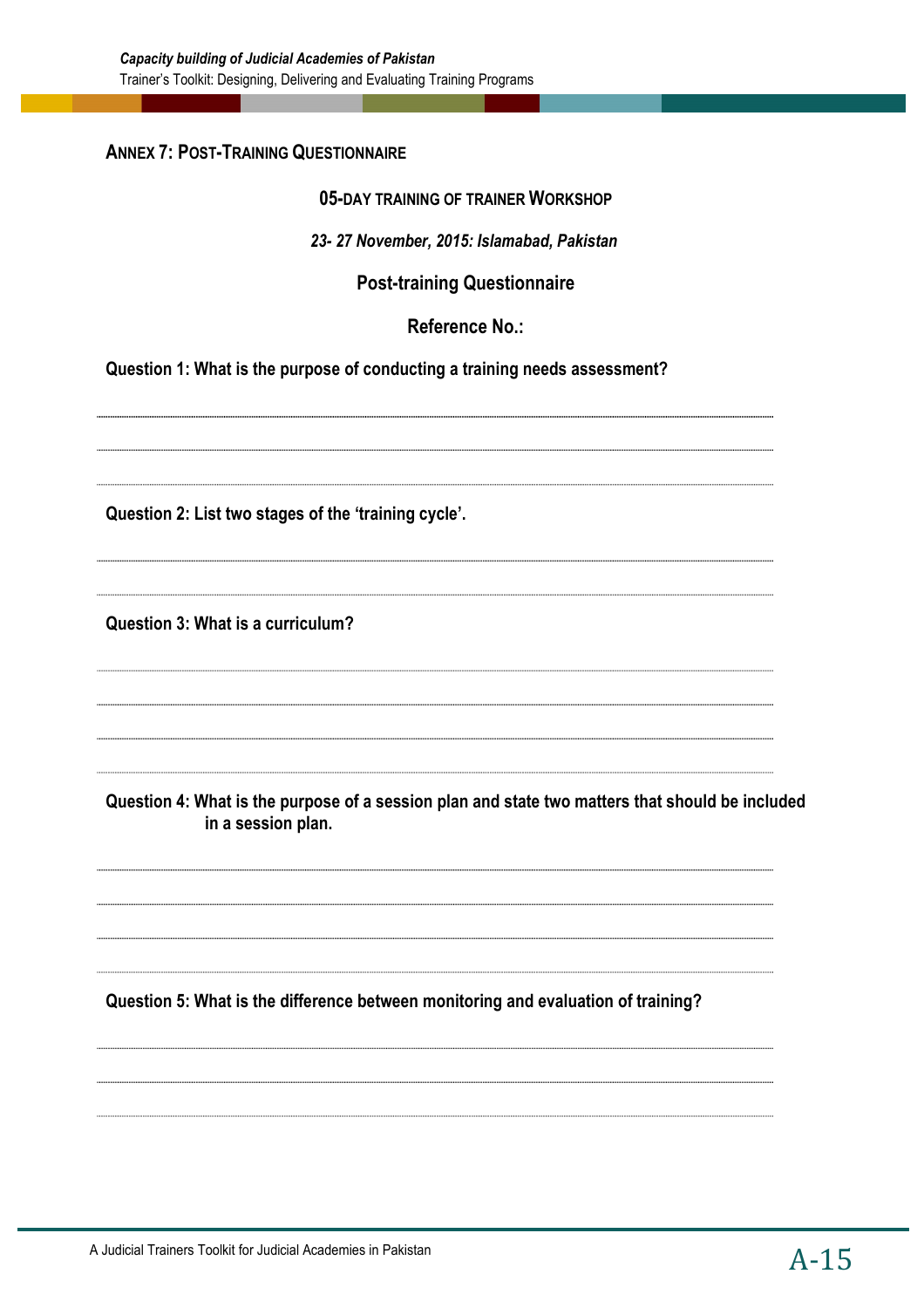**Please rate your level of knowledge and skills after this Curriculum development and Program Management Workshop regarding the following matters by ticking / checking ONE square per question only:** 

|                                        | Question 6: The stages in the 'training cycle'.                        |                                                                                                      |                                |
|----------------------------------------|------------------------------------------------------------------------|------------------------------------------------------------------------------------------------------|--------------------------------|
| No Understanding                       | Good Understanding                                                     | <b>Strong Understanding</b>                                                                          | <b>Excellent Understanding</b> |
|                                        | Question 7: The process of conducting a training needs assessment.     |                                                                                                      |                                |
| No Understanding                       | Good Understanding                                                     | <b>Strong Understanding</b>                                                                          | <b>Excellent Understanding</b> |
| learning program.                      |                                                                        | Question 8: The process of identifying, analysing, selecting and sequencing the content of a         |                                |
| No Understanding                       | Good Understanding                                                     | <b>Strong Understanding</b>                                                                          | <b>Excellent Understanding</b> |
|                                        | Question 9: Delivering a training session to a group of learners.      |                                                                                                      |                                |
| No Understanding                       | Good Understanding                                                     | <b>Strong Understanding</b>                                                                          | <b>Excellent Understanding</b> |
| session.                               |                                                                        | Question 10: Knowledge of a range of teaching methodologies you could use in a training              |                                |
| No Understanding                       | Good Understanding                                                     | <b>Strong Understanding</b>                                                                          | <b>Excellent Understanding</b> |
|                                        | Question 11: Methods of monitoring, assessing and evaluating training. |                                                                                                      |                                |
| No Understanding                       | Good Understanding                                                     | <b>Strong Understanding</b>                                                                          | <b>Excellent Understanding</b> |
| court staff.                           |                                                                        | Question 12: How to design a curriculum for a judicial orientation program for judicial officers and |                                |
| No Understanding                       | Good Understanding                                                     | <b>Strong Understanding</b>                                                                          | <b>Excellent Understanding</b> |
| checking ONE square per question only: |                                                                        | Please rate your satisfaction regarding the quality and value to you of the Workshop by ticking /    |                                |
|                                        |                                                                        | Question 13: How having completed the course, how confident do you feel as a trainer?                |                                |
| Less Confident                         | Same Confidence                                                        | More Confident                                                                                       | <b>Much More Confident</b>     |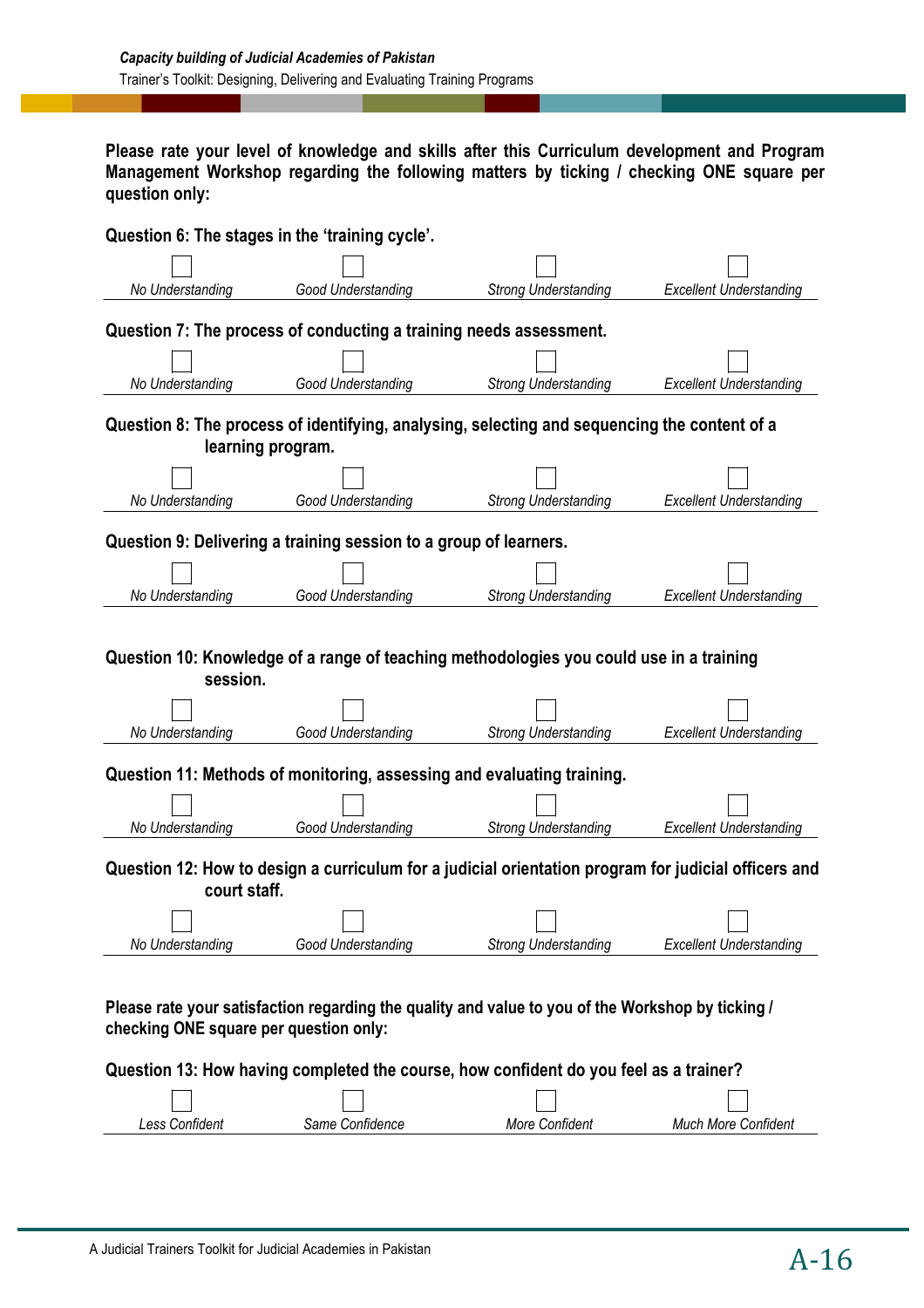| <b>Limited Usefulness</b><br><b>Limited Relevance</b> | <b>Quite Useful</b><br>Question 15: Were the materials provided by the trainers relevant to the training and useful?<br>Quite Relevant<br>Question 16: Did you find that the trainers and the presentation were effective and allowed for<br>adequate participation, discussion, practical presentations, and interaction? | <b>Extremely Useful</b><br><b>Extremely Relevant</b>                                                                                                                                                                                                                                                                                                |
|-------------------------------------------------------|----------------------------------------------------------------------------------------------------------------------------------------------------------------------------------------------------------------------------------------------------------------------------------------------------------------------------|-----------------------------------------------------------------------------------------------------------------------------------------------------------------------------------------------------------------------------------------------------------------------------------------------------------------------------------------------------|
|                                                       |                                                                                                                                                                                                                                                                                                                            |                                                                                                                                                                                                                                                                                                                                                     |
|                                                       |                                                                                                                                                                                                                                                                                                                            |                                                                                                                                                                                                                                                                                                                                                     |
|                                                       |                                                                                                                                                                                                                                                                                                                            |                                                                                                                                                                                                                                                                                                                                                     |
|                                                       |                                                                                                                                                                                                                                                                                                                            |                                                                                                                                                                                                                                                                                                                                                     |
|                                                       |                                                                                                                                                                                                                                                                                                                            |                                                                                                                                                                                                                                                                                                                                                     |
|                                                       |                                                                                                                                                                                                                                                                                                                            |                                                                                                                                                                                                                                                                                                                                                     |
| <b>Limited Effectiveness</b>                          | Quite Effective                                                                                                                                                                                                                                                                                                            | <b>Extremely Effective</b>                                                                                                                                                                                                                                                                                                                          |
|                                                       |                                                                                                                                                                                                                                                                                                                            |                                                                                                                                                                                                                                                                                                                                                     |
|                                                       |                                                                                                                                                                                                                                                                                                                            |                                                                                                                                                                                                                                                                                                                                                     |
|                                                       | Quite Satisfied                                                                                                                                                                                                                                                                                                            | <b>Extremely Satisfied</b>                                                                                                                                                                                                                                                                                                                          |
|                                                       |                                                                                                                                                                                                                                                                                                                            |                                                                                                                                                                                                                                                                                                                                                     |
|                                                       |                                                                                                                                                                                                                                                                                                                            |                                                                                                                                                                                                                                                                                                                                                     |
|                                                       |                                                                                                                                                                                                                                                                                                                            |                                                                                                                                                                                                                                                                                                                                                     |
|                                                       | Reasonably Satisfied                                                                                                                                                                                                                                                                                                       | Question 17: Overall, were you satisfied with the Capacity Building ToT Workshop?<br>Question 18: Briefly describe the most useful experience(s) of the Workshop.<br>Question 19: Briefly describe the least useful experience(s) of the Workshop.<br>Question 20: Do you wish to offer any other comments or suggestions for improvements for this |

*Thank you for your time and assistance with completing this form!*